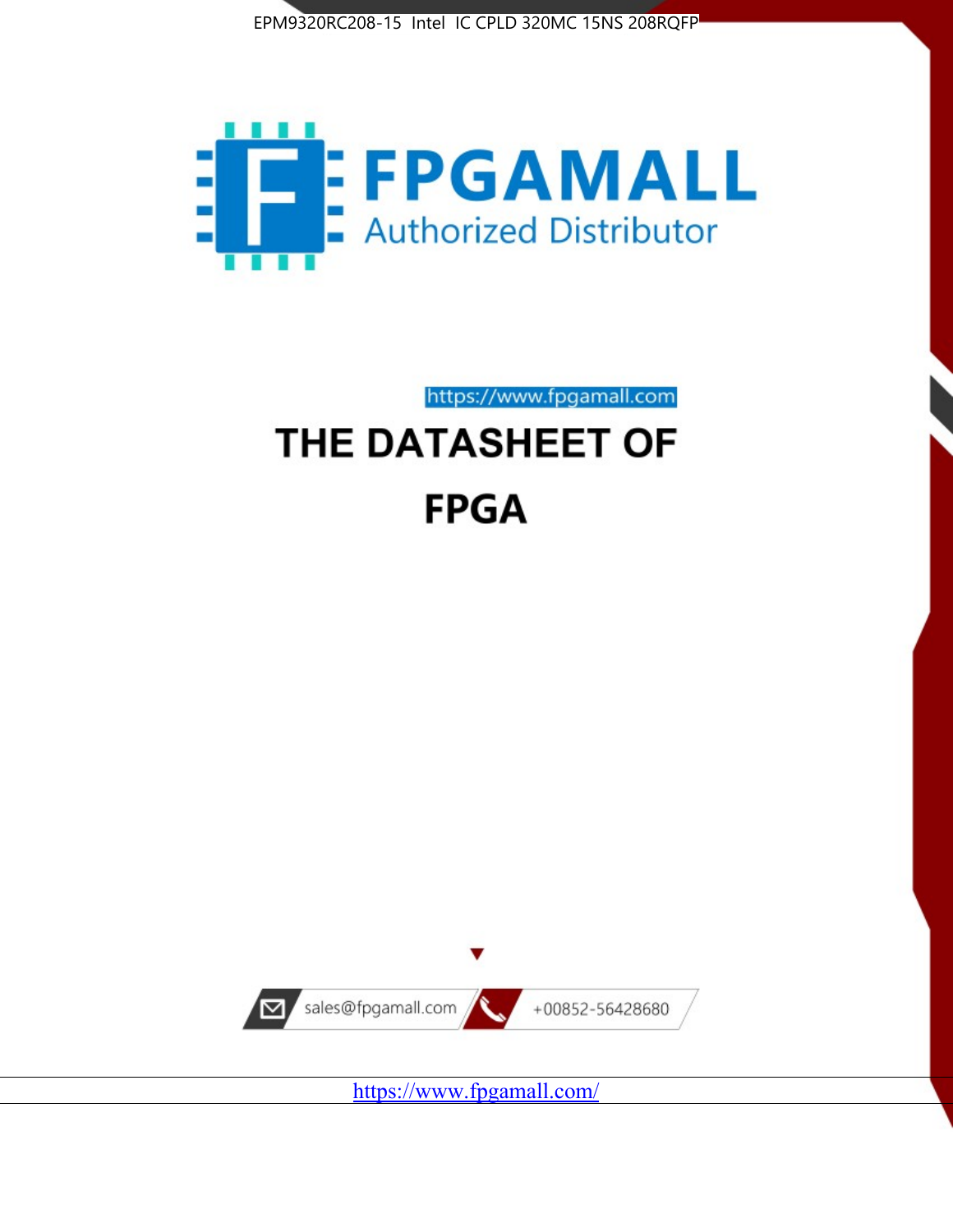



## **MAX 9000**

**Programmable Logic Device Family**

### **June 2003, ver. 6.5 Data Sheet**

- **Features...** High-performance CMOS EEPROM-based programmable logic devices (PLDs) built on third-generation Multiple Array MatriX (MAX®) architecture
	- 5.0-V in-system programmability (ISP) through built-in IEEE Std. 1149.1 Joint Test Action Group (JTAG) interface
	- Built-in JTAG boundary-scan test (BST) circuitry compliant with IEEE Std. 1149.1-1990
	- High-density erasable programmable logic device (EPLD) family ranging from 6,000 to 12,000 usable gates (see Table 1)
	- 10-ns pin-to-pin logic delays with counter frequencies of up to 144 MHz
	- Fully compliant with the peripheral component interconnect Special Interest Group's (PCI SIG) *PCI Local Bus Specification, Revision 2.2*
	- Dual-output macrocell for independent use of combinatorial and registered logic
	- FastTrack<sup>®</sup> Interconnect for fast, predictable interconnect delays
	- $\blacksquare$  Input/output registers with clear and clock enable on all I/O pins
	- Programmable output slew-rate control to reduce switching noise
	- $Multivolt <sup>$\infty$</sup>  I/O interface operation, allowing devices to interface with$ 3.3-V and 5.0-V devices
	- Configurable expander product-term distribution allowing up to 32 product terms per macrocell
	- Programmable power-saving mode for more than 50% power reduction in each macrocell

| Table 1. MAX 9000 Device Features |                                   |                |                |                                   |  |
|-----------------------------------|-----------------------------------|----------------|----------------|-----------------------------------|--|
| Feature                           | <b>EPM9320</b><br><b>EPM9320A</b> | <b>EPM9400</b> | <b>EPM9480</b> | <b>EPM9560</b><br><b>EPM9560A</b> |  |
| Usable gates                      | 6,000                             | 8,000          | 10,000         | 12,000                            |  |
| <b>Flipflops</b>                  | 484                               | 580            | 676            | 772                               |  |
| Macrocells                        | 320                               | 400            | 480            | 560                               |  |
| Logic array blocks (LABs)         | 20                                | 25             | 30             | 35                                |  |
| Maximum user I/O pins             | 168                               | 159            | 175            | 216                               |  |
| $t_{PD1}$ (ns)                    | 10                                | 15             | 10             | 10                                |  |
| $t_{\texttt{FSU}}$ (ns)           | 3.0                               | 5              | 3.0            | 3.0                               |  |
| $t_{FCO}$ (ns)                    | 4.5                               | 7              | 4.8            | 4.8                               |  |
| $f_{\text{CNT}}$ (MHz)            | 144                               | 118            | 144            | 144                               |  |

### **Altera Corporation 1**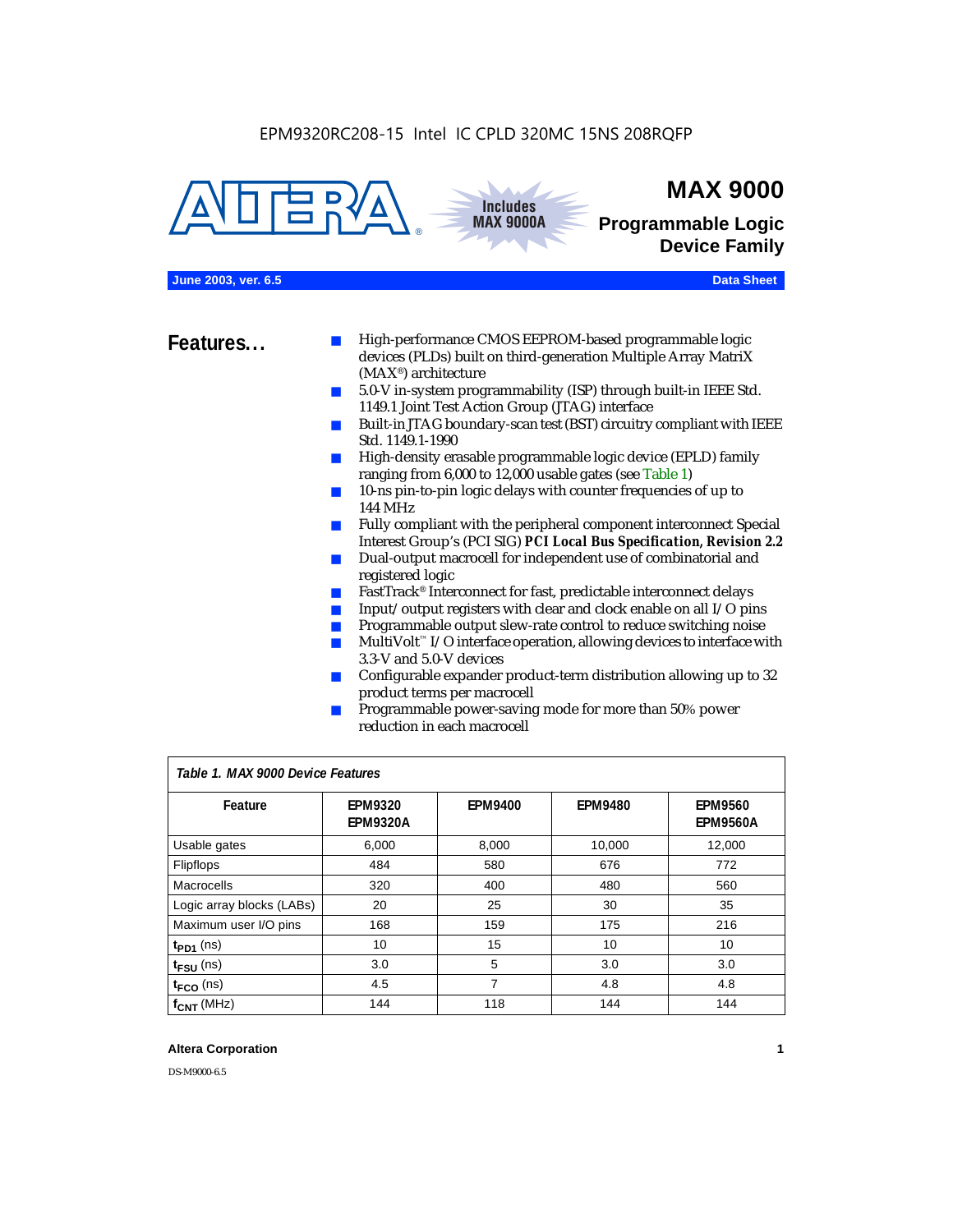- **...and More Features** Programmable macrocell flipflops with individual clear, preset, clock, and clock enable controls
	- Programmable security bit for protection of proprietary designs
	- Software design support and automatic place-and-route provided by Altera's MAX+PLUS® II development system on Windows-based PCs as well as Sun SPARCstation, HP 9000 Series 700/800, and IBM RISC System/6000 workstations
	- Additional design entry and simulation support provided by EDIF 2 0 0 and 3 0 0 netlist files, library of parameterized modules (LPM), Verilog HDL, VHDL, and other interfaces to popular EDA tools from manufacturers such as Cadence, Exemplar Logic, Mentor Graphics, OrCAD, Synopsys, Synplicity, and VeriBest
	- Programming support with Altera's Master Programming Unit (MPU), BitBlaster™ serial download cable, ByteBlaster™ parallel port download cable, and ByteBlasterMV™ parallel port download cable, as well as programming hardware from third-party manufacturers
	- Offered in a variety of package options with 84 to 356 pins (see Table 2)

| Table 2. MAX 9000 Package Options & I/O Counts<br>Note $(1)$ |                       |                        |                        |                |                        |                       |
|--------------------------------------------------------------|-----------------------|------------------------|------------------------|----------------|------------------------|-----------------------|
| Device                                                       | 84-Pin<br><b>PLCC</b> | 208-Pin<br><b>ROFP</b> | 240-Pin<br><b>ROFP</b> | 280-Pin<br>PGA | 304-Pin<br><b>ROFP</b> | 356-Pin<br><b>BGA</b> |
| EPM9320                                                      | 60(2)                 | 132                    |                        | 168            |                        | 168                   |
| <b>EPM9320A</b>                                              | 60(2)                 | 132                    |                        |                |                        | 168                   |
| EPM9400                                                      | 59(2)                 | 139                    | 159                    |                |                        |                       |
| EPM9480                                                      |                       | 146                    | 175                    |                |                        |                       |
| EPM9560                                                      |                       | 153                    | 191                    | 216            | 216                    | 216                   |
| EPM9560A                                                     |                       | 153                    | 191                    |                |                        | 216                   |

#### *Notes:*

- (1) MAX 9000 device package types include plastic J-lead chip carrier (PLCC), power quad flat pack (RQFP), ceramic pin-grid array (PGA), and ball-grid array (BGA) packages.
- (2) Perform a complete thermal analysis before committing a design to this device package. See *Application Note 74 (Evaluating Power for Altera Devices)*.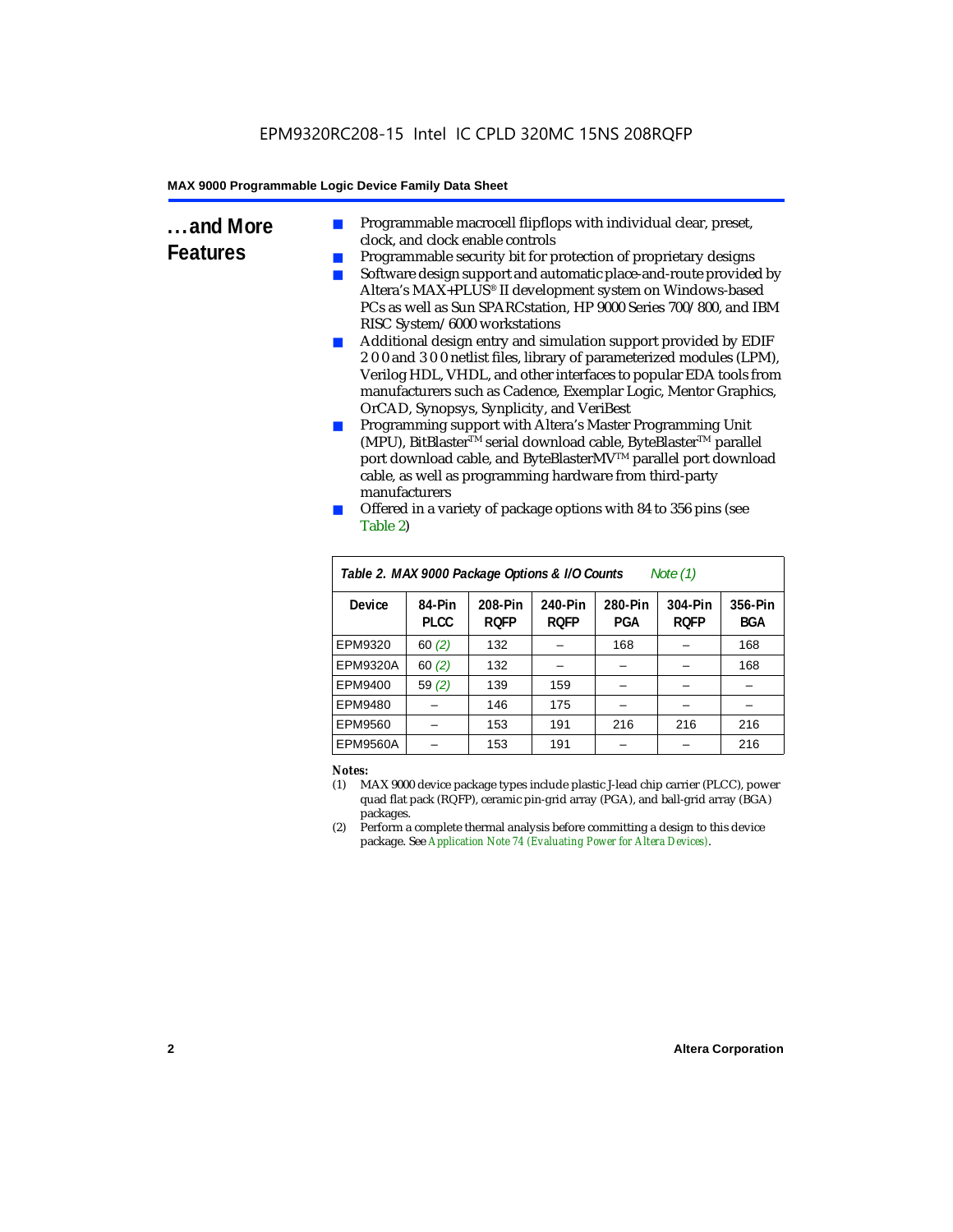#### **General Description** The MAX 9000 family of in-system-programmable, high-density, highperformance EPLDs is based on Altera's third-generation MAX architecture. Fabricated on an advanced CMOS technology, the EEPROMbased MAX 9000 family provides 6,000 to 12,000 usable gates, pin-to-pin delays as fast as 10 ns, and counter speeds of up to 144 MHz. The -10 speed grade of the MAX 9000 family is compliant with the *PCI Local Bus Specification, Revision 2.2*. Table 3 shows the speed grades available for MAX 9000 devices.

| Table 3. MAX 9000 Speed Grade Availability |       |                    |       |  |  |  |
|--------------------------------------------|-------|--------------------|-------|--|--|--|
| <b>Device</b>                              |       | <b>Speed Grade</b> |       |  |  |  |
|                                            | $-10$ | $-15$              | $-20$ |  |  |  |
| EPM9320                                    |       |                    |       |  |  |  |
| <b>EPM9320A</b>                            |       |                    |       |  |  |  |
| EPM9400                                    |       |                    |       |  |  |  |
| EPM9480                                    |       |                    |       |  |  |  |
| EPM9560                                    |       |                    |       |  |  |  |
| <b>EPM9560A</b>                            |       |                    |       |  |  |  |

Table 4 shows the performance of MAX 9000 devices for typical functions.

| Table 4. MAX 9000 Performance<br>Note $(1)$ |                        |                                    |          |         |            |  |
|---------------------------------------------|------------------------|------------------------------------|----------|---------|------------|--|
| Application                                 | <b>Macrocells Used</b> | <b>Units</b><br><b>Speed Grade</b> |          |         |            |  |
|                                             |                        | $-10$                              | $-15$    | $-20$   |            |  |
| 16-bit loadable counter                     | 16                     | 144                                | 118      | 100     | <b>MHz</b> |  |
| 16-bit up/down counter                      | 16                     | 144                                | 118      | 100     | <b>MHz</b> |  |
| 16-bit prescaled counter                    | 16                     | 144                                | 118      | 100     | <b>MHz</b> |  |
| 16-bit address decode                       |                        | 5.6(10)                            | 7.9(15)  | 10(20)  | ns         |  |
| 16-to-1 multiplexer                         |                        | 7.7(12.1)                          | 10.9(18) | 16 (26) | ns         |  |

*Note:*

(1) Internal logic array block (LAB) performance is shown. Numbers in parentheses show external delays from row input pin to row I/O pin.

> The MAX 9000 architecture supports high-density integration of systemlevel logic functions. It easily integrates multiple programmable logic devices ranging from PALs, GALs, and 22V10s to field-programmable gate array (FPGA) devices and EPLDs.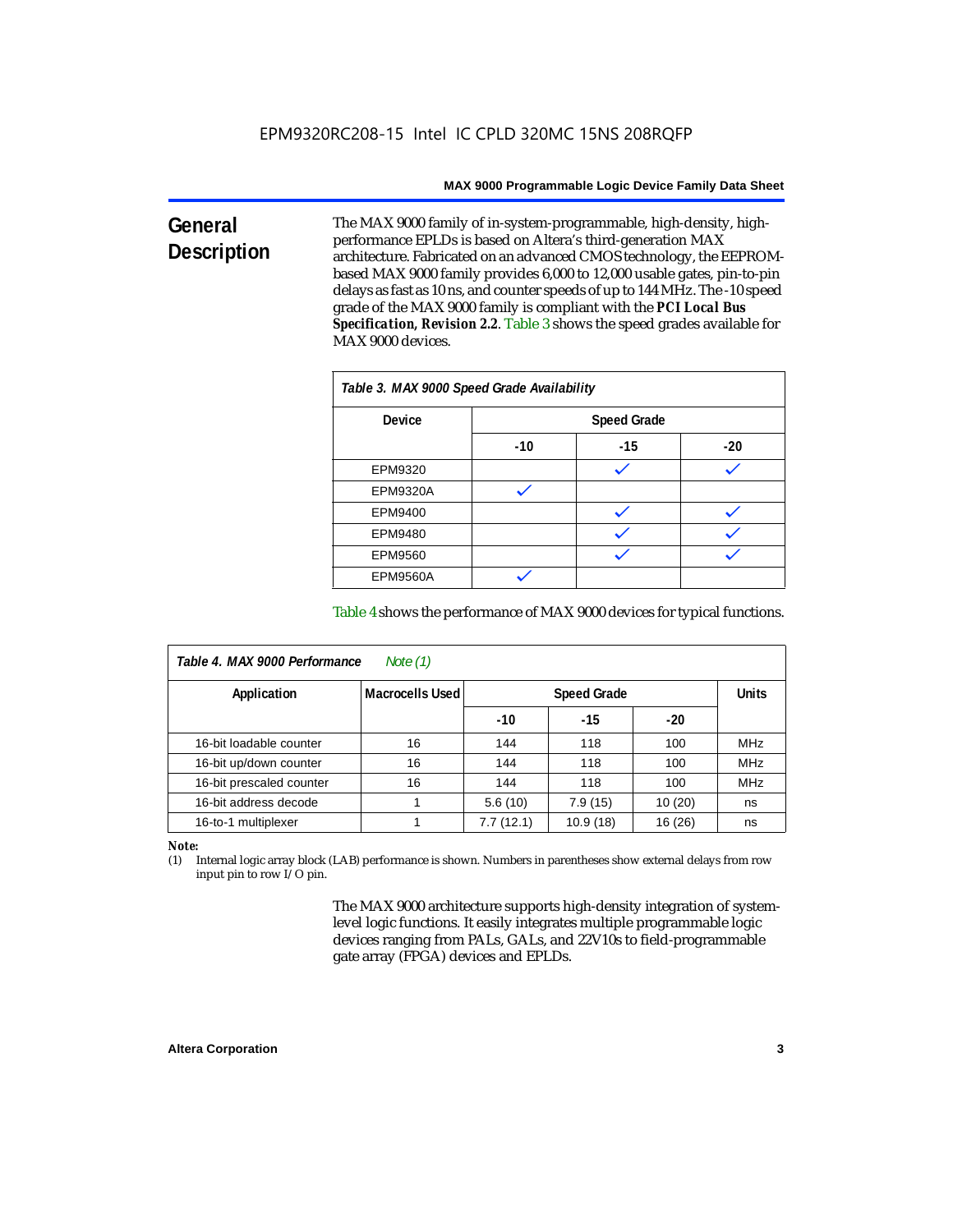All MAX 9000 device packages provide four dedicated inputs for global control signals with large fan-outs. Each I/O pin has an associated I/O cell register with a clock enable control on the periphery of the device. As outputs, these registers provide fast clock-to-output times; as inputs, they offer quick setup times.

MAX 9000 EPLDs provide 5.0-V in-system programmability (ISP). This feature allows the devices to be programmed and reprogrammed on the printed circuit board (PCB) for quick and efficient iterations during design development and debug cycles. MAX 9000 devices are guaranteed for 100 program and erase cycles.

MAX 9000 EPLDs contain 320 to 560 macrocells that are combined into groups of 16 macrocells, called logic array blocks (LABs). Each macrocell has a programmable-AND/fixed-OR array and a configurable register with independently programmable clock, clock enable, clear, and preset functions. For increased flexibility, each macrocell offers a dual-output structure that allows the register and the product terms to be used independently. This feature allows register-rich and combinatorialintensive designs to be implemented efficiently. The dual-output structure of the MAX 9000 macrocell also improves logic utilization, thus increasing the effective capacity of the devices. To build complex logic functions, each macrocell can be supplemented with both shareable expander product terms and high-speed parallel expander product terms to provide up to 32 product terms per macrocell.

The MAX 9000 family provides programmable speed/power optimization. Speed-critical portions of a design can run at high speed/full power, while the remaining portions run at reduced speed/low power. This speed/power optimization feature enables the user to configure one or more macrocells to operate at 50% or less power while adding only a nominal timing delay. MAX 9000 devices also provide an option that reduces the slew rate of the output buffers, minimizing noise transients when non-speed-critical signals are switching. MAX 9000 devices offer the MultiVolt feature, which allows output drivers to be set for either 3.3-V or 5.0-V operation in mixedvoltage systems.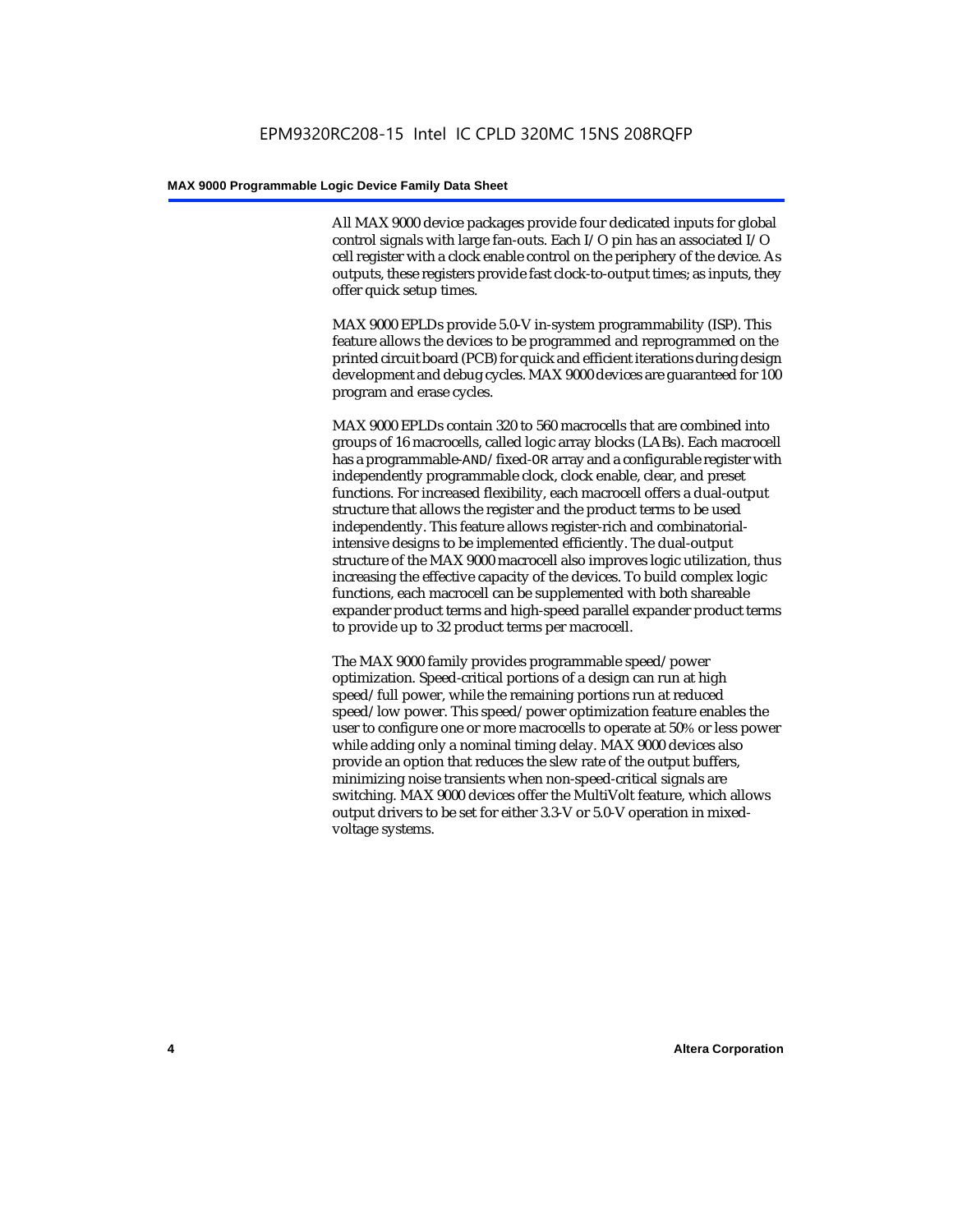The MAX 9000 family is supported by Altera's MAX+PLUS II development system, a single, integrated software package that offers schematic, text—including VHDL, Verilog HDL, and the Altera Hardware Description Language (AHDL)—and waveform design entry, compilation and logic synthesis, simulation and timing analysis, and device programming. The MAX+PLUS II software provides EDIF 2 0 0 and 3 0 0, LPM, and other interfaces for additional design entry and simulation support from other industry-standard PC- and UNIXworkstation-based EDA tools. The MAX+PLUS II software runs on Windows-based PCs as well as Sun SPARCstation, HP 9000 Series 700/800, and IBM RISC System/6000 workstations.

For more information on development tools, see the  $MAX+PLUS$  II *Programmable Logic Development System & Software Data Sheet*.

### **Functional Description**

MAX 9000 devices use a third-generation MAX architecture that yields both high performance and a high degree of utilization for most applications. The MAX 9000 architecture includes the following elements:

- Logic array blocks
- Macrocells
- Expander product terms (shareable and parallel)
- FastTrack Interconnect
- Dedicated inputs
- I/O cells

Figure 1 shows a block diagram of the MAX 9000 architecture.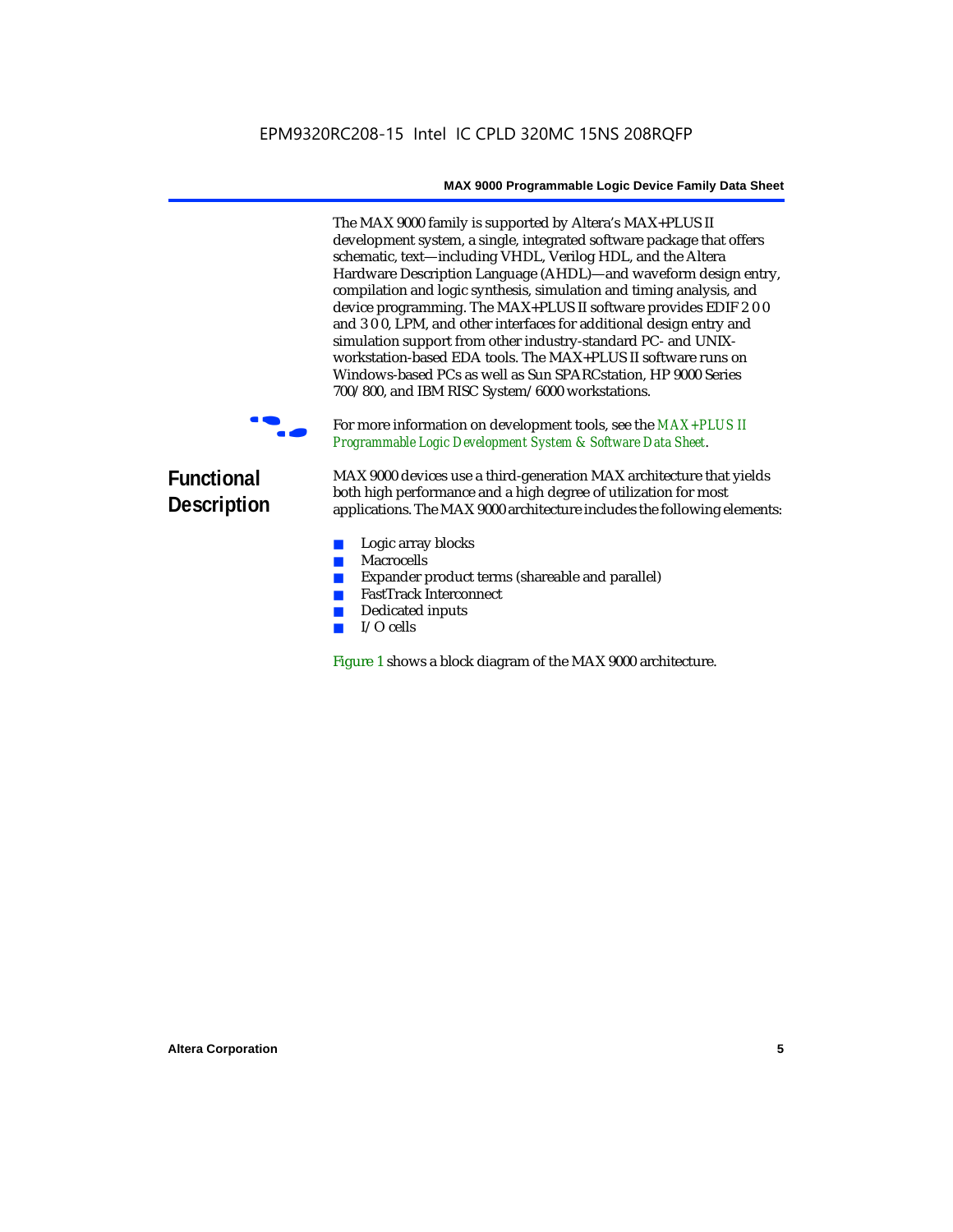

### *Figure 1. MAX 9000 Device Block Diagram*

### **Logic Array Blocks**

The MAX 9000 architecture is based on linking high-performance, flexible logic array modules called logic array blocks (LABs). LABs consist of 16-macrocell arrays that are fed by the LAB local array, as shown in Figure 2 on page 7. Multiple LABs are linked together via the FastTrack Interconnect, a series of fast, continuous channels that run the entire length and width of the device. The I/O pins are supported by I/O cells (IOCs) located at the end of each row (horizontal) and column (vertical) path of the FastTrack Interconnect.

Each LAB is fed by 33 inputs from the row interconnect and 16 feedback signals from the macrocells within the LAB. All of these signals are available within the LAB in their true and inverted form. In addition, 16 shared expander product terms ("expanders") are available in their inverted form, for a total of 114 signals that feed each product term in the LAB. Each LAB is also fed by two low-skew global clocks and one global clear that can be used for register control signals in all 16 macrocells.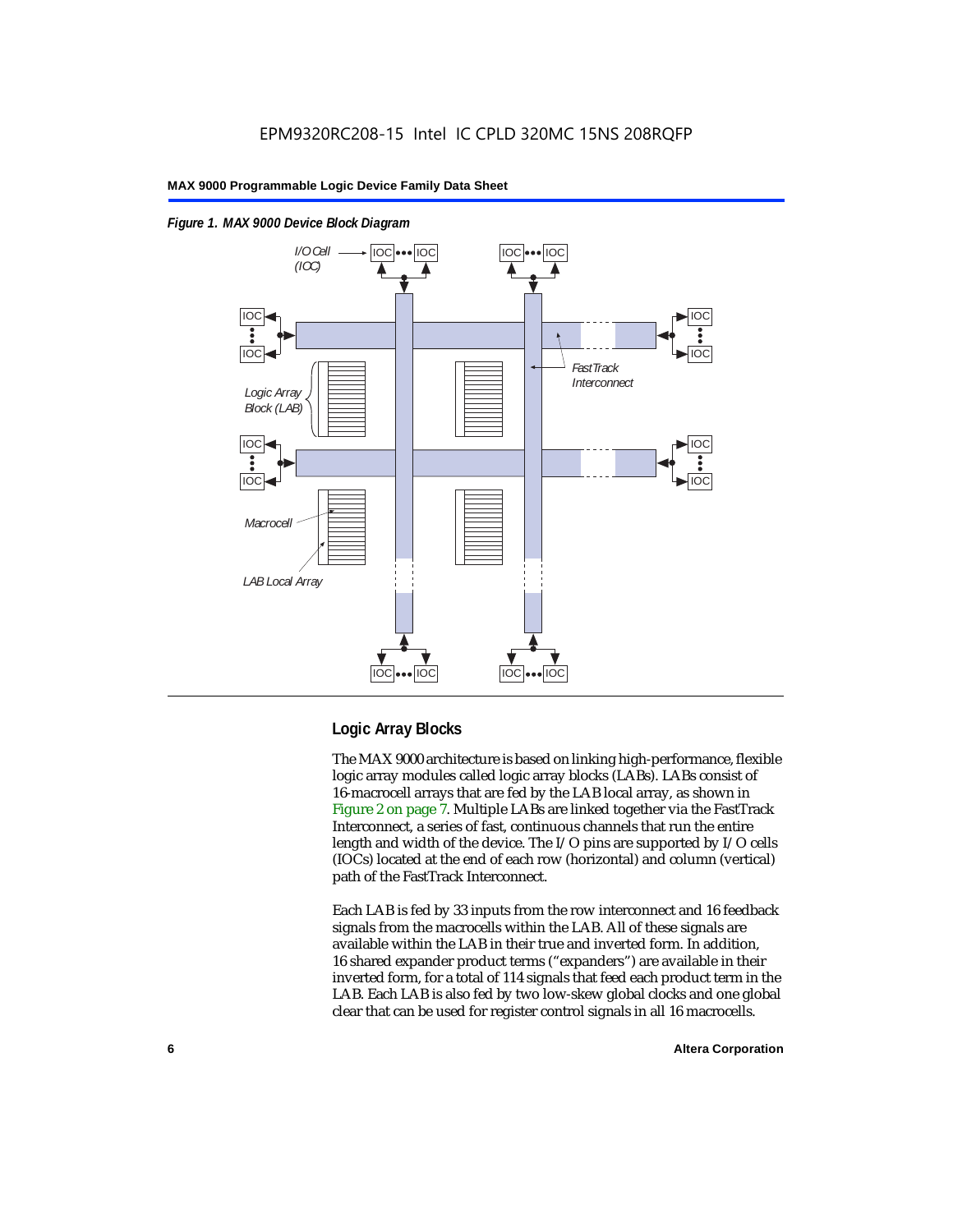LABs drive the row and column interconnect directly. Each macrocell can drive out of the LAB onto one or both routing resources. Once on the row or column interconnect, signals can traverse to other LABs or to the IOCs.



*Figure 2. MAX 9000 Logic Array Block*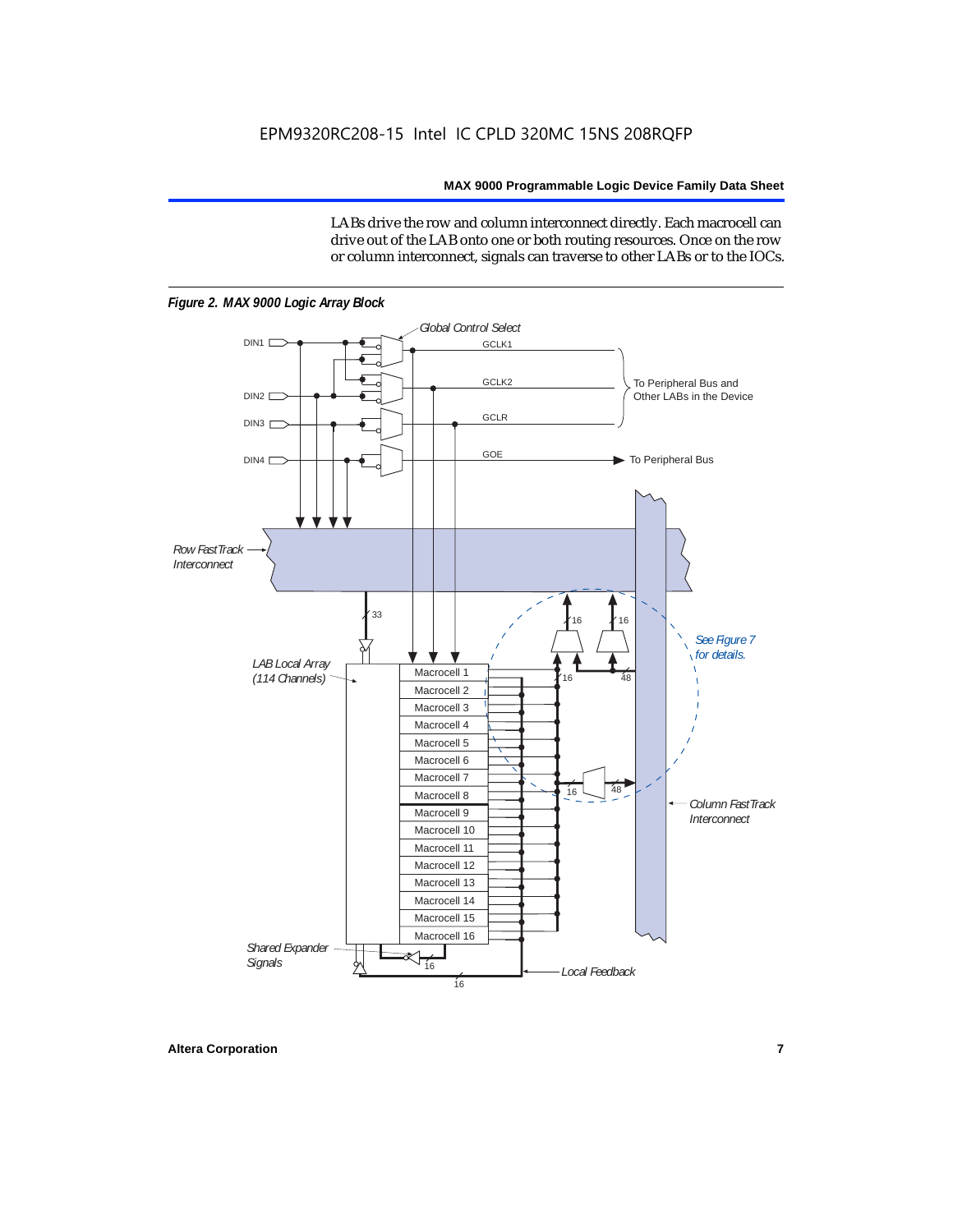### **Macrocells**

The MAX 9000 macrocell consists of three functional blocks: the product terms, the product-term select matrix, and the programmable register. The macrocell can be individually configured for both sequential and combinatorial logic operation. See Figure 3.



Combinatorial logic is implemented in the local array, which provides five product terms per macrocell. The product-term select matrix allocates these product terms for use as either primary logic inputs (to the OR and XOR gates) to implement combinatorial functions, or as secondary inputs to the macrocell's register clear, preset, clock, and clock enable control functions. Two kinds of expander product terms ("expanders") are available to supplement macrocell logic resources:

- Shareable expanders, which are inverted product terms that are fed back into the logic array
- Parallel expanders, which are product terms borrowed from adjacent macrocells

The MAX+PLUS II software automatically optimizes product-term allocation according to the logic requirements of the design.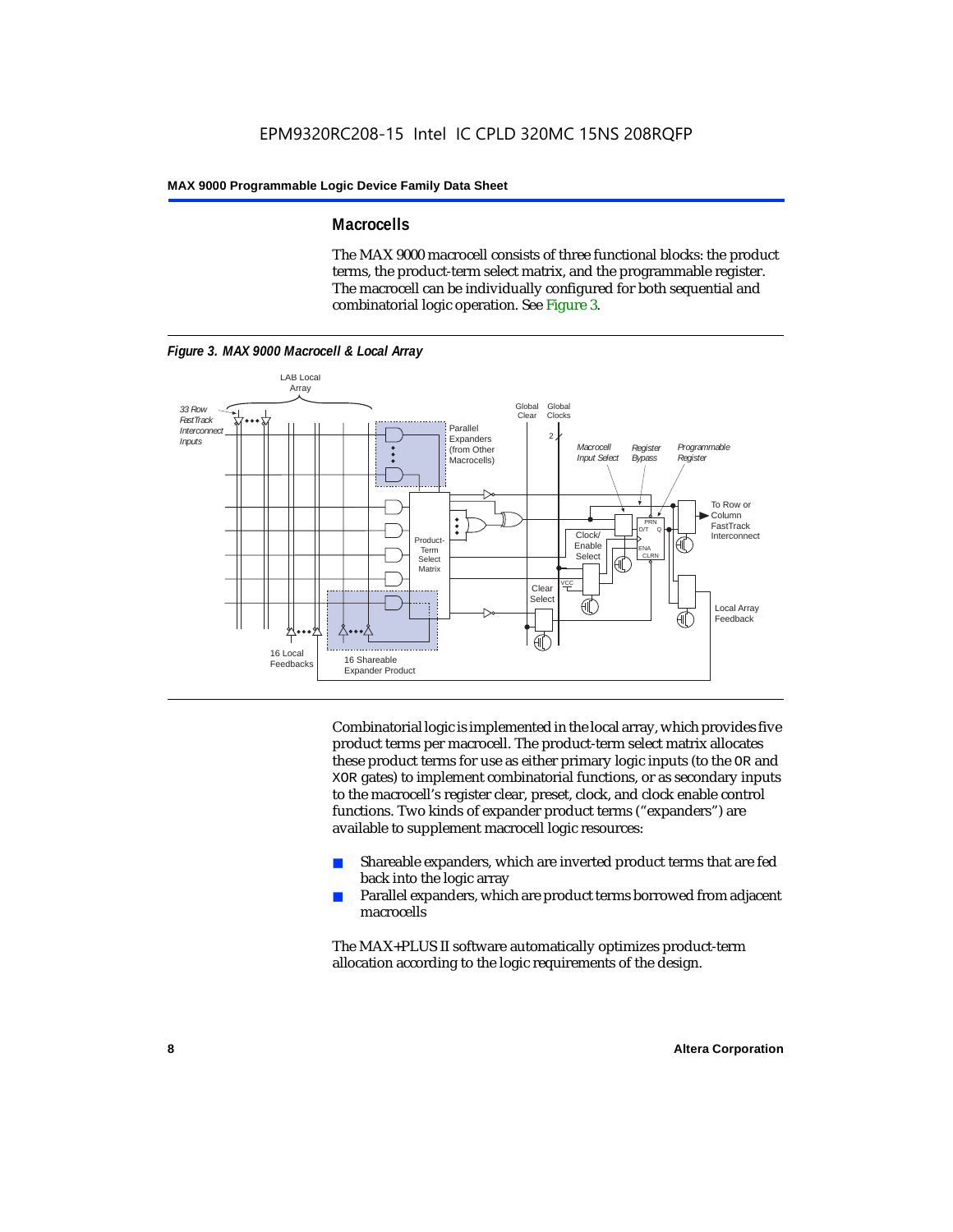For registered functions, each macrocell register can be individually programmed for D, T, JK, or SR operation with programmable clock control. The flipflop can also be bypassed for combinatorial operation. During design entry, the user specifies the desired register type; the MAX+PLUS II software then selects the most efficient register operation for each registered function to optimize resource utilization.

Each programmable register can be clocked in three different modes:

- By either global clock signal. This mode achieves the fastest clock-tooutput performance.
- By a global clock signal and enabled by an active-high clock enable. This mode provides an enable on each flipflop while still achieving the fast clock-to-output performance of the global clock.
- By an array clock implemented with a product term. In this mode, the flipflop can be clocked by signals from buried macrocells or I/O pins.

Two global clock signals are available. As shown in Figure 2, these global clock signals can be the true or the complement of either of the global clock pins (DIN1 and DIN2).

Each register also supports asynchronous preset and clear functions. As shown in Figure 3, the product-term select matrix allocates product terms to control these operations. Although the product-term-driven preset and clear inputs to registers are active high, active-low control can be obtained by inverting the signal within the logic array. In addition, each register clear function can be individually driven by the dedicated global clear pin (DIN3). The global clear can be programmed for active-high or active-low operation.

All MAX 9000 macrocells offer a dual-output structure that provides independent register and combinatorial logic output within the same macrocell. This function is implemented by a process called register packing. When register packing is used, the product-term select matrix allocates one product term to the D input of the register, while the remaining product terms can be used to implement unrelated combinatorial logic. Both the registered and the combinatorial output of the macrocell can feed either the FastTrack Interconnect or the LAB local array.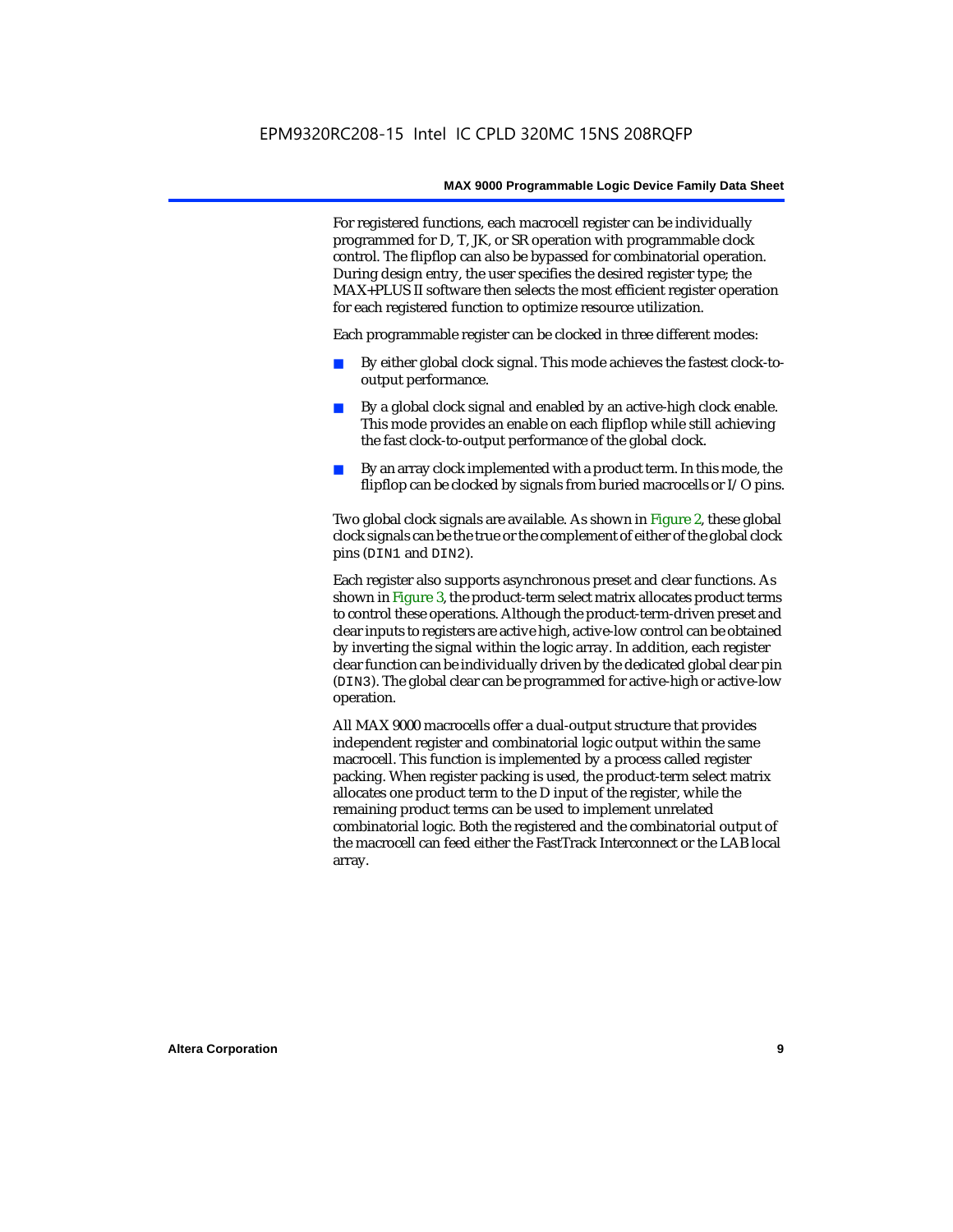### **Expander Product Terms**

Although most logic functions can be implemented with the five product terms available in each macrocell, some logic functions are more complex and require additional product terms. Although another macrocell can supply the required logic resources, the MAX 9000 architecture also offers both shareable and parallel expander product terms that provide additional product terms directly to any macrocell in the same LAB. These expanders help ensure that logic is synthesized with the fewest possible logic resources to obtain the fastest possible speed.

### *Shareable Expanders*

Each LAB has 16 shareable expanders that can be viewed as a pool of uncommitted single product terms (one from each macrocell) with inverted outputs that feed back into the LAB local array. Each shareable expander can be used and shared by any or all macrocells in the LAB to build complex logic functions. A small delay ( $t_{LOCAL} + t_{SEXP}$ ) is incurred when shareable expanders are used. Figure 4 shows how shareable expanders can feed multiple macrocells.



*Shareable expanders can be shared by any or all macrocells in the LAB.*



**10 Altera Corporation**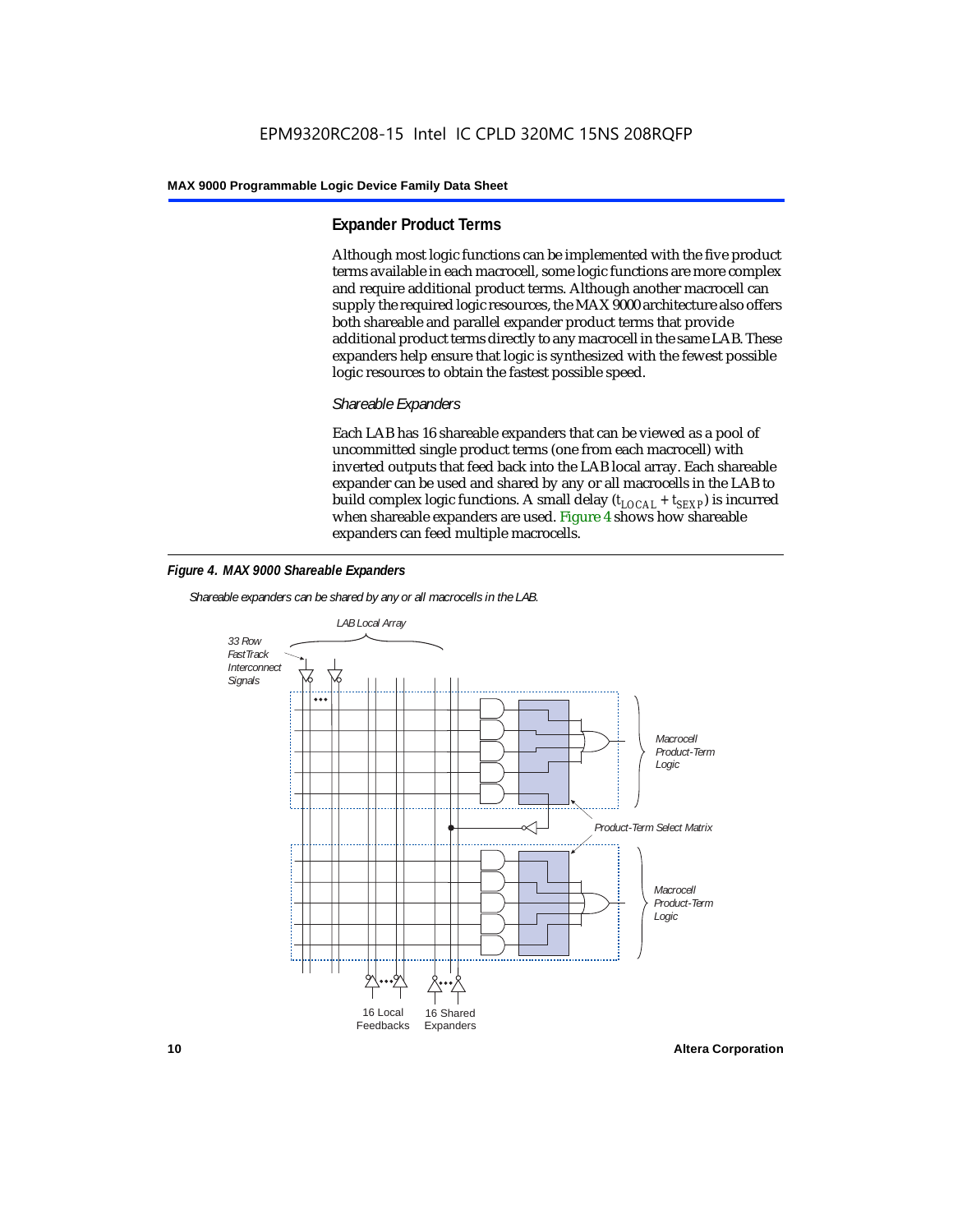### *Parallel Expanders*

Parallel expanders are unused product terms that can be allocated to a neighboring macrocell to implement fast, complex logic functions. Parallel expanders allow up to 20 product terms to directly feed the macrocell OR logic, with five product terms provided by the macrocell and 15 parallel expanders provided by neighboring macrocells in the LAB. Figure 5 shows how parallel expanders can feed the neighboring macrocell.

### *Figure 5. MAX 9000 Parallel Expanders*

*Unused product terms in a macrocell can be allocated to a neighboring macrocell.*

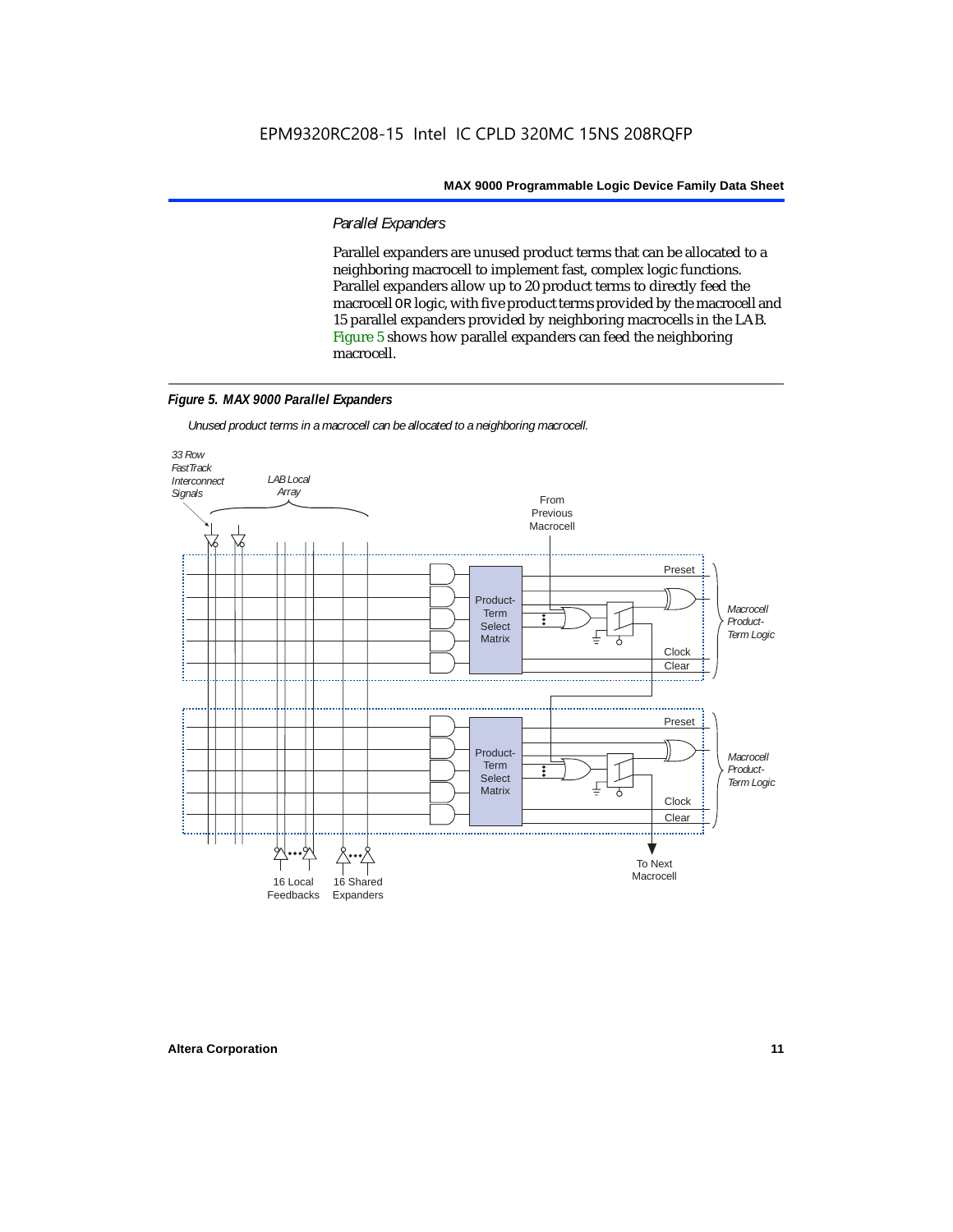The MAX+PLUS II Compiler automatically allocates as many as three sets of up to five parallel expanders to macrocells that require additional product terms. Each set of expanders incurs a small, incremental timing delay (*t<sub>PEXP</sub>*). For example, if a macrocell requires 14 product terms, the Compiler uses the five dedicated product terms within the macrocell and allocates two sets of parallel expanders; the first set includes five product terms and the second set includes four product terms, increasing the total delay by  $2 \times t_{PFXP}$ .

Two groups of eight macrocells within each LAB (e.g., macrocells 1 through 8 and 9 through 16) form two chains to lend or borrow parallel expanders. A macrocell borrows parallel expanders from lowernumbered macrocells. For example, macrocell 8 can borrow parallel expanders from macrocell 7, from macrocells 7 and 6, or from macrocells 7, 6, and 5. Within each group of 8, the lowest-numbered macrocell can only lend parallel expanders and the highest-numbered macrocell can only borrow them.

### **FastTrack Interconnect**

In the MAX 9000 architecture, connections between macrocells and device I/O pins are provided by the FastTrack Interconnect, a series of continuous horizontal and vertical routing channels that traverse the entire device. This device-wide routing structure provides predictable performance even in complex designs. In contrast, the segmented routing in FPGAs requires switch matrices to connect a variable number of routing paths, increasing the delays between logic resources and reducing performance. Figure 6 shows the interconnection of four adjacent LABs with row and column interconnects.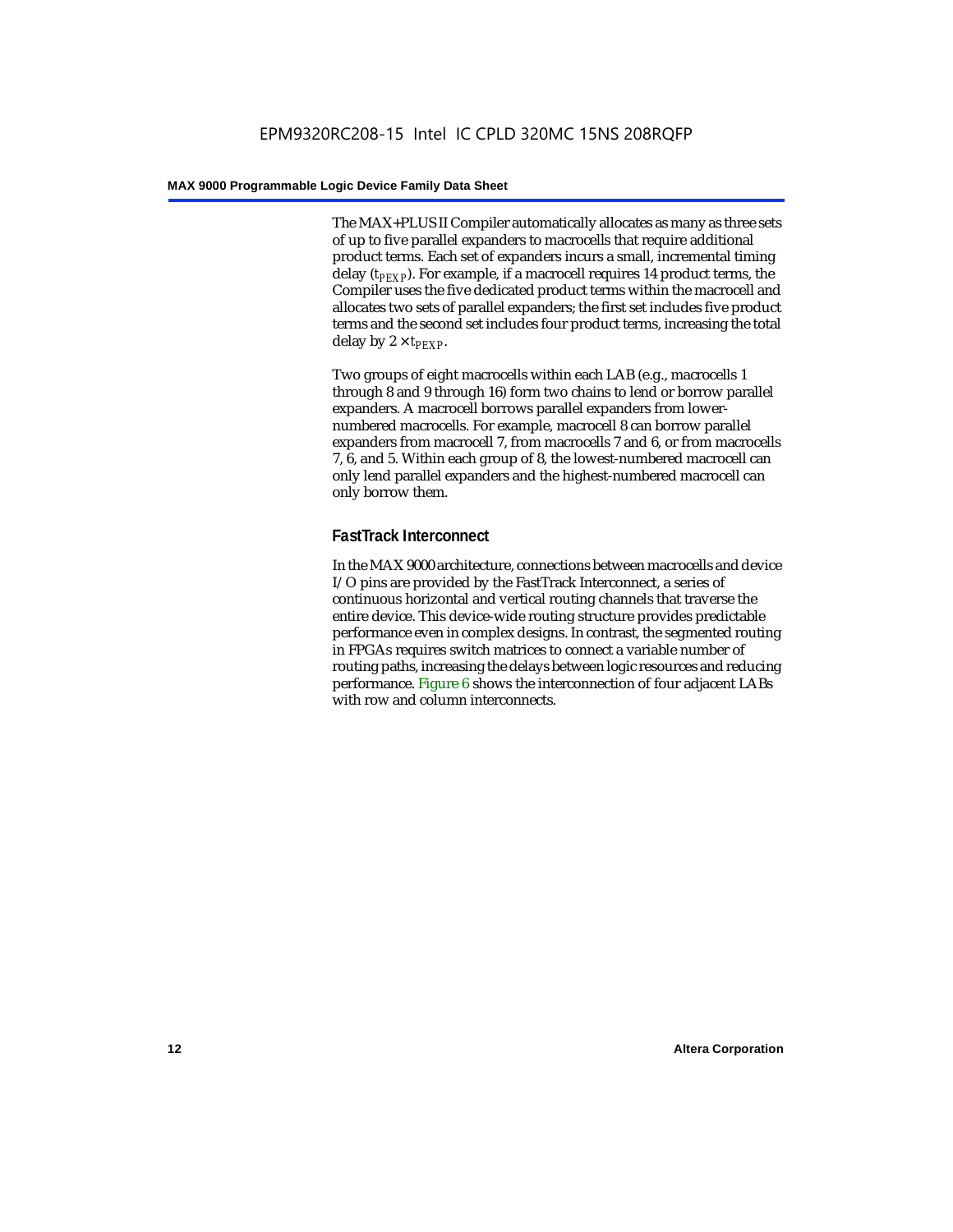### *Figure 6. MAX 9000 Device Interconnect Resources*

*Each LAB is named on the basis of its physical row (A, B, C, etc.) and column (1, 2, 3, etc.) position within the device.*



The LABs within MAX 9000 devices are arranged into a matrix of columns and rows. Table 5 shows the number of columns and rows in each MAX 9000 device.

| Table 5, MAX 9000 Rows & Columns |             |         |  |  |
|----------------------------------|-------------|---------|--|--|
| <b>Devices</b>                   | <b>Rows</b> | Columns |  |  |
| EPM9320, EPM9320A                |             |         |  |  |
| EPM9400                          |             |         |  |  |
| EPM9480                          |             |         |  |  |
| EPM9560, EPM9560A                |             |         |  |  |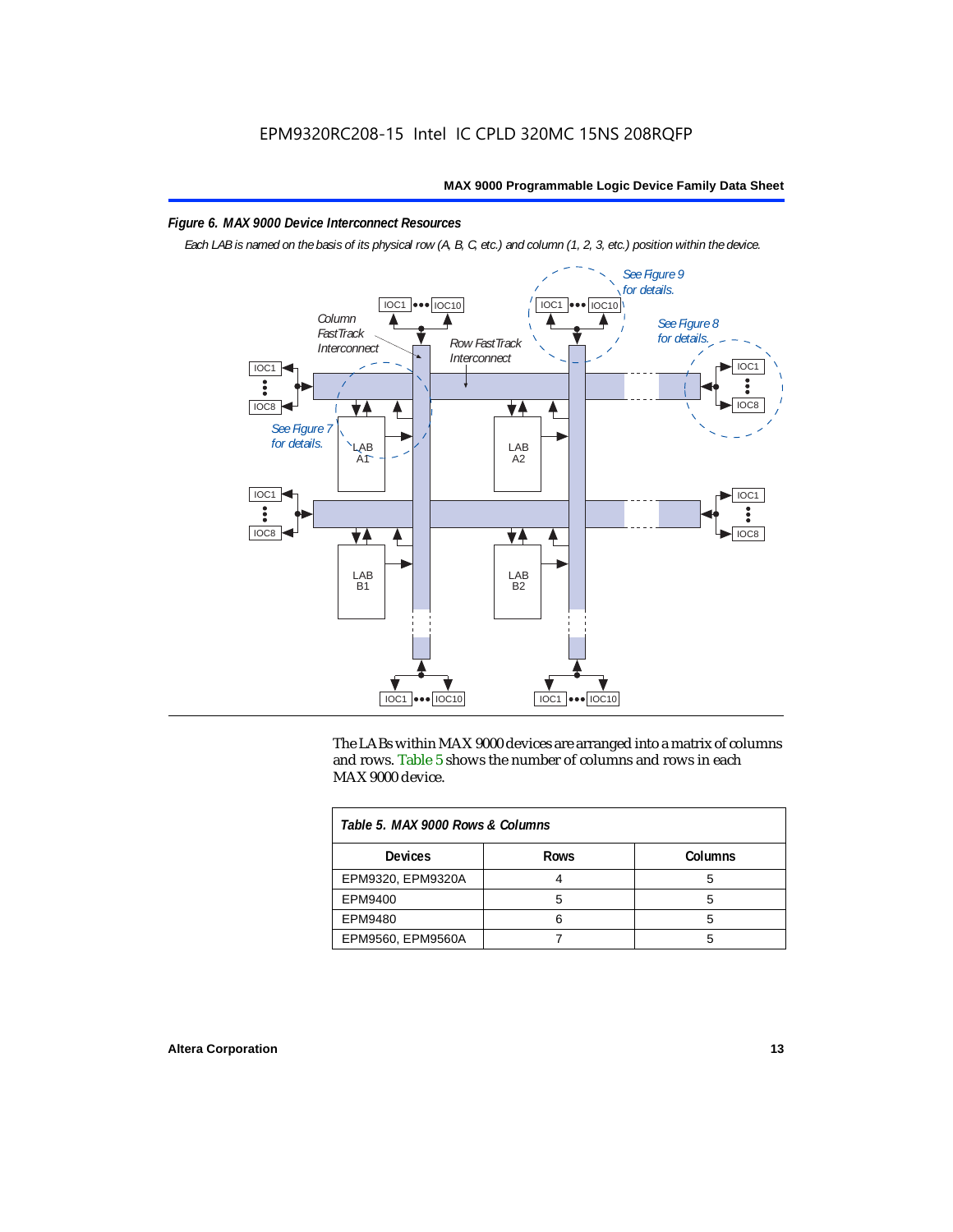Each row of LABs has a dedicated row interconnect that routes signals both into and out of the LABs in the row. The row interconnect can then drive I/O pins or feed other LABs in the device. Each row interconnect has a total of 96 channels. Figure 7 shows how a macrocell drives the row and column interconnect.





Each macrocell in the LAB can drive one of three separate column interconnect channels. The column channels run vertically across the entire device, and are shared by the macrocells in the same column. The MAX+PLUS II Compiler optimizes connections to a column channel automatically.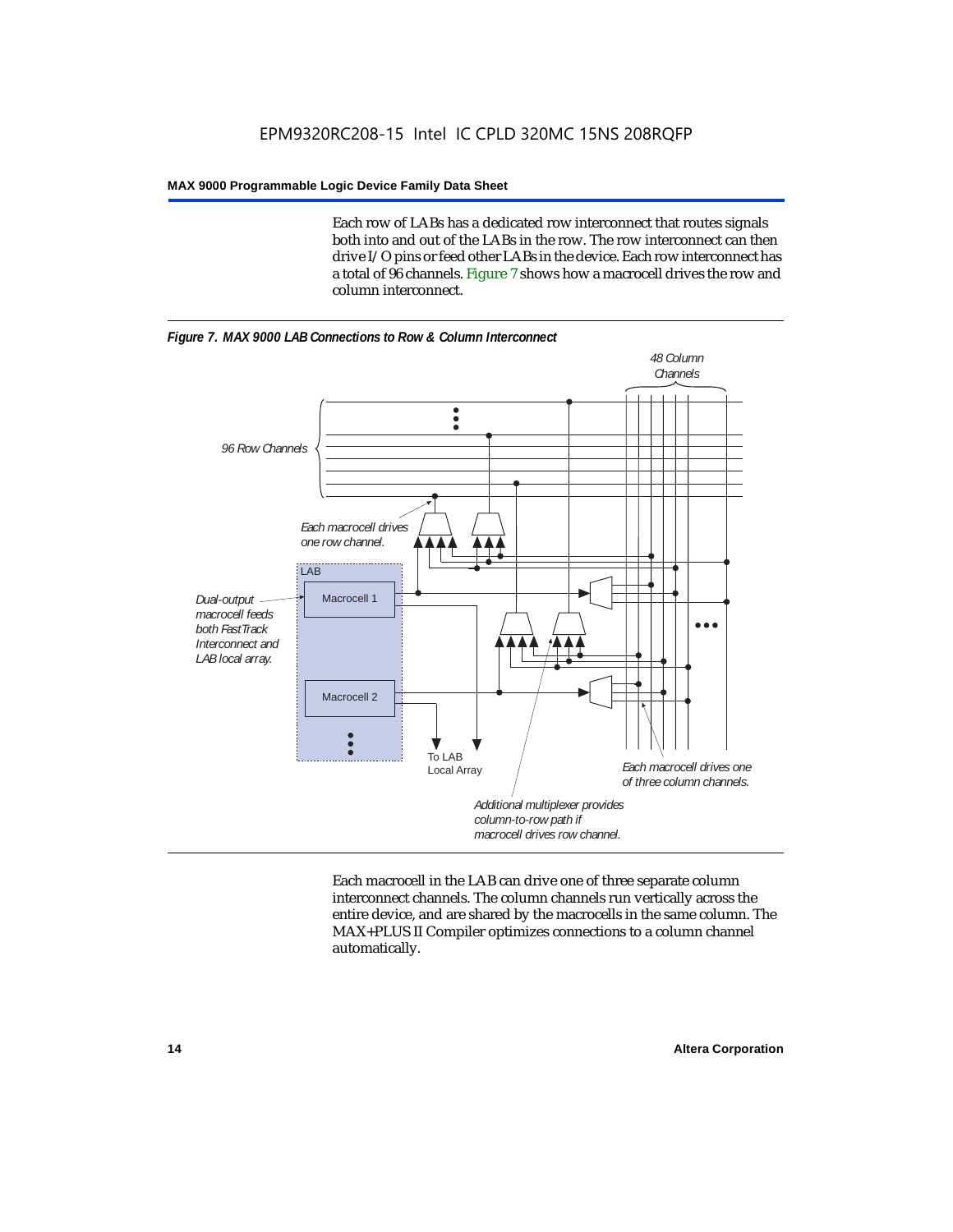A row interconnect channel can be fed by the output of the macrocell through a 4-to-1 multiplexer that the macrocell shares with three column channels. If the multiplexer is used for a macrocell-to-row connection, the three column signals can access another row channel via an additional 3-to-1 multiplexer. Within any LAB, the multiplexers provide all 48 column channels with access to 32 row channels.

### *Row-to-I/O Cell Connections*

Figure 8 illustrates the connections between row interconnect channels and IOCs. An input signal from an IOC can drive two separate row channels. When an IOC is used as an output, the signal is driven by a 10-to-1 multiplexer that selects the row channels. Each end of the row channel feeds up to eight IOCs on the periphery of the device.



*Column-to-I/O Cell Connections*

Each end of a column channel has up to 10 IOCs (see Figure 9). An input signal from an IOC can drive two separate column channels. When an IOC is used as an output, the signal is driven by a 17-to-1 multiplexer that selects the column channels.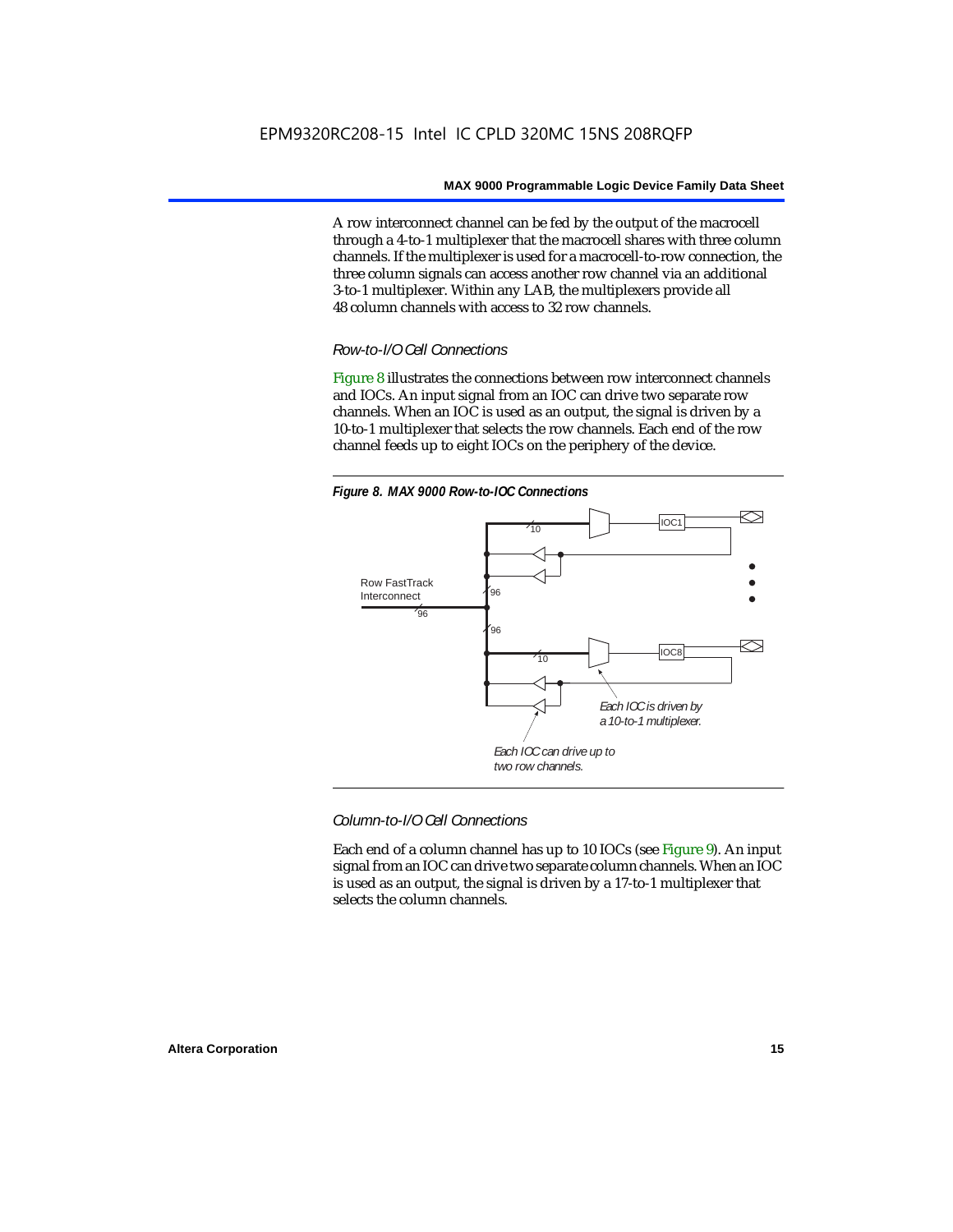

### **Dedicated Inputs**

In addition to the general-purpose I/O pins, MAX 9000 devices have four dedicated input pins. These dedicated inputs provide low-skew, devicewide signal distribution to the LABs and IOCs in the device, and are typically used for global clock, clear, and output enable control signals. The global control signals can feed the macrocell or IOC clock and clear inputs, as well as the IOC output enable. The dedicated inputs can also be used as general-purpose data inputs because they can feed the row FastTrack Interconnect (see Figure 2 on page 7).

### **I/O Cells**

Figure 10 shows the IOC block diagram. Signals enter the MAX 9000 device from either the I/O pins that provide general-purpose input capability or from the four dedicated inputs. The IOCs are located at the ends of the row and column interconnect channels.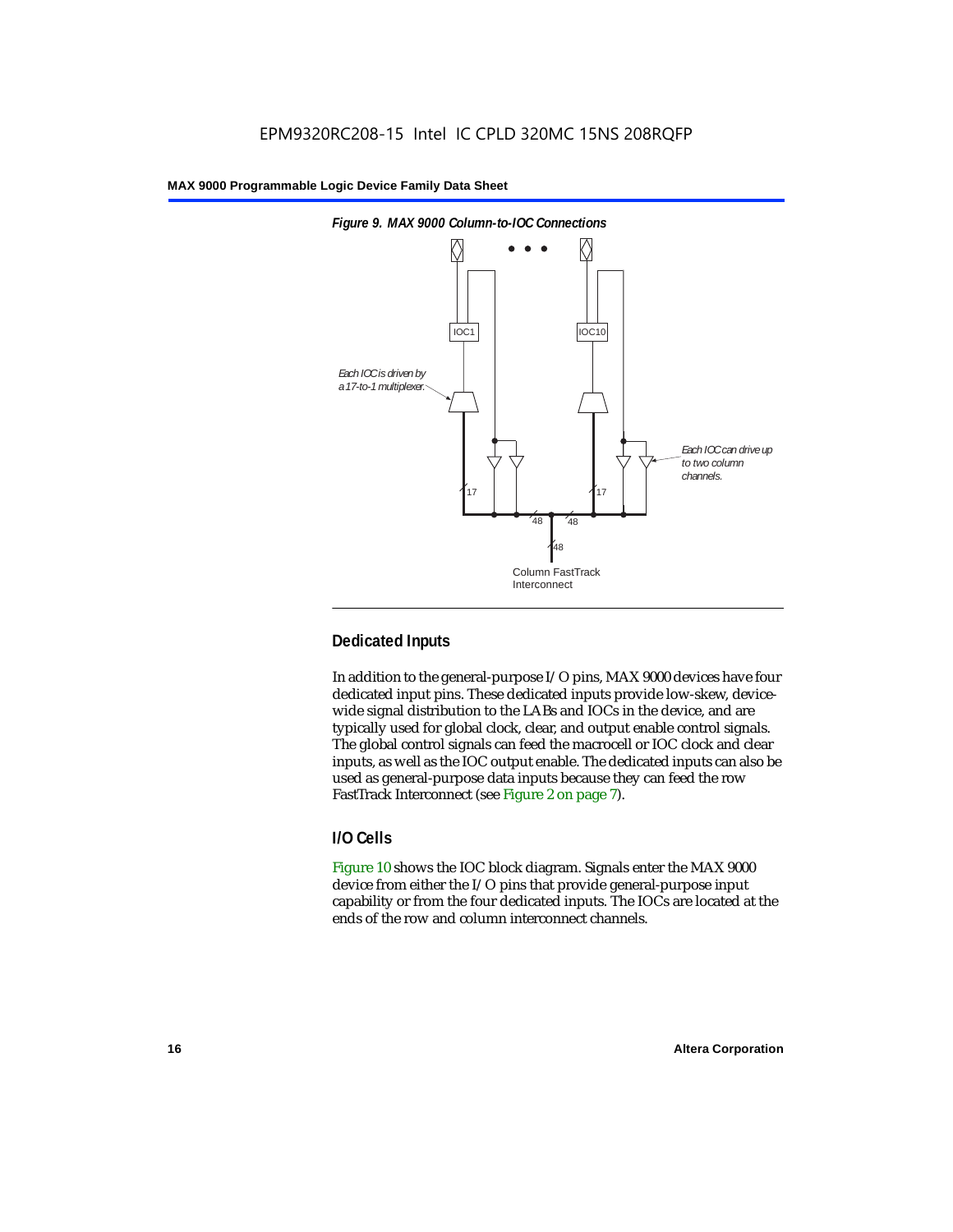

I/O pins can be used as input, output, or bidirectional pins. Each IOC has an IOC register with a clock enable input. This register can be used either as an input register for external data that requires fast setup times, or as an output register for data that requires fast clock-to-output performance. The IOC register clock enable allows the global clock to be used for fast clock-to-output performance, while maintaining the flexibility required for selective clocking.

The clock, clock enable, clear, and output enable controls for the IOCs are provided by a network of I/O control signals. These signals can be supplied by either the dedicated input pins or internal logic. The IOC control-signal paths are designed to minimize the skew across the device. All control-signal sources are buffered onto high-speed drivers that drive the signals around the periphery of the device. This "peripheral bus" can be configured to provide up to eight output enable signals, up to four clock signals, up to six clock enable signals, and up to two clear signals. Table 6 on page 18 shows the sources that drive the peripheral bus and how the IOC control signals share the peripheral bus.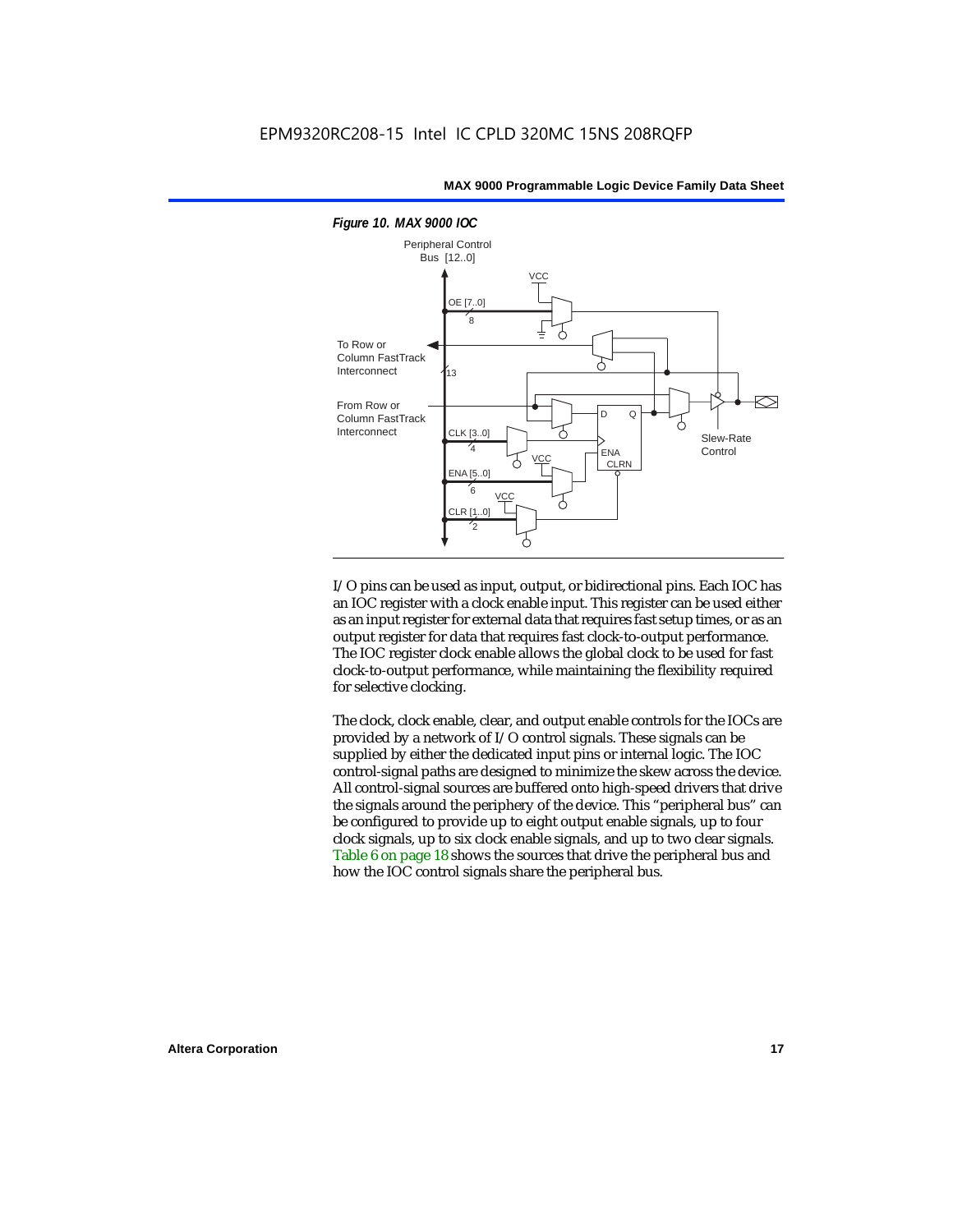The output buffer in each IOC has an adjustable output slew rate that can be configured for low-noise or high-speed performance. A slower slew rate reduces board-level noise and adds a nominal timing delay to the output buffer delay  $(t_{OD})$  parameter. The fast slew rate should be used for speed-critical outputs in systems that are adequately protected against noise. Designers can specify the slew rate on a pin-by-pin basis during design entry or assign a default slew rate to all pins on a global basis. The slew rate control affects both rising and falling edges of the output signals.

| Table 6. Peripheral Bus Sources |                                   |                |                |                                   |
|---------------------------------|-----------------------------------|----------------|----------------|-----------------------------------|
| <b>Peripheral Control</b>       |                                   |                | Source         |                                   |
| Signal                          | <b>EPM9320</b><br><b>EPM9320A</b> | <b>EPM9400</b> | <b>EPM9480</b> | <b>EPM9560</b><br><b>EPM9560A</b> |
| OE0/ENA0                        | Row C                             | Row E          | Row F          | Row G                             |
| OE1/ENA1                        | Row B                             | Row E          | Row F          | Row F                             |
| OE2/ENA2                        | Row A                             | Row E          | Row E          | Row E                             |
| OE3/ENA3                        | Row B                             | Row B          | Row B          | Row B                             |
| OE4/ENA4                        | Row A                             | Row A          | Row A          | Row A                             |
| OE5                             | Row D                             | Row D          | Row D          | Row D                             |
| OE6                             | Row C                             | Row C          | Row C          | Row C                             |
| OE7/CLR1                        | Row B/GOE                         | Row B/GOE      | Row B/GOE      | <b>Row B/GOE</b>                  |
| CLR0/ENA5                       | Row A/GCLR                        | Row A/GCLR     | Row A/GCLR     | <b>Row A/GCLR</b>                 |
| CLKO                            | GCLK1                             | GCLK1          | GCLK1          | GCLK1                             |
| CLK1                            | GCLK2                             | GCLK2          | GCLK2          | GCLK2                             |
| CLK <sub>2</sub>                | Row D                             | Row D          | Row D          | Row D                             |
| CLK3                            | Row C                             | Row C          | Row C          | Row C                             |

### **Output Configuration**

The MAX 9000 device architecture supports the MultiVolt I/O interface feature, which allows MAX 9000 devices to interface with systems of differing supply voltages. The 5.0-V devices in all packages can be set for 3.3-V or 5.0-V I/O pin operation. These devices have one set of  $V_{CC}$  pins for internal operation and input buffers (VCCINT), and another set for I/O output drivers (VCCIO).

The VCCINT pins must always be connected to a 5.0-V power supply. With a 5.0-V  $V_{\rm CCINT}$  level, input voltages are at TTL levels and are therefore compatible with 3.3-V and 5.0-V inputs.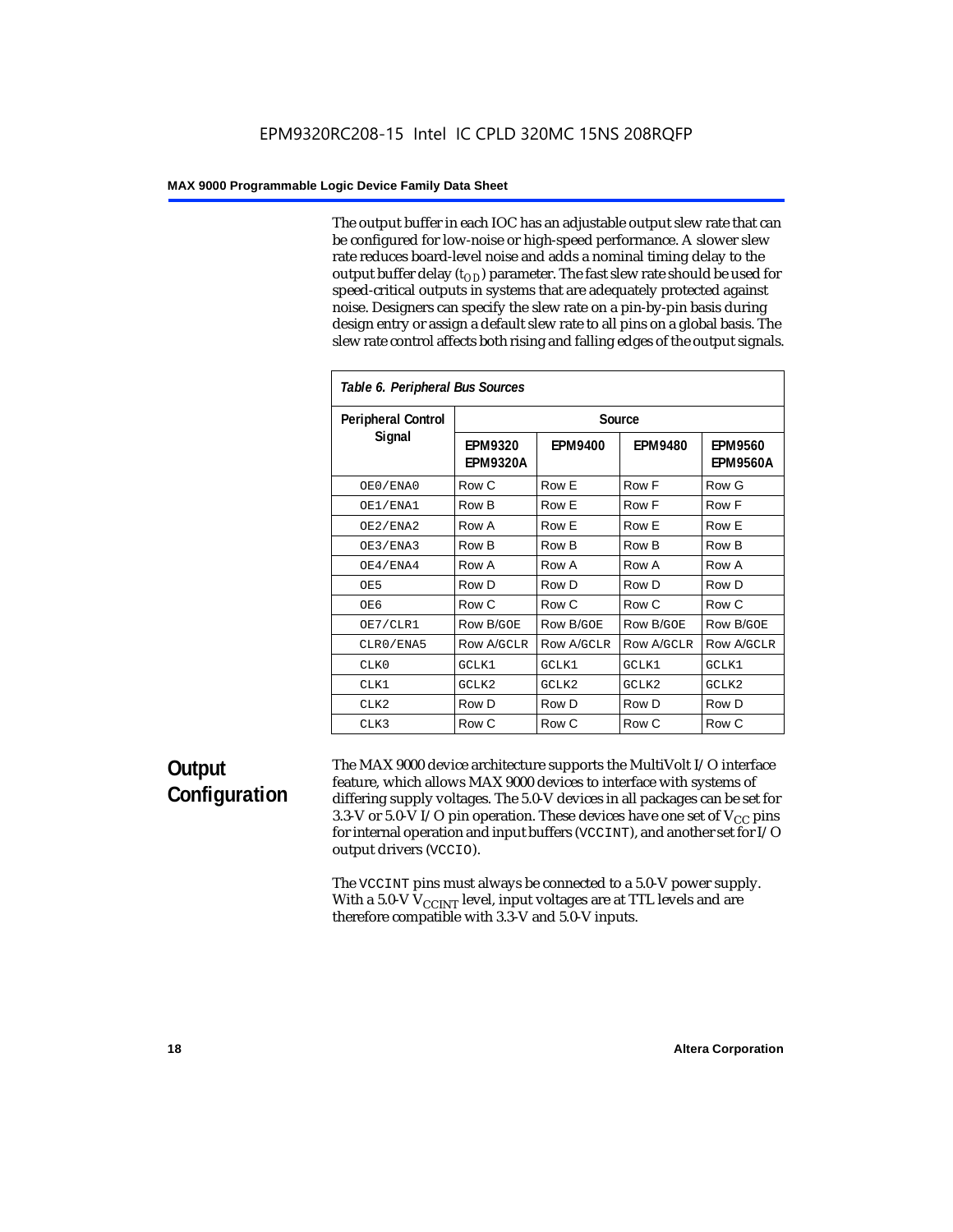The VCCIO pins can be connected to either a 3.3-V or 5.0-V power supply, depending on the output requirements. When the VCCIO pins are connected to a 5.0-V power supply, the output levels are compatible with 5.0-V systems. When the VCCIO pins are connected to a 3.3-V power supply, the output high is at 3.3 V and is therefore compatible with 3.3-V or 5.0-V systems. Devices operating with  $V_{\text{CCIO}}$  levels lower than 4.75 V incur a nominally greater timing delay of  $t_{OD2}$  instead of  $t_{OD1}$ .

### **In-System Programmability (ISP)**

MAX 9000 devices can be programmed in-system through a 4-pin JTAG interface. ISP offers quick and efficient iterations during design development and debug cycles. The MAX 9000 architecture internally generates the 12.0-V programming voltage required to program EEPROM cells, eliminating the need for an external 12.0-V power supply to program the devices on the board. During ISP, the I/O pins are tri-stated to eliminate board conflicts.

ISP simplifies the manufacturing flow by allowing the devices to be mounted on a printed circuit board with standard pick-and-place equipment before they are programmed. MAX 9000 devices can be programmed by downloading the information via in-circuit testers, embedded processors, or the Altera BitBlaster, ByteBlaster, or ByteBlasterMV download cable. (The ByteBlaster cable is obsolete and has been replaced by the ByteBlasterMV cable, which can interface with 2.5-V, 3.3-V, and 5.0-V devices.) Programming the devices after they are placed on the board eliminates lead damage on high pin-count packages (e.g., QFP packages) due to device handling. MAX 9000 devices can also be reprogrammed in the field (i.e., product upgrades can be performed in the field via software or modem).

In-system programming can be accomplished with either an adaptive or constant algorithm. An adaptive algorithm reads information from the unit and adapts subsequent programming steps to achieve the fastest possible programming time for that unit. Because some in-circuit testers platforms have difficulties supporting an adaptive algorithm, Altera offers devices tested with a constant algorithm. Devices tested to the constant algorithm have an "F" suffix in the ordering code.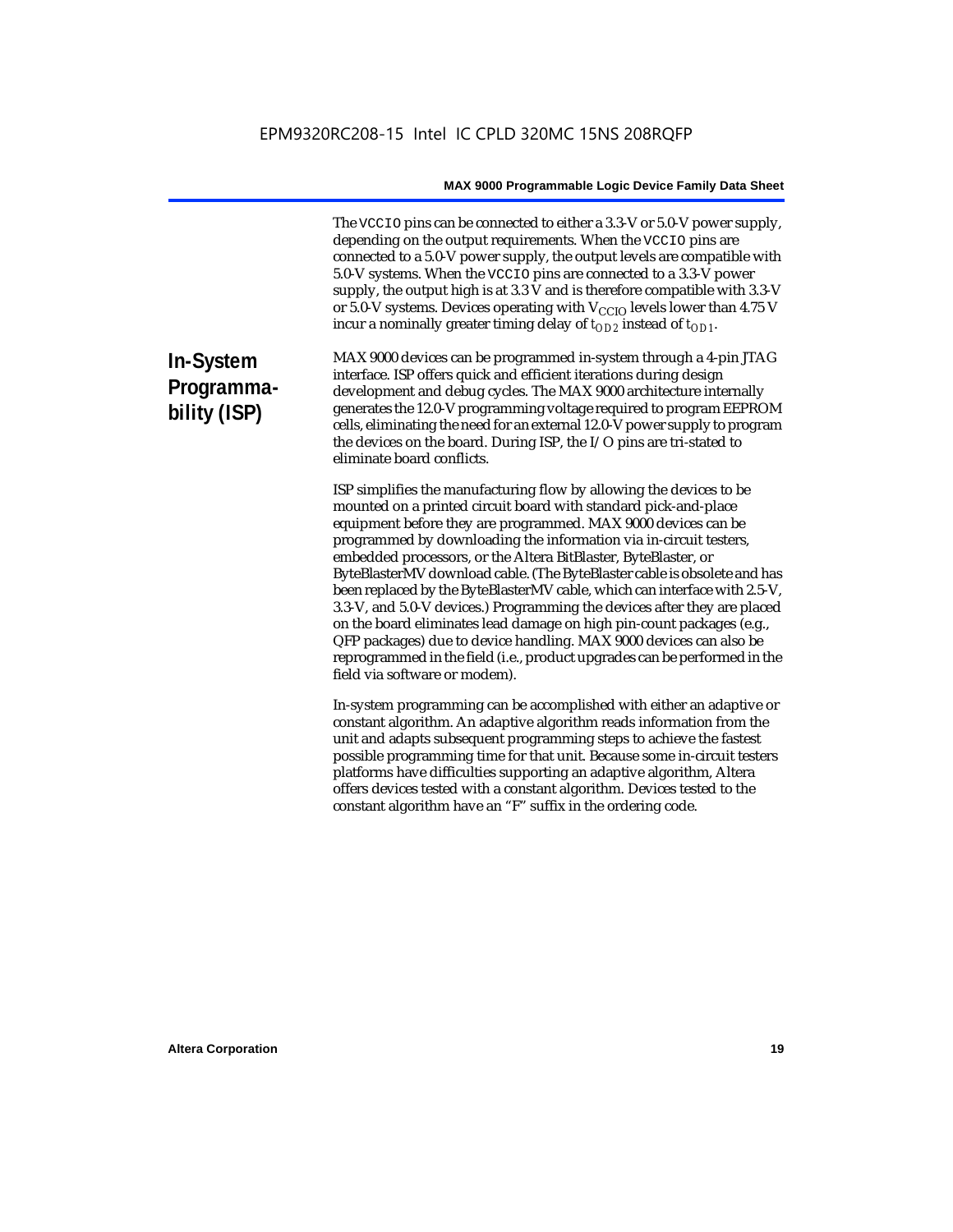### **Programming Sequence**

During in-system programming, instructions, addresses, and data are shifted into the MAX 9000 device through the TDI input pin. Data is shifted out through the TDO output pin and compared against the expected data.

Programming a pattern into the device requires the following six ISP stages. A stand-alone verification of a programmed pattern involves only stages 1, 2, 5, and 6.

- 1. *Enter ISP*. The enter ISP stage ensures that the I/O pins transition smoothly from user mode to ISP mode. The enter ISP stage requires 1 ms.
- 2. *Check ID*. Before any program or verify process, the silicon ID is checked. The time required to read this silicon ID is relatively small compared to the overall programming time.
- 3. *Bulk Erase*. Erasing the device in-system involves shifting in the instructions to erase the device and applying one erase pulse of 100 ms.
- 4. *Program*. Programming the device in-system involves shifting in the address and data and then applying the programming pulse to program the EEPROM cells. This process is repeated for each EEPROM address.
- 5. *Verify*. Verifying an Altera device in-system involves shifting in addresses, applying the read pulse to verify the EEPROM cells, and shifting out the data for comparison. This process is repeated for each EEPROM address.
- 6. *Exit ISP*. An exit ISP stage ensures that the I/O pins transition smoothly from ISP mode to user mode. The exit ISP stage requires 1 ms.

### **Programming Times**

The time required to implement each of the six programming stages can be broken into the following two elements:

- A pulse time to erase, program, or read the EEPROM cells.
- A shifting time based on the test clock (TCK) frequency and the number of TCK cycles to shift instructions, address, and data into the device.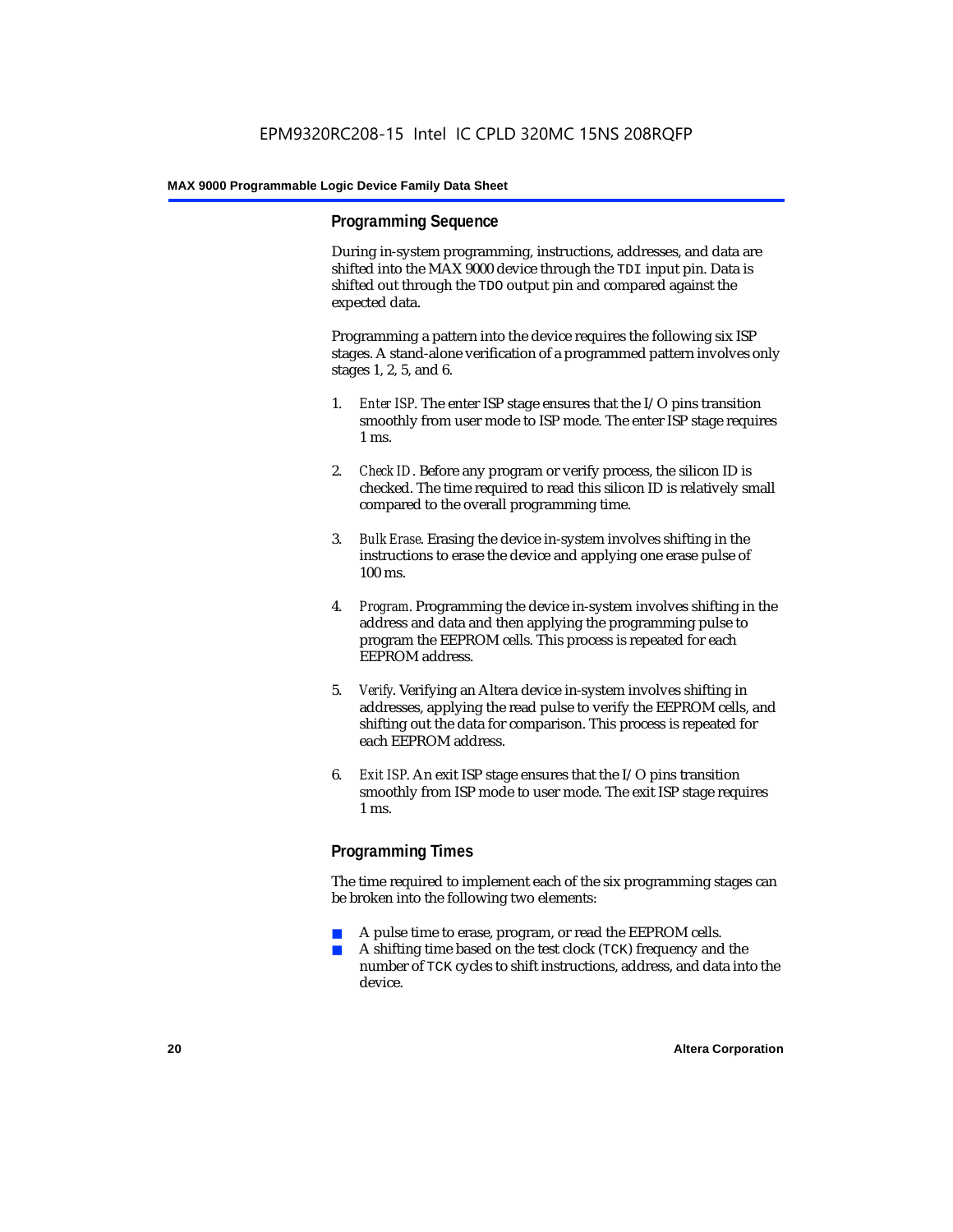By combining the pulse and shift times for each of the programming stages, the program or verify time can be derived as a function of the TCK frequency, the number of devices, and specific target device(s). Because different ISP-capable devices have a different number of EEPROM cells, both the total fixed and total variable times are unique for a single device.

*Programming a Single MAX 9000 Device*

The time required to program a single MAX 9000 device in-system can be calculated from the following formula:

|                   | $t_{PROG} = t_{PPULSE} + \frac{Cycle_{PTCK}}{f_{TCK}}$ |                                                                                                    |
|-------------------|--------------------------------------------------------|----------------------------------------------------------------------------------------------------|
| where: $t_{PROG}$ | $t_{PPULSE}$                                           | $=$ Programming time<br>= Sum of the fixed times to erase, program, and<br>verify the EEPROM cells |
|                   | $f_{TCK}$                                              | $Cycle_{PTCK}$ = Number of TCK cycles to program a device<br>$=$ TCK frequency                     |

The ISP times for a stand-alone verification of a single MAX 9000 device can be calculated from the following formula:

|                  | $t_{VER} = t_{VPULSE} + \frac{t_{TCK}}{t_{TCK}}$ | $Cycle_{VTCK}$                                                                                                                     |
|------------------|--------------------------------------------------|------------------------------------------------------------------------------------------------------------------------------------|
| where: $t_{VFR}$ | $t_{VPULSE}$                                     | $=$ Verify time<br>= Sum of the fixed times to verify the EEPROM cells<br>$Cycle_{VTCK}$ = Number of TCK cycles to verify a device |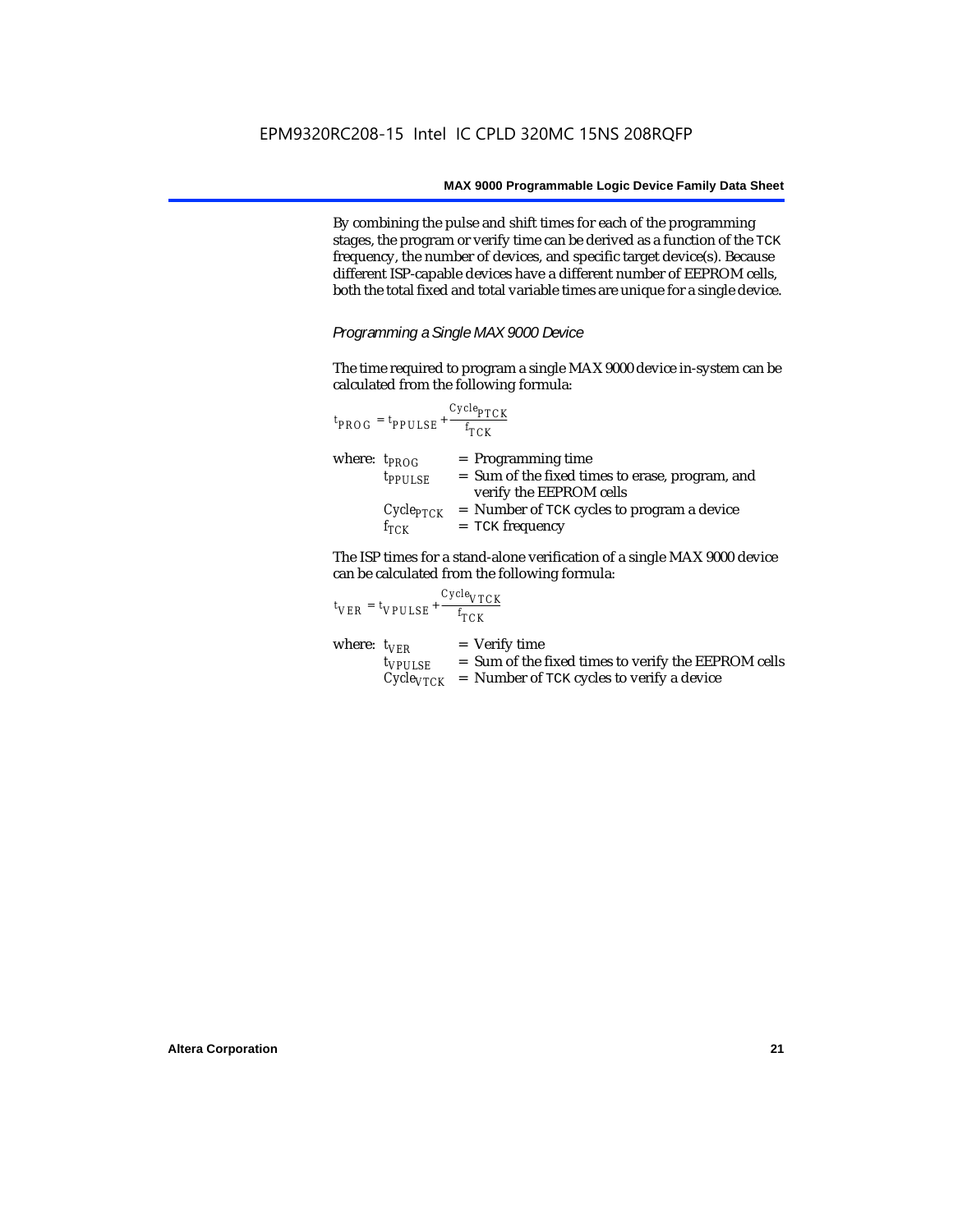The programming times described in Tables 7 through 9 are associated with the worst-case method using the ISP algorithm.

| Table 7. MAX 9000 t <sub>PULSE</sub> & Cycle <sub>TCK</sub> Values |                 |                       |                   |                                 |  |
|--------------------------------------------------------------------|-----------------|-----------------------|-------------------|---------------------------------|--|
| <b>Device</b>                                                      |                 | Programming           |                   | <b>Stand-Alone Verification</b> |  |
|                                                                    | $t_{PPULSE}(s)$ | Cycle <sub>PTCK</sub> | $t_{VPIII,SE}(s)$ | СусIе <sub>VТСК</sub>           |  |
| EPM9320                                                            | 11.79           | 2,966,000             | 0.15              | 1,806,000                       |  |
| EPM9320A                                                           |                 |                       |                   |                                 |  |
| EPM9400                                                            | 12.00           | 3,365,000             | 0.15              | 2,090,000                       |  |
| EPM9480                                                            | 12.21           | 3,764,000             | 0.15              | 2,374,000                       |  |
| EPM9560                                                            | 12.42           | 4,164,000             | 0.15              | 2,658,000                       |  |
| EPM9560A                                                           |                 |                       |                   |                                 |  |

Tables 8 and 9 show the in-system programming and stand alone verification times for several common test clock frequencies.

| Table 8. MAX 9000 In-System Programming Times for Different Test Clock Frequencies |        |       |       |       |           |                |         |        |              |
|------------------------------------------------------------------------------------|--------|-------|-------|-------|-----------|----------------|---------|--------|--------------|
| <b>Device</b>                                                                      |        |       |       |       | $f_{TCK}$ |                |         |        | <b>Units</b> |
|                                                                                    | 10 MHz | 5 MHz | 2 MHz | 1 MHz | 500 kHz   | <b>200 kHz</b> | 100 kHz | 50 kHz |              |
| EPM9320                                                                            | 12.09  | 12.38 | 13.27 | 14.76 | 17.72     | 26.62          | 41.45   | 71.11  | s            |
| <b>EPM9320A</b>                                                                    |        |       |       |       |           |                |         |        |              |
| EPM9400                                                                            | 12.34  | 12.67 | 13.68 | 15.37 | 18.73     | 28.83          | 45.65   | 79.30  | s.           |
| EPM9480                                                                            | 12.59  | 12.96 | 14.09 | 15.98 | 19.74     | 31.03          | 49.85   | 87.49  | s            |
| EPM9560                                                                            | 12.84  | 13.26 | 14.50 | 16.59 | 20.75     | 33.24          | 54.06   | 95.70  | s            |
| <b>EPM9560A</b>                                                                    |        |       |       |       |           |                |         |        |              |

| Table 9. MAX 9000 Stand-Alone Verification Times for Different Test Clock Frequencies |        |       |       |       |           |         |         |        |              |
|---------------------------------------------------------------------------------------|--------|-------|-------|-------|-----------|---------|---------|--------|--------------|
| <b>Device</b>                                                                         |        |       |       |       | $f_{TCK}$ |         |         |        | <b>Units</b> |
|                                                                                       | 10 MHz | 5 MHz | 2 MHz | 1 MHz | 500 kHz   | 200 kHz | 100 kHz | 50 kHz |              |
| EPM9320<br><b>EPM9320A</b>                                                            | 0.33   | 0.52  | 1.06  | 1.96  | 3.77      | 9.18    | 18.21   | 36.27  | s            |
| EPM9400                                                                               | 0.36   | 0.57  | 1.20  | 2.24  | 4.33      | 10.60   | 21.05   | 41.95  | s            |
| EPM9480                                                                               | 0.39   | 0.63  | 1.34  | 2.53  | 4.90      | 12.02   | 23.89   | 47.63  | s            |
| EPM9560<br><b>EPM9560A</b>                                                            | 0.42   | 0.69  | 1.48  | 2.81  | 5.47      | 13.44   | 26.73   | 53.31  | s            |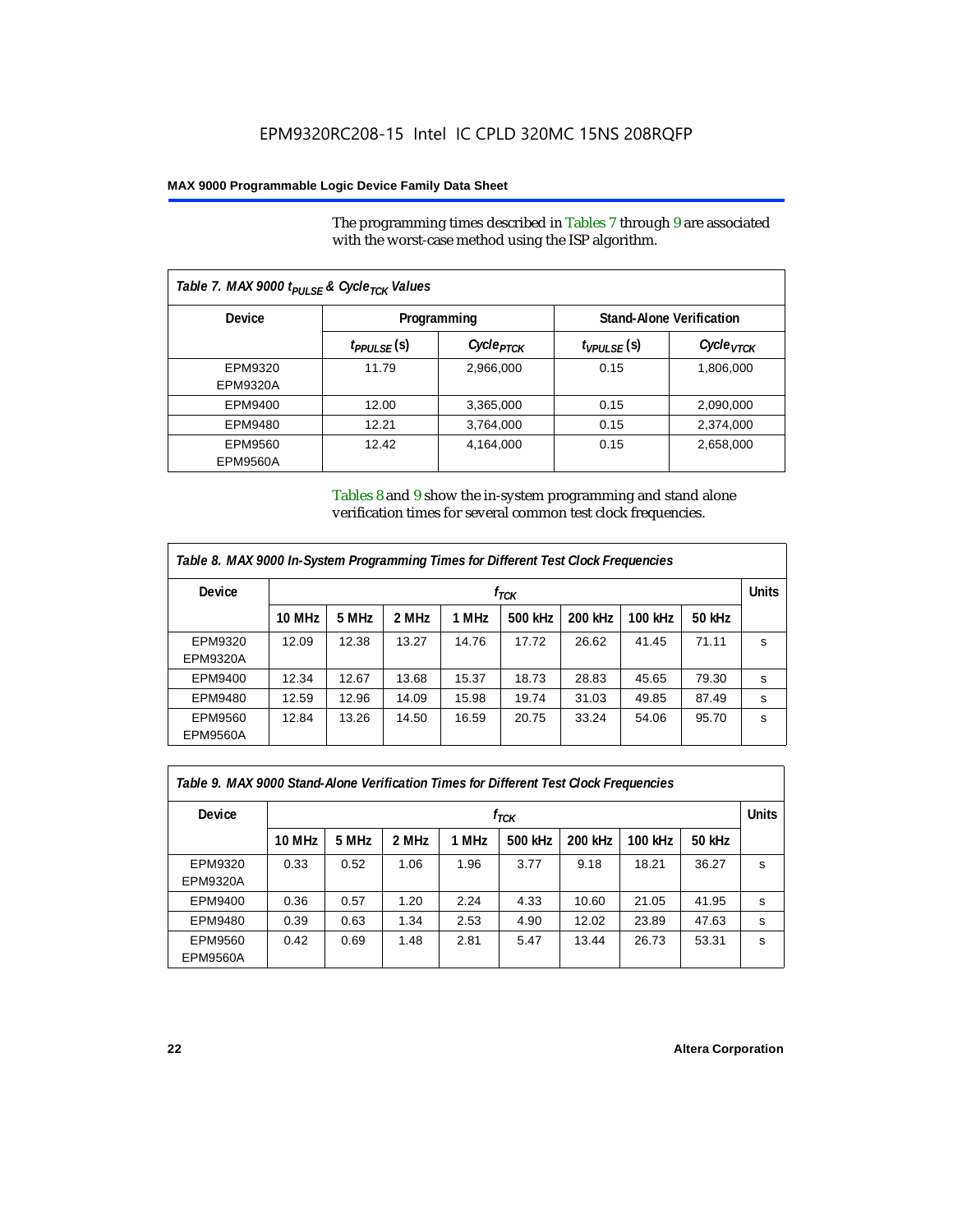**Programming with External Hardware**



the device.

f For more information, see the *Altera Programming Hardware Data Sheet*.

MAX 9000 devices can be programmed on Windows-based PCs with an Altera Logic Programmer card, the Master Programming Unit (MPU), and the appropriate device adapter. The MPU performs continuity checking to ensure adequate electrical contact between the adapter and

The MAX+PLUS II software can use text- or waveform-format test vectors created with the MAX+PLUS II Text Editor or Waveform Editor to test a programmed device. For added design verification, designers can perform functional testing to compare the functional behavior of a MAX 9000 device with the results of simulation.

Data I/O, BP Microsystems, and other programming hardware manufacturers also provide programming support for Altera devices.



f For more information, see *Programming Hardware Manufacturers*.

## **IEEE Std. 1149.1 (JTAG) Boundary-Scan Support**

MAX 9000 devices support JTAG BST circuitry as specified by IEEE Std. 1149.1-1990. Table 10 describes the JTAG instructions supported by the MAX 9000 family. The pin-out tables starting on page 38 show the location of the JTAG control pins for each device. If the JTAG interface is not required, the JTAG pins are available as user I/O pins.

| Table 10. MAX 9000 JTAG Instructions |                                                                                                                                                                                                                                                                                        |  |  |  |
|--------------------------------------|----------------------------------------------------------------------------------------------------------------------------------------------------------------------------------------------------------------------------------------------------------------------------------------|--|--|--|
| <b>JTAG Instruction</b>              | <b>Description</b>                                                                                                                                                                                                                                                                     |  |  |  |
| SAMPLE/PRELOAD I                     | Allows a snapshot of signals at the device pins to be captured and examined during<br>normal device operation, and permits an initial data pattern output at the device pins.                                                                                                          |  |  |  |
| <b>EXTEST</b>                        | Allows the external circuitry and board-level interconnections to be tested by forcing a test<br>pattern at the output pins and capturing test results at the input pins.                                                                                                              |  |  |  |
| <b>BYPASS</b>                        | Places the 1-bit bypass register between the TDI and TDO pins, which allows the BST<br>data to pass synchronously through a selected device to adjacent devices during normal<br>device operation.                                                                                     |  |  |  |
| <b>IDCODE</b>                        | Selects the IDCODE register and places it between TDI and TDO, allowing the IDCODE<br>to be shifted out of TDO. Supported by the EPM9320A, EPM9400, EPM9480, and<br>EPM9560A devices only.                                                                                             |  |  |  |
| <b>UESCODE</b>                       | Selects the user electronic signature (UESCODE) register and allows the UESCODE to<br>be shifted out of TDO serially. This instruction is supported by MAX 9000A devices only.                                                                                                         |  |  |  |
| <b>ISP Instructions</b>              | These instructions are used when programming MAX 9000 devices via the JTAG ports<br>with the BitBlaster or ByteBlasterMV download cable, or using a Jam File (.jam), Jam<br>Byte-Code File (.jbc), or Serial Vector Format (.svf) File via an embedded processor or<br>test equipment. |  |  |  |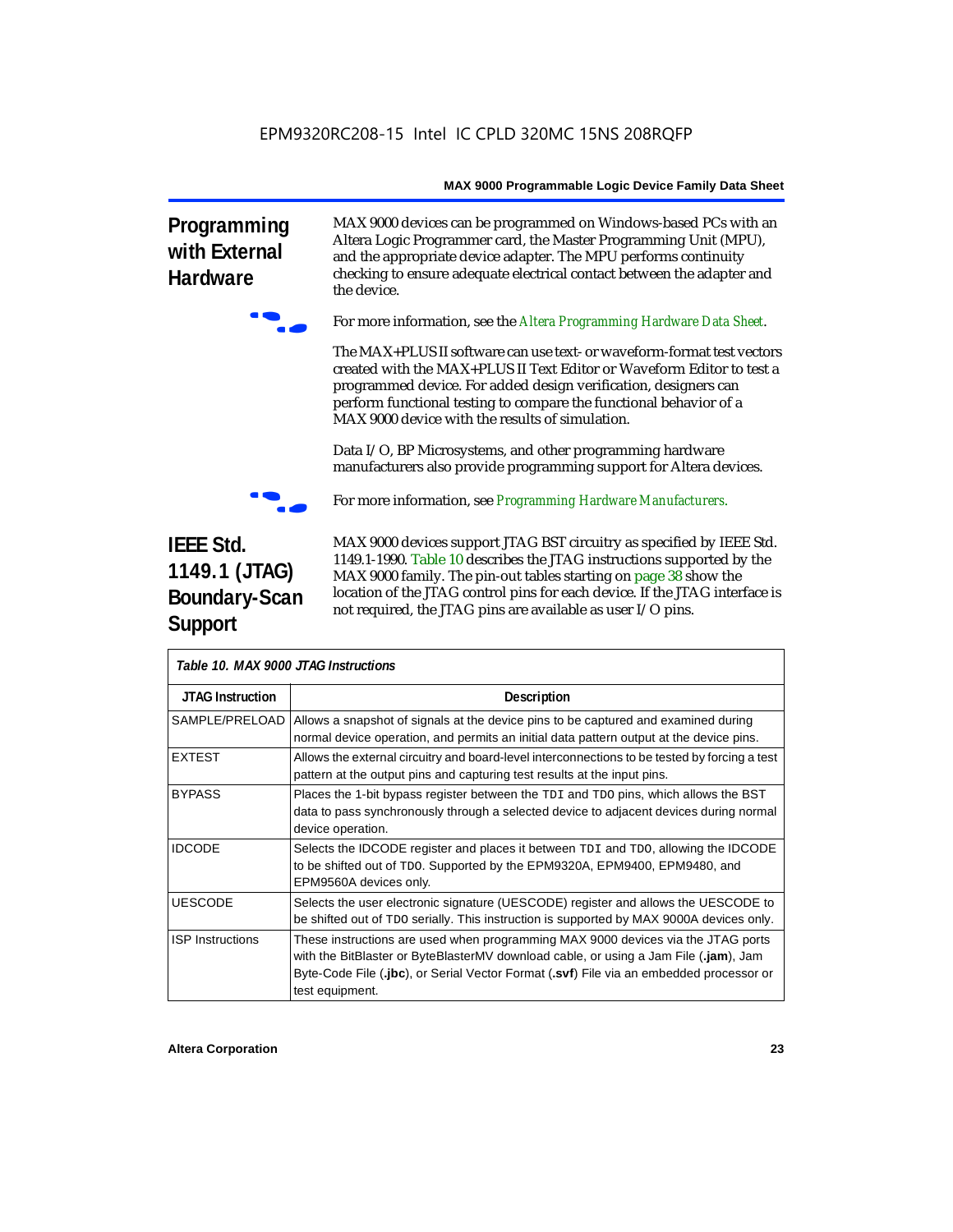The instruction register length for MAX 9000 devices is 10 bits. EPM9320A and EPM9560A devices support a 16-bit UESCODE register. Tables 11 and 12 show the boundary-scan register length and device IDCODE information for MAX 9000 devices.

| Table 11. MAX 9000 Boundary-Scan Register Length |     |  |  |  |  |
|--------------------------------------------------|-----|--|--|--|--|
| Boundary-Scan Register Length<br>Device          |     |  |  |  |  |
| EPM9320, EPM9320A                                | 504 |  |  |  |  |
| EPM9400                                          | 552 |  |  |  |  |
| EPM9480                                          | 600 |  |  |  |  |
| EPM9560, EPM9560A                                | 648 |  |  |  |  |

| Table 12. 32-Bit MAX 9000 Device IDCODE<br>Note $(1)$ |                                                                                  |                     |                                      |            |  |  |  |  |
|-------------------------------------------------------|----------------------------------------------------------------------------------|---------------------|--------------------------------------|------------|--|--|--|--|
| <b>Device</b>                                         |                                                                                  | IDCODE (32 Bits)    |                                      |            |  |  |  |  |
|                                                       | Version<br><b>Part Number</b><br>$(4 \text{ Bits})$<br>$(16 \text{ Bits})$ $(2)$ |                     | Manufacturer's<br>Identity (11 Bits) | Bit)<br>(1 |  |  |  |  |
| EPM9320A (3)                                          | 0000                                                                             | 1001 0011 0010 0000 | 00001101110                          |            |  |  |  |  |
| EPM9400                                               | 0000                                                                             | 1001 0100 0000 0000 | 00001101110                          |            |  |  |  |  |
| EPM9480                                               | 0000                                                                             | 1001 0100 1000 0000 | 00001101110                          | 1          |  |  |  |  |
| EPM9560A (3)                                          | 0000                                                                             | 1001 0101 0110 0000 | 00001101110                          |            |  |  |  |  |

*Notes:*<br>(1) The IDCODE's least significant bit (LSB) is always 1. (1) The IDCODE's least significant bit (LSB) is always 1.

(2) The most significant bit (MSB) is on the left.

Although the EPM9320A and EPM9560A devices support the IDCODE instruction, the EPM9320 and EPM9560 devices do not.

Figure 11 shows the timing requirements for the JTAG signals.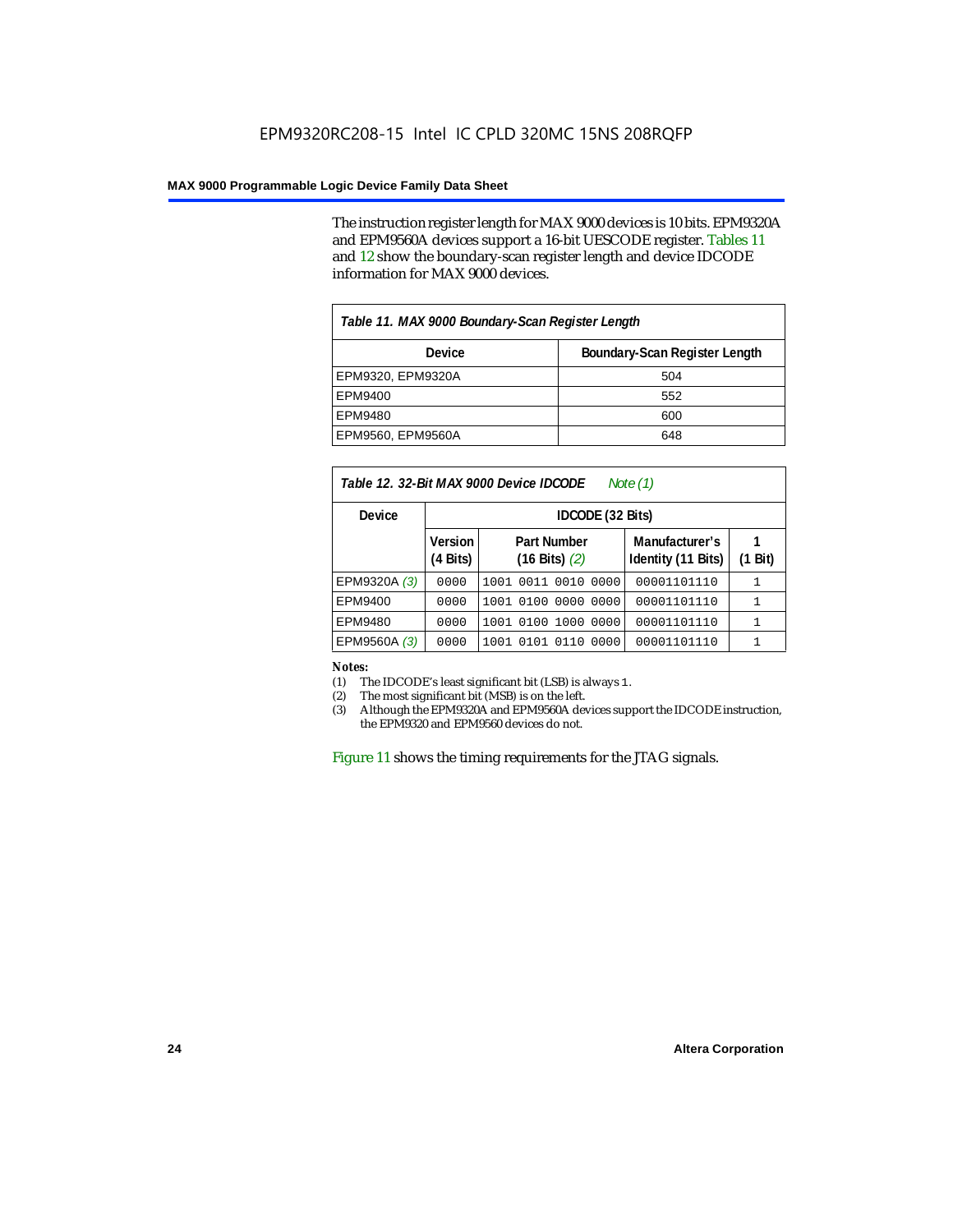

*Figure 11. MAX 9000 JTAG Waveforms*

Table 13 shows the JTAG timing parameters and values for MAX 9000 devices.

| Table 13. JTAG Timing Parameters & Values for MAX 9000 Devices |                                                |     |     |      |  |  |  |
|----------------------------------------------------------------|------------------------------------------------|-----|-----|------|--|--|--|
| Symbol                                                         | Parameter                                      | Min | Max | Unit |  |  |  |
| $t_{\rm JCP}$                                                  | <b>TCK clock period</b>                        | 100 |     | ns   |  |  |  |
| $t_{JCH}$                                                      | TCK clock high time                            | 50  |     | ns   |  |  |  |
| tjcl                                                           | <b>TCK clock low time</b>                      | 50  |     | ns   |  |  |  |
| t <sub>JPSU</sub>                                              | JTAG port setup time                           | 20  |     | ns   |  |  |  |
| $t_{JPH}$                                                      | JTAG port hold time                            | 45  |     | ns   |  |  |  |
| t <sub>JPCO</sub>                                              | JTAG port clock to output                      |     | 25  | ns   |  |  |  |
| t <sub>JPZX</sub>                                              | JTAG port high impedance to valid output       |     | 25  | ns   |  |  |  |
| t <sub>JPXZ</sub>                                              | JTAG port valid output to high impedance       |     | 25  | ns   |  |  |  |
| t <sub>JSSU</sub>                                              | Capture register setup time                    | 20  |     | ns   |  |  |  |
| t <sub>JSH</sub>                                               | Capture register hold time                     | 45  |     | ns   |  |  |  |
| t <sub>JSCO</sub>                                              | Update register clock to output                |     | 25  | ns   |  |  |  |
| t <sub>JSZX</sub>                                              | Update register high impedance to valid output |     | 25  | ns   |  |  |  |
| t <sub>JSXZ</sub>                                              | Update register valid output to high impedance |     | 25  | ns   |  |  |  |

ŗ

For detailed information on JTAG operation in MAX 9000 devices, refer to *Application Note 39 (IEEE 1149.1 (JTAG) Boundary-Scan Testing in Altera Devices)*.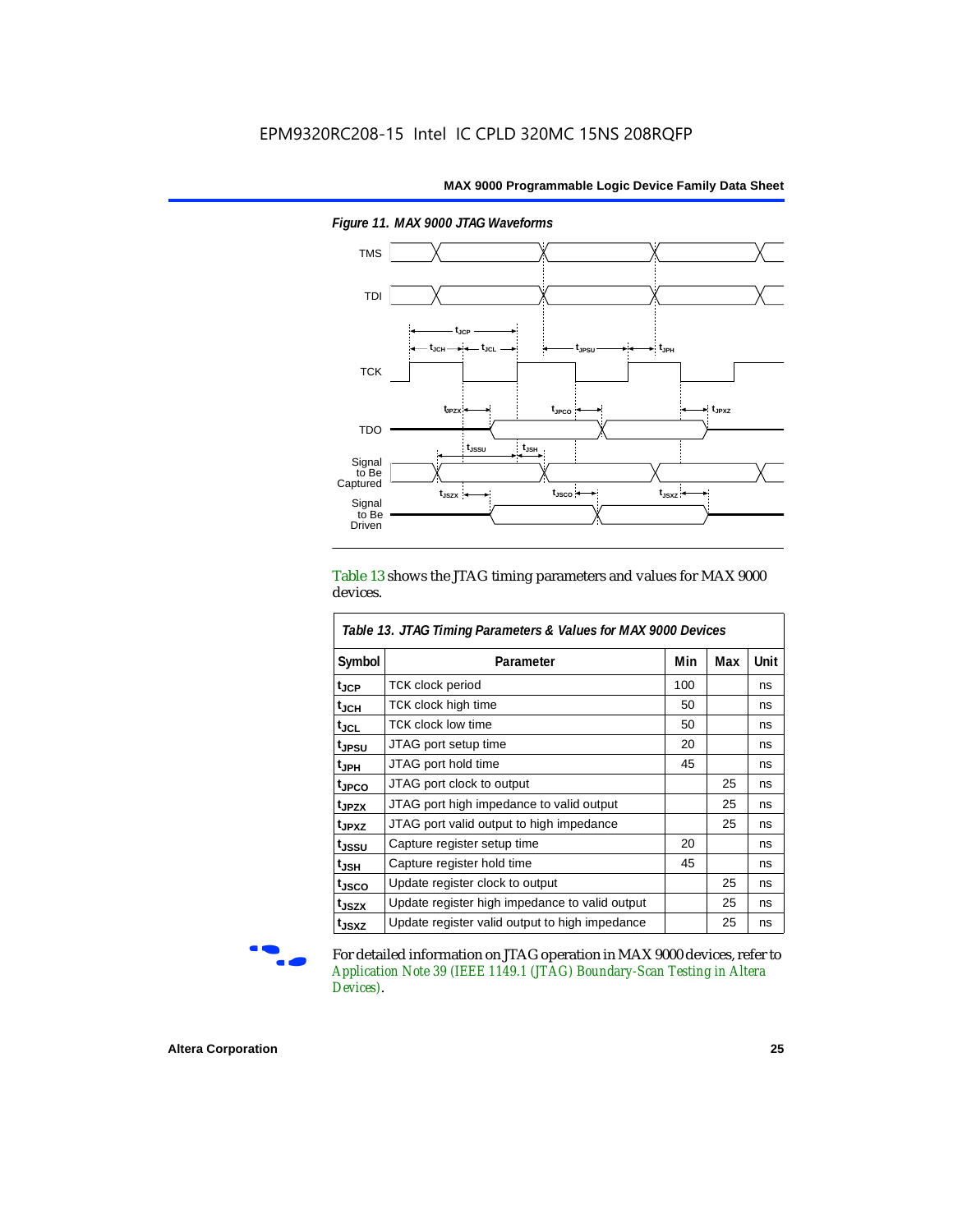| MAX 9000 devices offer a power-saving mode that supports low-power<br>operation across user-defined signal paths or the entire device. Because<br>most logic applications require only a small fraction of all gates to operate<br>at maximum frequency, this feature allows total power dissipation to be<br>reduced by 50% or more.                                                                                                                                                             |
|---------------------------------------------------------------------------------------------------------------------------------------------------------------------------------------------------------------------------------------------------------------------------------------------------------------------------------------------------------------------------------------------------------------------------------------------------------------------------------------------------|
| The designer can program each individual macrocell in a MAX 9000<br>device for either high-speed (i.e., with the Turbo Bit <sup>™</sup> option turned on) or<br>low-power (i.e., with the Turbo Bit option turned off) operation. As a<br>result, speed-critical paths in the design can run at high speed, while<br>remaining paths operate at reduced power. Macrocells that run at low<br>power incur a nominal timing delay adder $(t_{IPA})$ for the LAB local array<br>delay $(t_{LOCAI}).$ |
| All MAX 9000 EPLDs contain a programmable security bit that controls<br>access to the data programmed into the device. When this bit is<br>programmed, a proprietary design implemented in the device cannot be<br>copied or retrieved. This feature provides a high level of design security,<br>because programmed data within EEPROM cells is invisible. The security<br>bit that controls this function, as well as all other programmed data, is<br>reset only when the device is erased.    |
| MAX 9000 EPLDs are fully functionally tested. Complete testing of each<br>programmable EEPROM bit and all logic functionality ensures 100%<br>programming yield. AC test measurements are taken under conditions<br>equivalent to those shown in Figure 12. Test patterns can be used and then<br>erased during the early stages of the production flow.                                                                                                                                          |
|                                                                                                                                                                                                                                                                                                                                                                                                                                                                                                   |

### *Figure 12. MAX 9000 AC Test Conditions*

*Power supply transients can affect AC measurements. Simultaneous transitions of multiple outputs should be avoided for accurate measurement. Threshold tests must not be performed under AC conditions. Large-amplitude, fast groundcurrent transients normally occur as the device outputs discharge the load capacitances. When these transients flow through the parasitic inductance between the device ground pin and the test system ground, significant reductions in observable noise immunity can result. Numbers in parentheses are for 3.3-V outputs. Numbers without parentheses are for 5.0-V devices or outputs.*

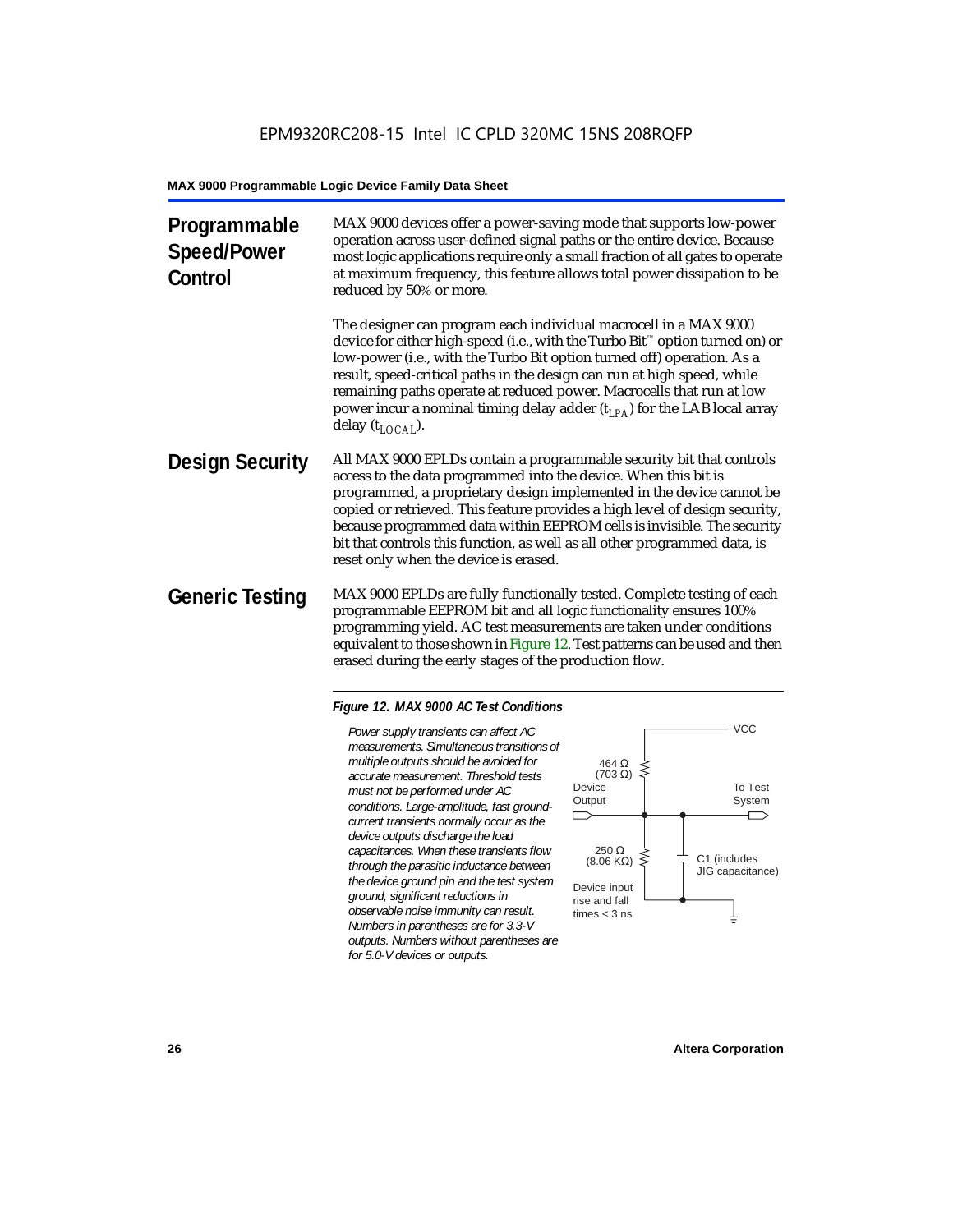### **Operating Conditions**

 $\Gamma$ 

Tables 14 through 20 provide information on absolute maximum ratings, recommended operating conditions, operating conditions, and capacitance for MAX 9000 devices.

|                             | Table 14. MAX 9000 Device Absolute Maximum Ratings<br>Note (1) |                                    |        |     |              |  |  |  |
|-----------------------------|----------------------------------------------------------------|------------------------------------|--------|-----|--------------|--|--|--|
| Symbol                      | Parameter                                                      | <b>Conditions</b>                  | Min    | Max | Unit         |  |  |  |
| $V_{\rm CC}$                | Supply voltage                                                 | With respect to ground (2)         | $-2.0$ | 7.0 | $\vee$       |  |  |  |
| $V_{1}$                     | DC input voltage                                               |                                    | $-2.0$ | 7.0 | V            |  |  |  |
| V <sub>CCISP</sub>          | Supply voltage during in-system<br>programming                 |                                    | $-2.0$ | 7.0 | $\vee$       |  |  |  |
| $I_{OUT}$                   | DC output current, per pin                                     |                                    | $-25$  | 25  | mA           |  |  |  |
| $T_{\rm STG}$               | Storage temperature                                            | No bias                            | $-65$  | 150 | $^{\circ}$ C |  |  |  |
| $\mathsf{T}_{\mathsf{AMB}}$ | Ambient temperature                                            | Under bias                         | $-65$  | 135 | $^{\circ}$ C |  |  |  |
| $\mathsf{T}_4$              | Junction temperature                                           | Ceramic packages, under bias       |        | 150 | $^{\circ}$ C |  |  |  |
|                             |                                                                | PQFP and RQFP packages, under bias |        | 135 | $^{\circ}$ C |  |  |  |

| Table 15. MAX 9000 Device Recommended Operating Conditions |                                                        |                    |                |                      |               |  |  |
|------------------------------------------------------------|--------------------------------------------------------|--------------------|----------------|----------------------|---------------|--|--|
| Symbol                                                     | Parameter                                              | <b>Conditions</b>  | Min            | Max                  | Unit          |  |  |
| <b>V<sub>CCINT</sub></b>                                   | Supply voltage for internal logic and<br>input buffers | (3), (4)           | 4.75<br>(4.50) | 5.25<br>(5.50)       | V             |  |  |
| V <sub>CCIO</sub>                                          | Supply voltage for output drivers,<br>5.0-V operation  | (3), (4)           | 4.75<br>(4.50) | 5.25<br>(5.50)       | $\vee$        |  |  |
|                                                            | Supply voltage for output drivers,<br>3.3-V operation  | (3), (4)           | 3.00<br>(3.00) | 3.60<br>(3.60)       | $\vee$        |  |  |
| V <sub>CCISP</sub>                                         | Supply voltage during in-system<br>programming         |                    | 4.75           | 5.25                 | $\vee$        |  |  |
| $V_1$                                                      | Input voltage                                          |                    | $-0.5$         | $V_{CClNT}$ +<br>0.5 | $\vee$        |  |  |
| $V_{\rm O}$                                                | Output voltage                                         |                    | $\mathbf 0$    | $V_{\text{CCI}O}$    | $\vee$        |  |  |
| $T_A$                                                      | Ambient temperature                                    | For commercial use | $\mathbf 0$    | 70                   | $^{\circ}$ C  |  |  |
|                                                            |                                                        | For industrial use | $-40$          | 85                   | $^{\circ}$ C  |  |  |
| $T_{\rm J}$                                                | Junction temperature                                   | For commercial use | $\Omega$       | 90                   | $^{\circ}$ C. |  |  |
|                                                            |                                                        | For industrial use | $-40$          | 105                  | $^{\circ}$ C  |  |  |
| $\mathfrak{t}_{\mathsf{R}}$                                | Input rise time                                        |                    |                | 40                   | ns            |  |  |
| $t_{\text{F}}$                                             | Input fall time                                        |                    |                | 40                   | ns            |  |  |

٦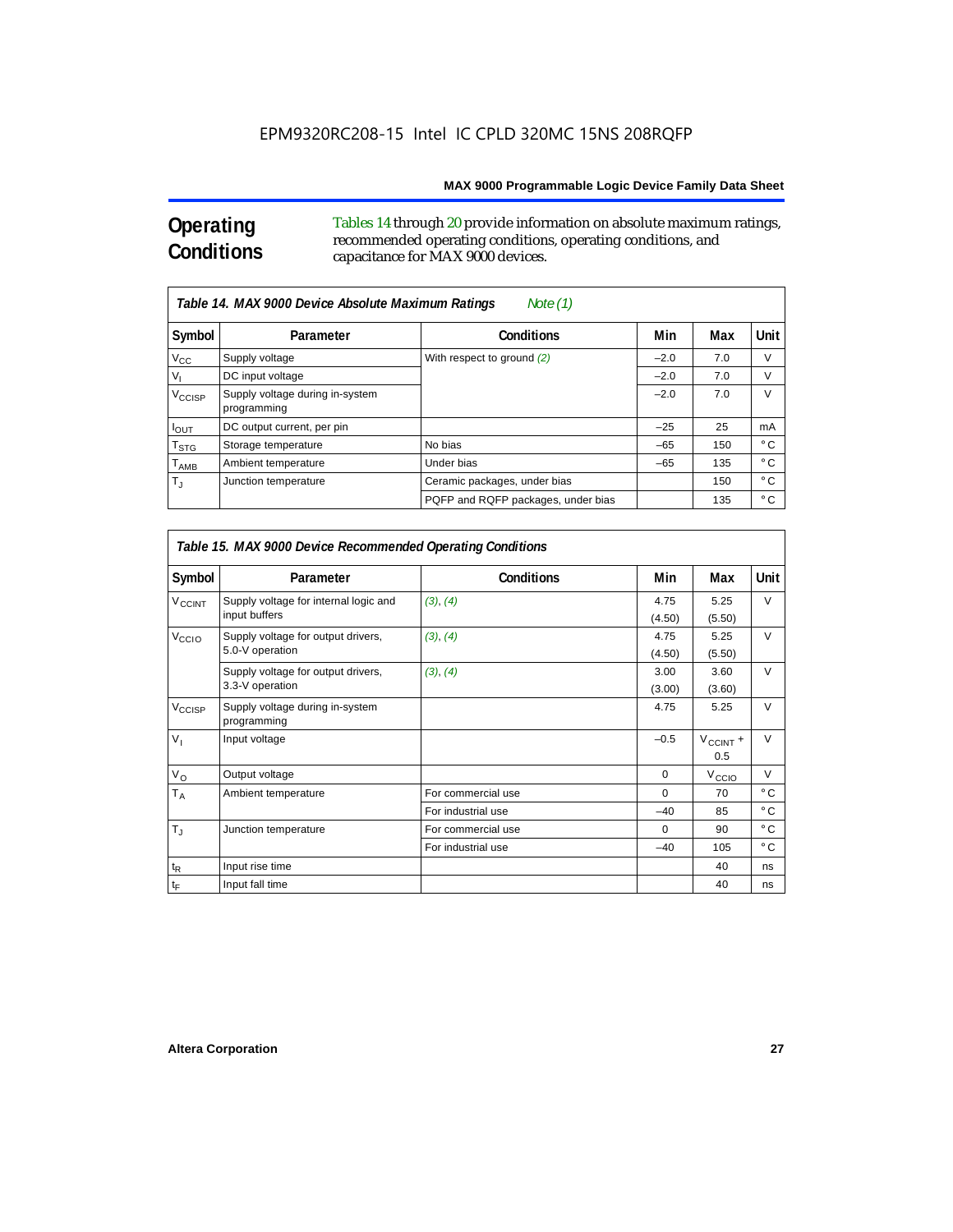| Symbol           | Parameter                                          | <b>Conditions</b>                              | Min                        | Max                         | Unit   |
|------------------|----------------------------------------------------|------------------------------------------------|----------------------------|-----------------------------|--------|
| V <sub>IH</sub>  | High-level input voltage                           | (7)                                            | 2.0                        | $V_{\text{CCINT}} +$<br>0.5 | $\vee$ |
| $V_{IL}$         | Low-level input voltage                            |                                                | $-0.5$                     | 0.8                         | V      |
| V <sub>OH</sub>  | 5.0-V high-level TTL output voltage                | $I_{OH} = -4$ mA DC, $V_{CCIO} = 4.75$ V (8)   | 2.4                        |                             | $\vee$ |
|                  | 3.3-V high-level TTL output voltage                | $I_{OH} = -4$ mA DC, $V_{CGIO} = 3.00$ V (8)   | 2.4                        |                             | $\vee$ |
|                  | 3.3-V high-level CMOS output voltage               | $I_{OH} = -0.1$ mA DC, $V_{CCIO} = 3.00$ V (8) | $V_{\text{CCIO}}$ –<br>0.2 |                             | $\vee$ |
| $V_{OL}$         | 5.0-V low level TTL output voltage                 | $I_{OL}$ = 12 mA DC, $V_{CCIO}$ = 4.75 V (8)   |                            | 0.45                        | V      |
|                  | 3.3-V low-level TTL output voltage                 | $I_{OL}$ = 12 mA DC, $V_{CCIO}$ = 3.00 V (8)   |                            | 0.45                        | $\vee$ |
|                  | 3.3-V low-level CMOS output voltage                | $I_{OL}$ = 0.1 mA DC, $V_{CCIO}$ = 3.00 V (8)  |                            | 0.2                         | V      |
| $\mathbf{I}_{1}$ | I/O pin leakage current of dedicated input<br>pins | $V_1 = -0.5$ to 5.5 V (9)                      | $-10$                      | 10                          | μA     |
| $I_{OZ}$         | Tri-state output off-state current                 | $V_1 = -0.5$ to 5.5 V                          | $-40$                      | 40                          | μA     |

| Note (10)<br>Table 17. MAX 9000 Device Capacitance: EPM9320, EPM9400, EPM9480 & EPM9560 Devices |                             |                              |     |     |      |  |
|-------------------------------------------------------------------------------------------------|-----------------------------|------------------------------|-----|-----|------|--|
| Symbol                                                                                          | Parameter                   | <b>Conditions</b>            | Min | Max | Unit |  |
| C <sub>DIN1</sub>                                                                               | Dedicated input capacitance | $V_{IN} = 0 V$ , f = 1.0 MHz |     | 18  | pF   |  |
| C <sub>DIN2</sub>                                                                               | Dedicated input capacitance | $V_{IN} = 0 V$ , f = 1.0 MHz |     | 18  | pF   |  |
| C <sub>DIN3</sub>                                                                               | Dedicated input capacitance | $V_{IN} = 0 V$ , f = 1.0 MHz |     | 17  | pF   |  |
| C <sub>DIN4</sub>                                                                               | Dedicated input capacitance | $V_{1N} = 0 V$ , f = 1.0 MHz |     | 20  | pF   |  |
| $C_{I/O}$                                                                                       | I/O pin capacitance         | $V_{IN} = 0 V$ , f = 1.0 MHz |     | 12  | pF   |  |

| Table 18. MAX 9000A Device Capacitance: EPM9320A & EPM9560A Devices | Note (10) |
|---------------------------------------------------------------------|-----------|
|                                                                     |           |

Symbol Parameter **Parameter (Conditions Followis** Min Max Unit  $C_{\text{DIN1}}$  Dedicated input capacitance  $V_{\text{IN}} = 0 \text{ V}, f = 1.0 \text{ MHz}$  16 pF  $C_{\text{DIN2}}$  Dedicated input capacitance  $V_{\text{IN}} = 0$  V, f = 1.0 MHz 10 10 pF  $C_{\text{DIN3}}$  Dedicated input capacitance  $V_{\text{IN}} = 0$  V, f = 1.0 MHz 10 10 pF  $C_{\text{DINA}}$  Dedicated input capacitance  $V_{\text{IN}} = 0$  V, f = 1.0 MHz 12 pF  $C_{1/0}$  |  $1/0$  pin capacitance  $V_{\text{IN}} = 0$  V, f = 1.0 MHz 8 |  $pF$ 

| Table 19. MAX 9000 Device Typical $I_{CC}$ Supply Current Values |                                                                               |                   |                                              |     |     |     |    |  |
|------------------------------------------------------------------|-------------------------------------------------------------------------------|-------------------|----------------------------------------------|-----|-----|-----|----|--|
| Symbol                                                           | Parameter                                                                     | <b>Conditions</b> | EPM9320   EPM9400   EPM9480   EPM9560   Unit |     |     |     |    |  |
| $I_{\rm CC1}$                                                    | $I_{CC}$ supply current (low-power mode, $V_1$ = ground,<br>standby, typical) | no load $(11)$    | 106                                          | 132 | 140 | 146 | mA |  |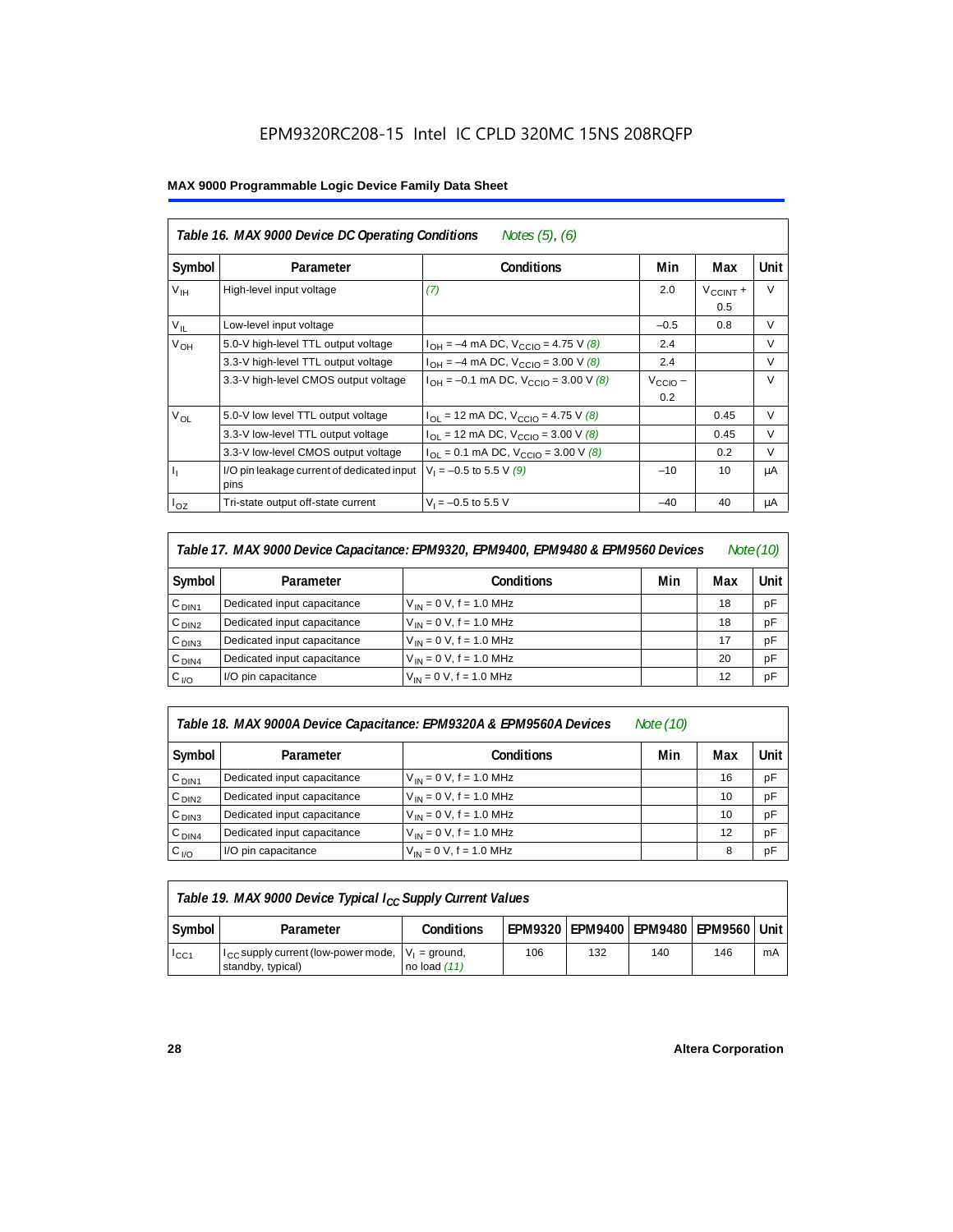| Table 20. MAX 9000A Device Typical I <sub>CC</sub> Supply Current Values |                                                                                               |                   |    |                            |    |  |
|--------------------------------------------------------------------------|-----------------------------------------------------------------------------------------------|-------------------|----|----------------------------|----|--|
| Symbol                                                                   | Parameter                                                                                     | <b>Conditions</b> |    | EPM9320A   EPM9560A   Unit |    |  |
| $1_{CC1}$                                                                | $ I_{CC}$ supply current (low-power mode, $ V_1 $ = ground, no load (11)<br>standby, typical) |                   | 99 | 174                        | mA |  |

### *Notes to tables:*

- (1) See the *Operating Requirements for Altera Devices Data Sheet*.
- (2) Minimum DC input on I/O pins is –0.5 V and on the four dedicated input pins is –0.3 V. During transitions, the inputs may undershoot to –2.0 V or overshoot to 7.0 V for periods shorter than 20 ns under no-load conditions.
- (3)  $V_{CC}$  must rise monotonically.<br>(4) Numbers in parentheses are for
- (4) Numbers in parentheses are for industrial-temperature-range devices.<br>(5) Typical values are for  $T_A = 25^\circ$  C and  $V_{CC} = 5.0$  V.
- (5) Typical values are for  $T_A = 25^\circ$  C and  $V_{CC} = 5.0$  V.<br>(6) These values are specified under the MAX 9000 rec
- (6) These values are specified under the MAX 9000 recommended operating conditions, shown in Table 15 on page 27.<br>(7) During in-system programming, the minimum  $V_{H}$  of the JTAG TCK pin is 3.6 V. The minimum  $V_{H}$  of th
- During in-system programming, the minimum V<sub>IH</sub> of the JTAG TCK pin is 3.6 V. The minimum V<sub>IH</sub> of this pin during JTAG testing remains at 2.0 V. To attain this 3.6-V V<sub>IH</sub> during programming, the ByteBlaster and ByteBlasterMV download cables must have a 5.0-V  $V_{CC}$ .
- (8) This parameter is measured with 50% of the outputs each sinking 12 mA. The  $I<sub>OH</sub>$  parameter refers to high-level TTL or CMOS output current; the I<sub>OL</sub> parameter refers to the low-level TTL or CMOS output current.
- (9) JTAG pin input leakage is typically –60 µΑ.
- (10) Capacitance is sample-tested only and is measured at 25° C.
- (11) Measured with a 16-bit loadable, enabled, up/down counter programmed into each LAB. I<sub>CC</sub> is measured at  $0^{\circ}$  C.

Figure 13 shows typical output drive characteristics for MAX 9000 devices with 5.0-V and 3.3-V  $V_{CCIO}$ .



#### *Note:*

(1) Output drive characteristics include the JTAG TDO pin.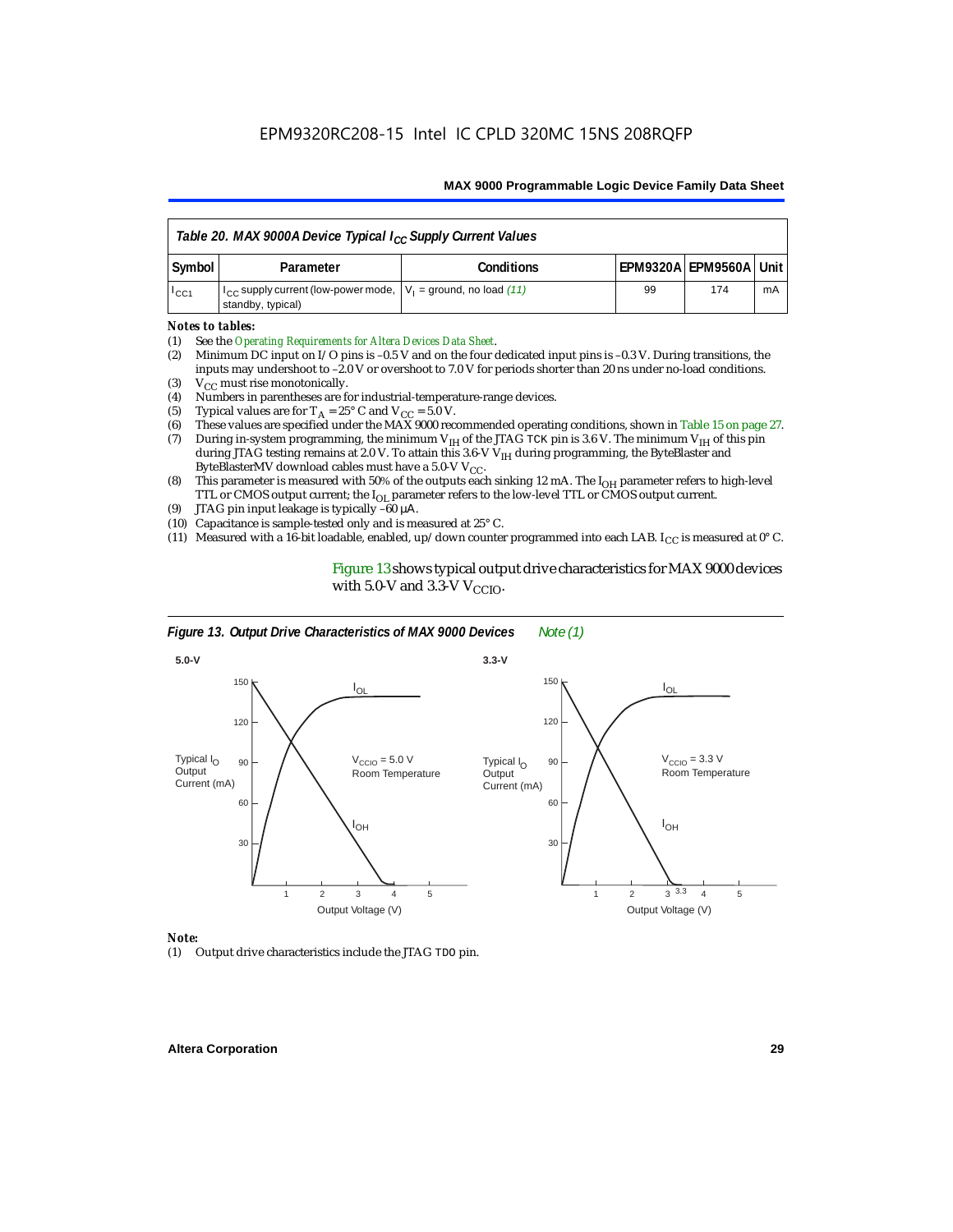**Timing Model** The continuous, high-performance FastTrack Interconnect ensures predictable performance and accurate simulation and timing analysis. This predictable performance contrasts with that of FPGAs, which use a segmented connection scheme and hence have unpredictable performance. Timing simulation and delay prediction are available with the MAX+PLUS II Simulator and Timing Analyzer, or with industrystandard EDA tools. The Simulator offers both pre-synthesis functional simulation to evaluate logic design accuracy and post-synthesis timing simulation with 0.1-ns resolution. The Timing Analyzer provides pointto-point timing delay information, setup and hold time prediction, and device-wide performance analysis.

> The MAX 9000 timing model in Figure 14 shows the delays that correspond to various paths and functions in the circuit. This model contains three distinct parts: the macrocell, IOC, and interconnect, including the row and column FastTrack Interconnect and LAB local array paths. Each parameter shown in Figure 14 is expressed as a worst-case value in the internal timing characteristics tables in this data sheet. Handcalculations that use the MAX 9000 timing model and these timing parameters can be used to estimate MAX 9000 device performance.



For more information on calculating MAX 9000 timing delays, see *Application Note 77 (Understanding MAX 9000 Timing)*.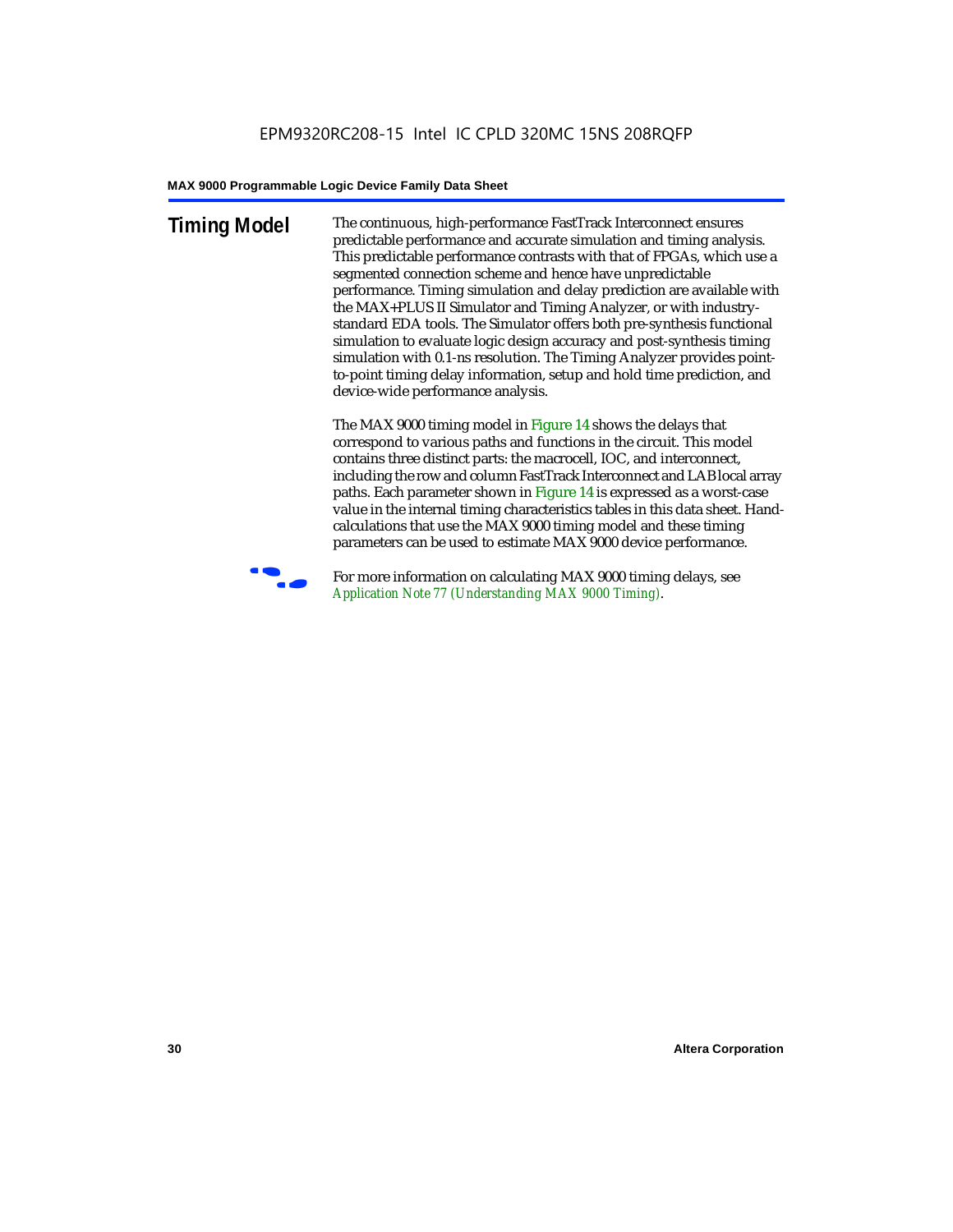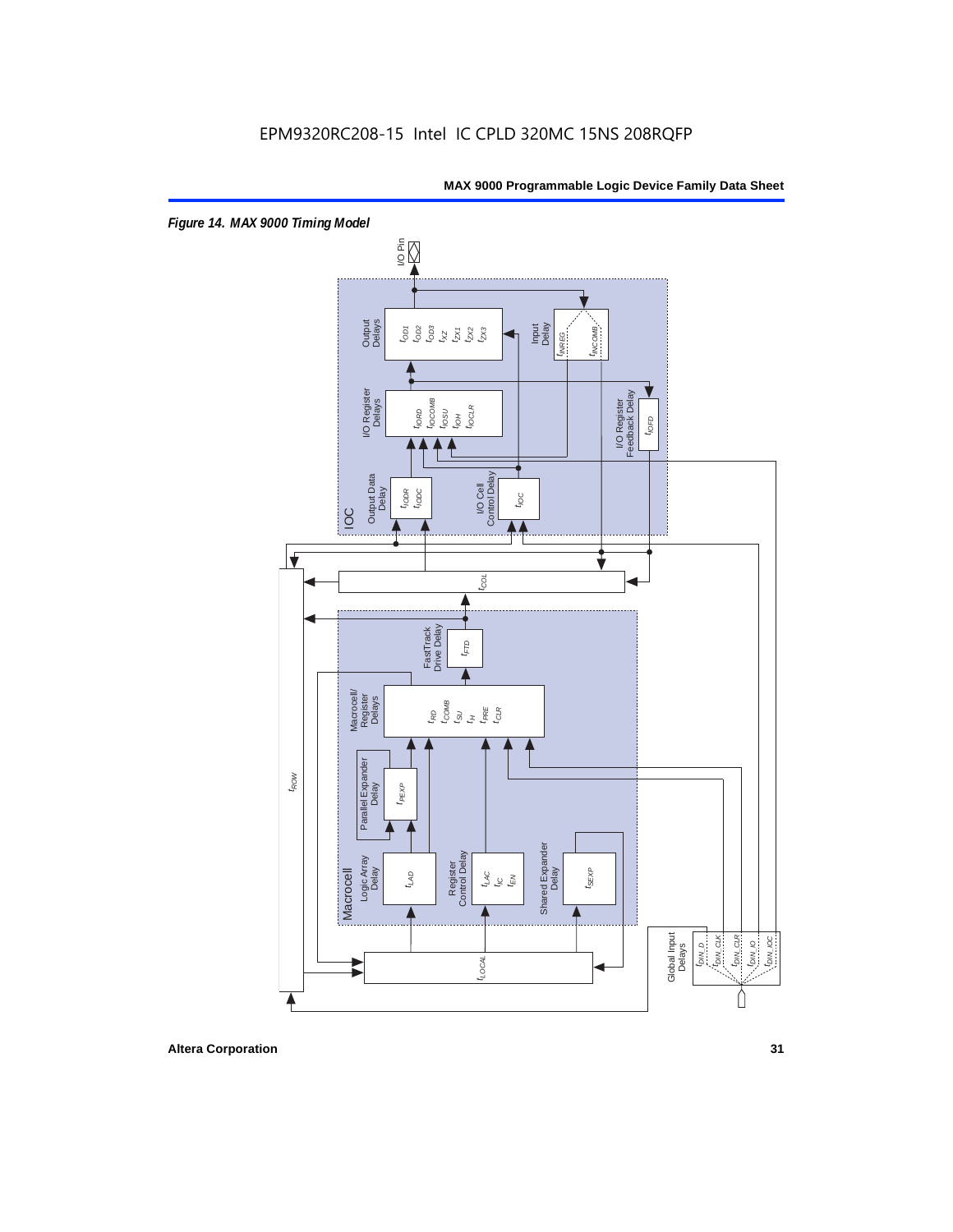### Tables 21 through 24 show timing for MAX 9000 devices.

|                  | Table 21. MAX 9000 External Timing Characteristics |                    |                 | Note $(1)$ |       |        |                    |        |       |            |
|------------------|----------------------------------------------------|--------------------|-----------------|------------|-------|--------|--------------------|--------|-------|------------|
| Symbol           | Parameter                                          | <b>Conditions</b>  |                 |            |       |        | <b>Speed Grade</b> |        |       | Unit       |
|                  |                                                    |                    |                 |            | $-10$ | $-15$  |                    |        | $-20$ |            |
|                  |                                                    |                    |                 | Min        | Max   | Min    | Max                | Min    | Max   |            |
| t <sub>PD1</sub> | Row I/O pin input to row I/O<br>pin output         | $C1 = 35$ pF $(2)$ |                 |            | 10.0  |        | 15.0               |        | 20.0  | ns         |
| $t_{PD2}$        | Column I/O pin input to                            | $C1 = 35 pF$       | EPM9320A        |            | 10.8  |        |                    |        |       | ns         |
|                  | column I/O pin output                              | (2)                | EPM9320         |            |       |        | 16.0               |        | 23.0  | ns         |
|                  |                                                    |                    | EPM9400         |            |       |        | 16.2               |        | 23.2  | ns         |
|                  |                                                    |                    | EPM9480         |            |       |        | 16.4               |        | 23.4  | ns         |
|                  |                                                    |                    | <b>EPM9560A</b> |            | 11.4  |        |                    |        |       | ns         |
|                  |                                                    |                    | EPM9560         |            |       |        | 16.6               |        | 23.6  | ns         |
| $t_{FSU}$        | Global clock setup time for I/O<br>cell            |                    |                 | 3.0        |       | 5.0    |                    | 6.0    |       | ns         |
| $t_{FH}$         | Global clock hold time for I/O<br>cell             |                    |                 | 0.0        |       | 0.0    |                    | 0.0    |       | ns         |
| t <sub>FCO</sub> | Global clock to I/O cell output<br>delay           | $C1 = 35 pF$       |                 | 1.0(3)     | 4.8   | 1.0(3) | 7.0                | 1.0(3) | 8.5   | ns         |
| $t_{CNT}$        | Minimum internal global clock<br>period            | (4)                |                 |            | 6.9   |        | 8.5                |        | 10.0  | ns         |
| $f_{CNT}$        | Maximum internal global clock<br>frequency         | (4)                |                 | 144.9      |       | 117.6  |                    | 100.0  |       | <b>MHz</b> |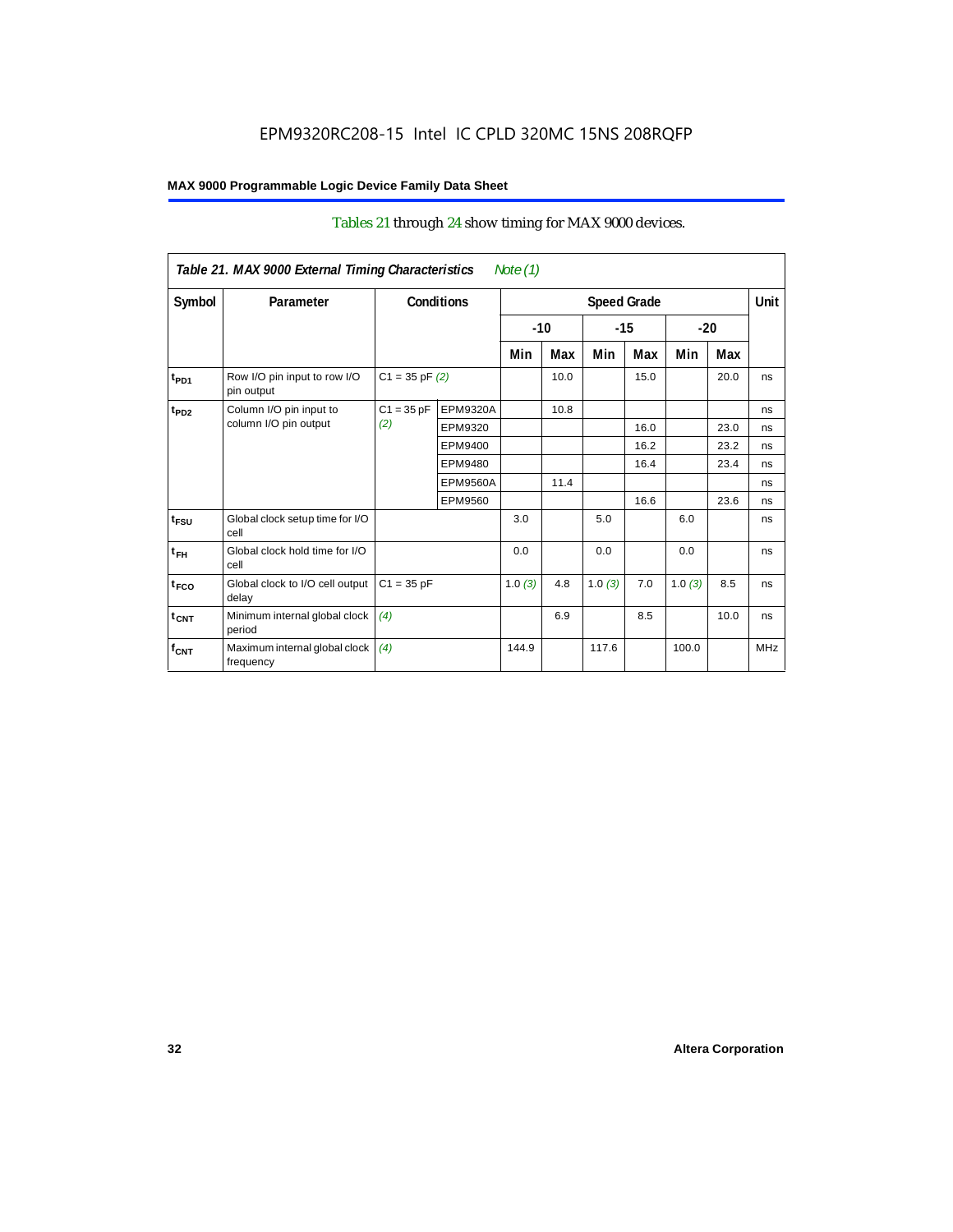| Note $(1)$<br>Table 22. MAX 9000 Internal Timing Characteristics |                           |                   |                    |       |       |      |     |       |             |
|------------------------------------------------------------------|---------------------------|-------------------|--------------------|-------|-------|------|-----|-------|-------------|
| Symbol                                                           | Parameter                 | <b>Conditions</b> | <b>Speed Grade</b> |       |       |      |     |       | <b>Unit</b> |
|                                                                  |                           |                   |                    | $-10$ | $-15$ |      |     | $-20$ |             |
|                                                                  |                           |                   | Min                | Max   | Min   | Max  | Min | Max   |             |
| $t_{LAD}$                                                        | Logic array delay         |                   |                    | 3.5   |       | 4.0  |     | 4.5   | ns          |
| $t_{LAC}$                                                        | Logic control array delay |                   |                    | 3.5   |       | 4.0  |     | 4.5   | ns          |
| $t_{IC}$                                                         | Array clock delay         |                   |                    | 3.5   |       | 4.0  |     | 4.5   | ns          |
| $t_{EN}$                                                         | Register enable time      |                   |                    | 3.5   |       | 4.0  |     | 4.5   | ns          |
| $t_{SEXP}$                                                       | Shared expander delay     |                   |                    | 3.5   |       | 5.0  |     | 7.5   | ns          |
| $t_{PEXP}$                                                       | Parallel expander delay   |                   |                    | 0.5   |       | 1.0  |     | 2.0   | ns          |
| $t_{RD}$                                                         | Register delay            |                   |                    | 0.5   |       | 1.0  |     | 1.0   | ns          |
| $t_{COMB}$                                                       | Combinatorial delay       |                   |                    | 0.4   |       | 1.0  |     | 1.0   | ns          |
| $t_{SU}$                                                         | Register setup time       |                   | 2.4                |       | 3.0   |      | 4.0 |       | ns          |
| $t_H$                                                            | Register hold time        |                   | 2.0                |       | 3.5   |      | 4.5 |       | ns          |
| $t_{PRE}$                                                        | Register preset time      |                   |                    | 3.5   |       | 4.0  |     | 4.5   | ns          |
| $t_{CLR}$                                                        | Register clear time       |                   |                    | 3.7   |       | 4.0  |     | 4.5   | ns          |
| $t_{FTD}$                                                        | FastTrack drive delay     |                   |                    | 0.5   |       | 1.0  |     | 2.0   | ns          |
| $t_{LPA}$                                                        | Low-power adder           | (5)               |                    | 10.0  |       | 15.0 |     | 20.0  | ns          |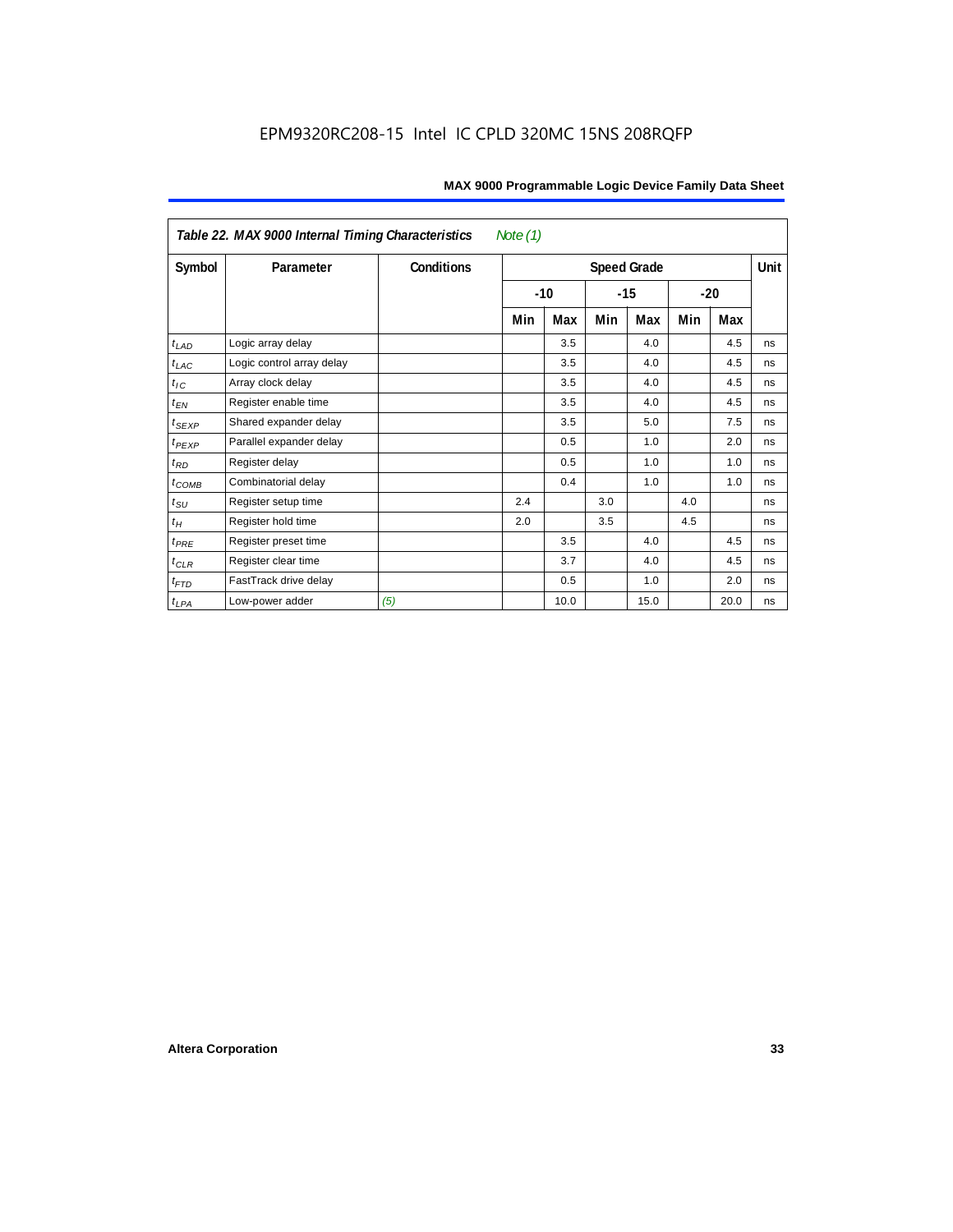### EPM9320RC208-15 Intel IC CPLD 320MC 15NS 208RQFP

### **MAX 9000 Programmable Logic Device Family Data Sheet**

| Table 23. IOC Delays |                                                                                                               |              |     |       |     |                    |     |      |      |
|----------------------|---------------------------------------------------------------------------------------------------------------|--------------|-----|-------|-----|--------------------|-----|------|------|
| Symbol               | Parameter                                                                                                     | Conditions   |     |       |     | <b>Speed Grade</b> |     |      | Unit |
|                      |                                                                                                               |              |     | $-10$ |     | $-15$<br>$-20$     |     |      |      |
|                      |                                                                                                               |              | Min | Max   | Min | Max                | Min | Max  |      |
| $t_{IODR}$           | I/O row output data delay                                                                                     |              |     | 0.2   |     | 0.2                |     | 1.5  | ns   |
| $t_{IODC}$           | I/O column output data delay                                                                                  |              |     | 0.4   |     | 0.2                |     | 1.5  | ns   |
| $t_{\text{IOC}}$     | I/O control delay                                                                                             | (6)          |     | 0.5   |     | 1.0                |     | 2.0  | ns   |
| $t_{IORD}$           | I/O register clock-to-output<br>delay                                                                         |              |     | 0.6   |     | 1.0                |     | 1.5  | ns   |
| $t_{IOCOMB}$         | I/O combinatorial delay                                                                                       |              |     | 0.2   |     | 1.0                |     | 1.5  | ns   |
| $t_{IOSU}$           | I/O register setup time before<br>clock                                                                       |              | 2.0 |       | 4.0 |                    | 5.0 |      | ns   |
| $t_{IOH}$            | I/O register hold time after<br>clock                                                                         |              | 1.0 |       | 1.0 |                    | 1.0 |      | ns   |
| $t_{IOCLR}$          | I/O register clear delay                                                                                      |              |     | 1.5   |     | 3.0                |     | 3.0  | ns   |
| $t_{IOFD}$           | I/O register feedback delay                                                                                   |              |     | 0.0   |     | 0.0                |     | 0.5  | ns   |
| $t_{INREG}$          | I/O input pad and buffer to I/O<br>register delay                                                             |              |     | 3.5   |     | 4.5                |     | 5.5  | ns   |
| $t_{INCOMB}$         | I/O input pad and buffer to row<br>and column delay                                                           |              |     | 1.5   |     | 2.0                |     | 2.5  | ns   |
| $t_{OD1}$            | Output buffer and pad delay,<br>Slow slew rate $=$ off,<br>$V_{\text{CCIO}} = 5.0 V$                          | $C1 = 35 pF$ |     | 1.8   |     | 2.5                |     | 2.5  | ns   |
| $t_{OD2}$            | Output buffer and pad delay,<br>Slow slew rate $=$ off,<br>$VCIO = 3.3 V$                                     | $C1 = 35 pF$ |     | 2.3   |     | 3.5                |     | 3.5  | ns   |
| $t_{OD3}$            | Output buffer and pad delay,<br>Slow slew rate $=$ on,<br>$V_{\text{CCIO}} = 5.0 \text{ V or } 3.3 \text{ V}$ | $C1 = 35 pF$ |     | 8.3   |     | 10.0               |     | 10.5 | ns   |
| $t_{XZ}$             | Output buffer disable delay                                                                                   | $C1 = 5pF$   |     | 2.5   |     | 2.5                |     | 2.5  | ns   |
| $t_{ZX1}$            | Output buffer enable delay,<br>Slow slew rate $=$ off,<br>$V_{\text{CCIO}} = 5.0 V$                           | $C1 = 35 pF$ |     | 2.5   |     | 2.5                |     | 2.5  | ns   |
| $t_{ZX2}$            | Output buffer enable delay,<br>Slow slew rate $=$ off,<br>$V_{\text{CCIO}} = 3.3 \text{ V}$                   | $C1 = 35 pF$ |     | 3.0   |     | 3.5                |     | 3.5  | ns   |
| $t_{ZX3}$            | Output buffer enable delay,<br>Slow slew rate $=$ on,<br>$V_{\text{CGIO}} = 3.3 \text{ V or } 5.0 \text{ V}$  | $C1 = 35 pF$ |     | 9.0   |     | 10.0               |     | 10.5 | ns   |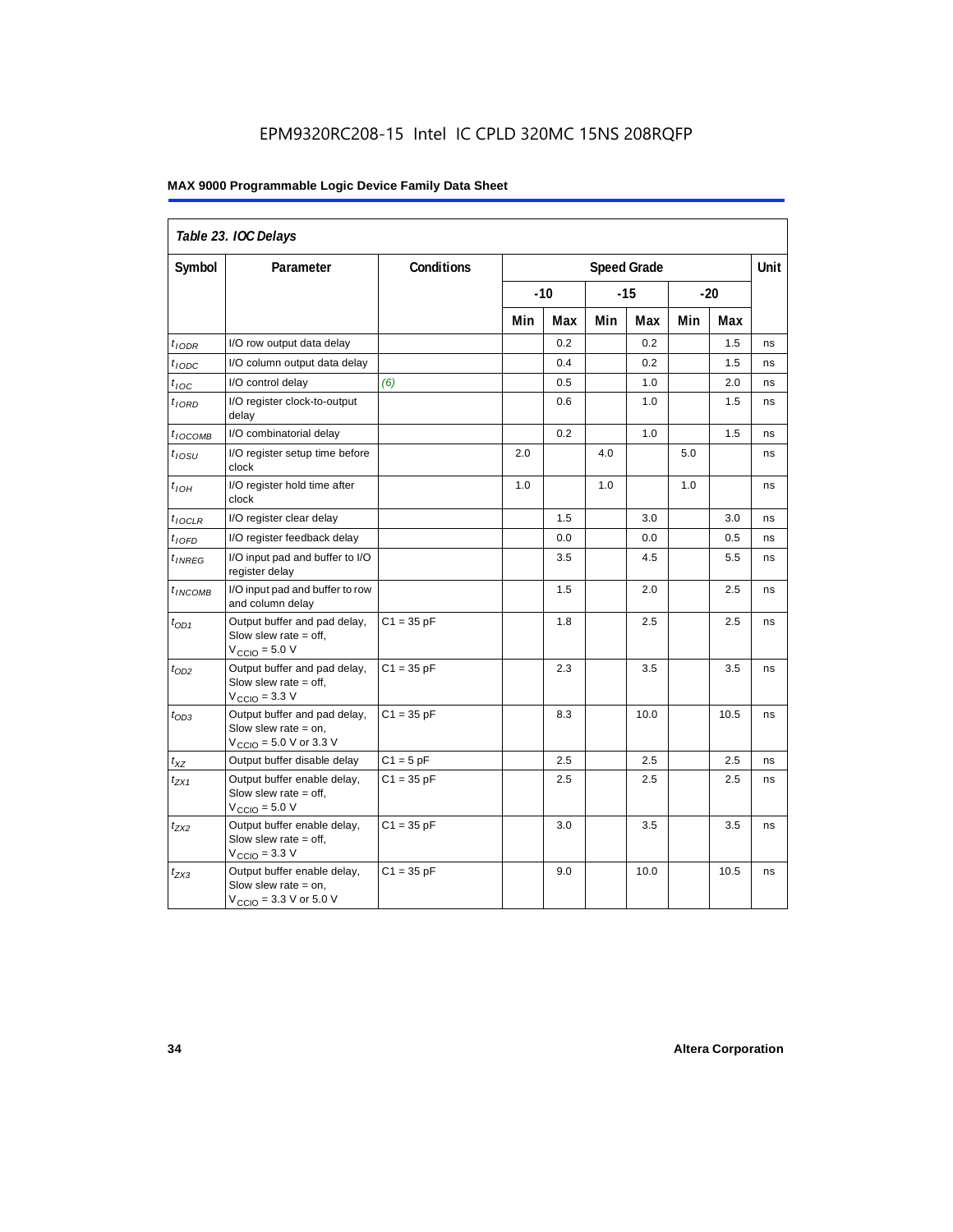| Table 24. Interconnect Delays |                                               |            |                    |     |       |     |     |       |      |
|-------------------------------|-----------------------------------------------|------------|--------------------|-----|-------|-----|-----|-------|------|
| Symbol                        | Parameter                                     | Conditions | <b>Speed Grade</b> |     |       |     |     |       | Unit |
|                               |                                               |            | $-10$              |     | $-15$ |     |     | $-20$ |      |
|                               |                                               |            | Min                | Max | Min   | Max | Min | Max   |      |
| $t_{\text{LOCAL}}$            | LAB local array delay                         |            |                    | 0.5 |       | 0.5 |     | 0.5   | ns   |
| $t_{ROW}$                     | FastTrack row delay                           | (6)        |                    | 0.9 |       | 1.4 |     | 2.0   | ns   |
| $t_{COL}$                     | FastTrack column delay                        | (6)        |                    | 0.9 |       | 1.7 |     | 3.0   | ns   |
| $t_{DIN}$ D                   | Dedicated input data delay                    |            |                    | 4.0 |       | 4.5 |     | 5.0   | ns   |
| $t_{DIN\_CLK}$                | Dedicated input clock delay                   |            |                    | 2.7 |       | 3.5 |     | 4.0   | ns   |
| $t_{DIN\_CLR}$                | Dedicated input clear delay                   |            |                    | 4.5 |       | 5.0 |     | 5.5   | ns   |
| $t_{DIN}$ IOC                 | Dedicated input I/O register<br>clock delay   |            |                    | 2.5 |       | 3.5 |     | 4.5   | ns   |
| $t_{DIN}$ 10                  | Dedicated input I/O register<br>control delay |            |                    | 5.5 |       | 6.0 |     | 6.5   | ns   |

*Notes to tables:*

(1) These values are specified under the MAX 9000 device recommended operating conditions, shown in Table 15 on page 27.

- (2) See *Application Note 77 (Understanding MAX 9000 Timing)* for more information on test conditions for **t<sub>PD1</sub>** and **t**<sub>PD2</sub> delays.
- (3) This parameter is a guideline that is sample-tested only. It is based on extensive device characterization. This parameter applies for both global and array clocking as well as both macrocell and I/O cell registers.
- (4) Measured with a 16-bit loadable, enabled, up/down counter programmed in each LAB.
- (5) The  $t_{LPA}$  parameter must be added to the  $t_{LOCAL}$  parameter for macrocells running in low-power mode.<br>(6) The  $t_{POW}$   $t_{CO}$  and  $t_{IO}$  delays are worst-case values for typical applications. Post-compilation timing si
- The  $t_{ROW}$ ,  $t_{COU}$  and  $t_{IOC}$  delays are worst-case values for typical applications. Post-compilation timing simulation or timing analysis is required to determine actual worst-case performance.

### **Power Consumption**

The supply power (P) versus frequency  $(f_{MAX})$  for MAX 9000 devices can be calculated with the following equation:

 $P = P_{INT} + P_{IO} = I_{CCINT} \times V_{CC} + P_{IO}$ 

The  $P_{IO}$  value, which depends on the device output load characteristics and switching frequency, can be calculated using the guidelines given in *Application Note 74 (Evaluating Power for Altera Devices)*. The I<sub>CCINT</sub> value depends on the switching frequency and the application logic.

The  $I_{C CINT}$  value is calculated with the following equation:

$$
I_{CCINT} = (A \times MC_{TON}) + [B \times (MC_{DEV} - MC_{TON})] + (C \times MC_{USED} \times f_{MAX} \times \text{tog}_{LC})
$$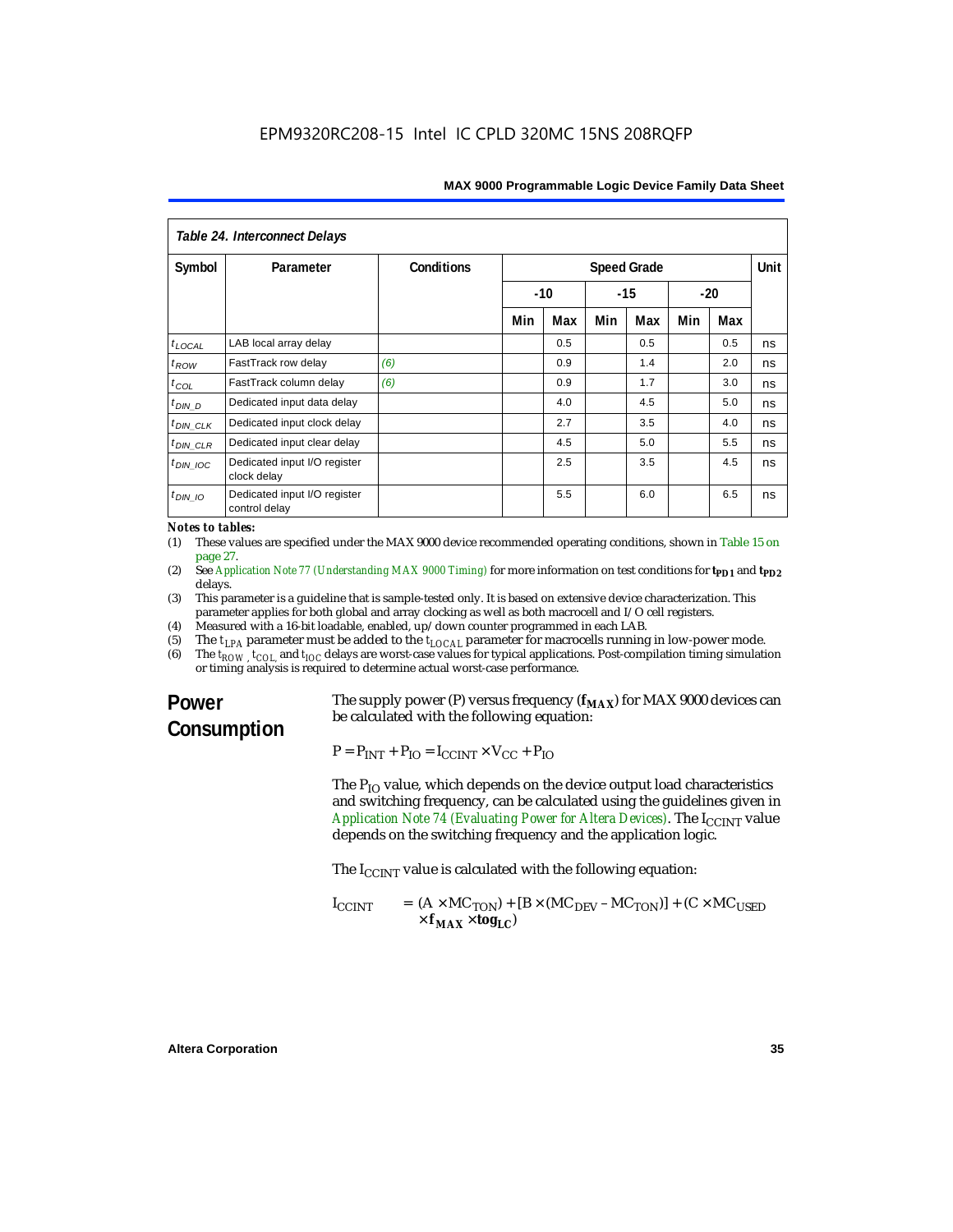The parameters in this equation are shown below:

|                 | $MC_{TON}$ = Number of macrocells with the Turbo Bit option turned on,     |
|-----------------|----------------------------------------------------------------------------|
|                 | as reported in the MAX+PLUS II Report File (.rpt)                          |
|                 | $MCDFV$ = Number of macrocells in the device                               |
|                 | $MC_{LISED}$ = Number of macrocells used in the design, as reported in the |
|                 | <b>MAX+PLUS II Report File</b>                                             |
| ${\bf f_{MAX}}$ | = Highest clock frequency to the device                                    |
| tog $_{\rm LC}$ | = Average percentage of logic cells toggling at each clock                 |
|                 | (typically 12.5%)                                                          |
| $\sqrt{2}$      | $\alpha$ 1 . m 11 or                                                       |

A, B, C = Constants, shown in Table  $25$ 

| Table 25. MAX 9000 I <sub>CC</sub> Equation Constants |                   |                   |                   |  |  |  |  |
|-------------------------------------------------------|-------------------|-------------------|-------------------|--|--|--|--|
| Device                                                | <b>Constant A</b> | <b>Constant B</b> | <b>Constant C</b> |  |  |  |  |
| EPM9320                                               | 0.81              | 0.33              | 0.056             |  |  |  |  |
| <b>EPM9320A</b>                                       | 0.56              | 0.31              | 0.024             |  |  |  |  |
| EPM9400                                               | 0.60              | 0.33              | 0.053             |  |  |  |  |
| EPM9480                                               | 0.68              | 0.29              | 0.064             |  |  |  |  |
| EPM9560                                               | 0.68              | 0.26              | 0.052             |  |  |  |  |
| <b>EPM9560A</b>                                       | 0.56              | 0.31              | 0.024             |  |  |  |  |

This calculation provides an  $I_{CC}$  estimate based on typical conditions with no output load, using a typical pattern of a 16-bit, loadable, enabled up/down counter in each LAB. Actual  $I_{CC}$  values should be verified during operation, because the measurement is sensitive to the actual pattern in the device and the environmental operating conditions. Figure 15 shows typical supply current versus frequency for MAX 9000 devices.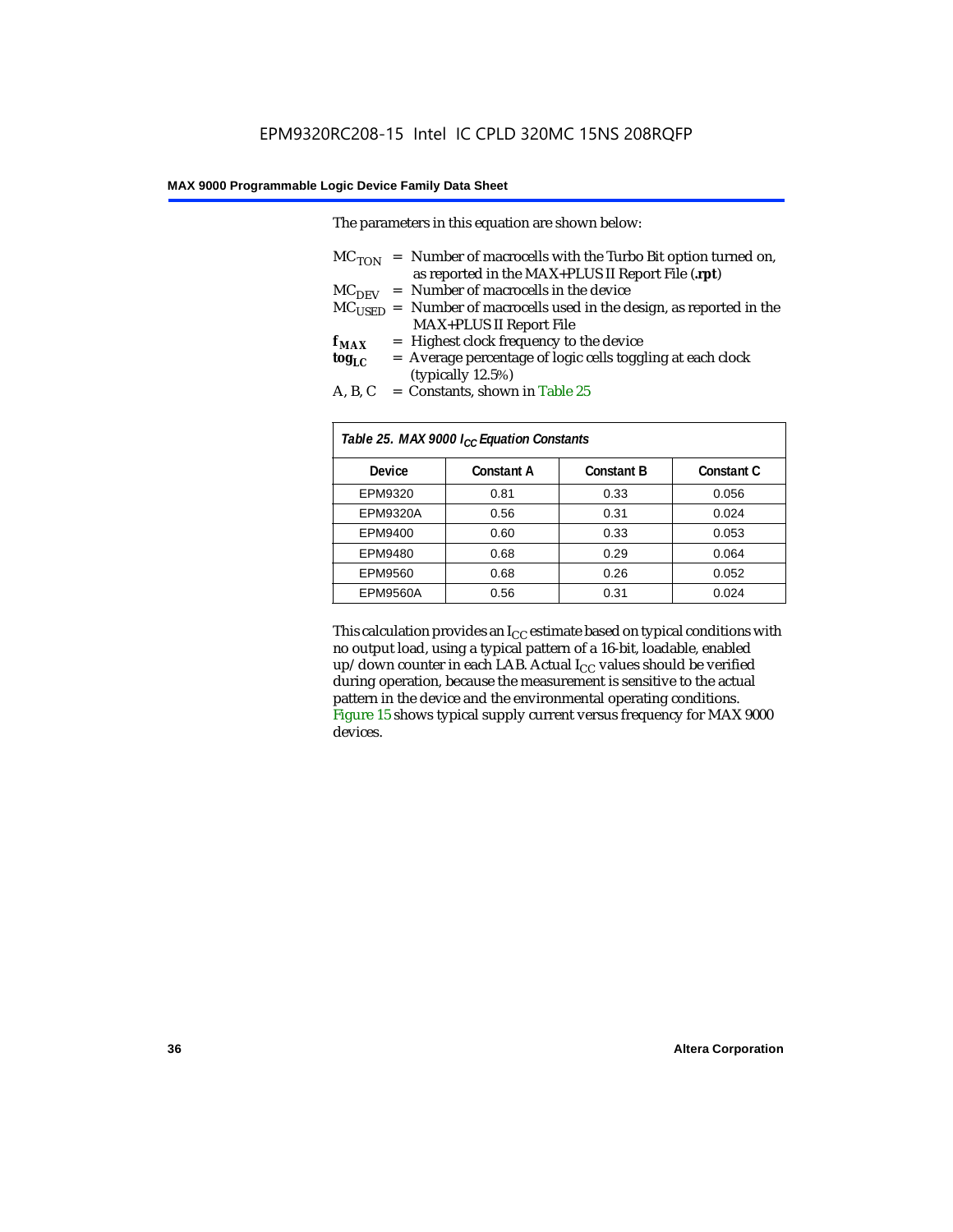



*Figure 15. I<sub>CC</sub> vs. Frequency for MAX 9000 Devices (Part 1 of 2)*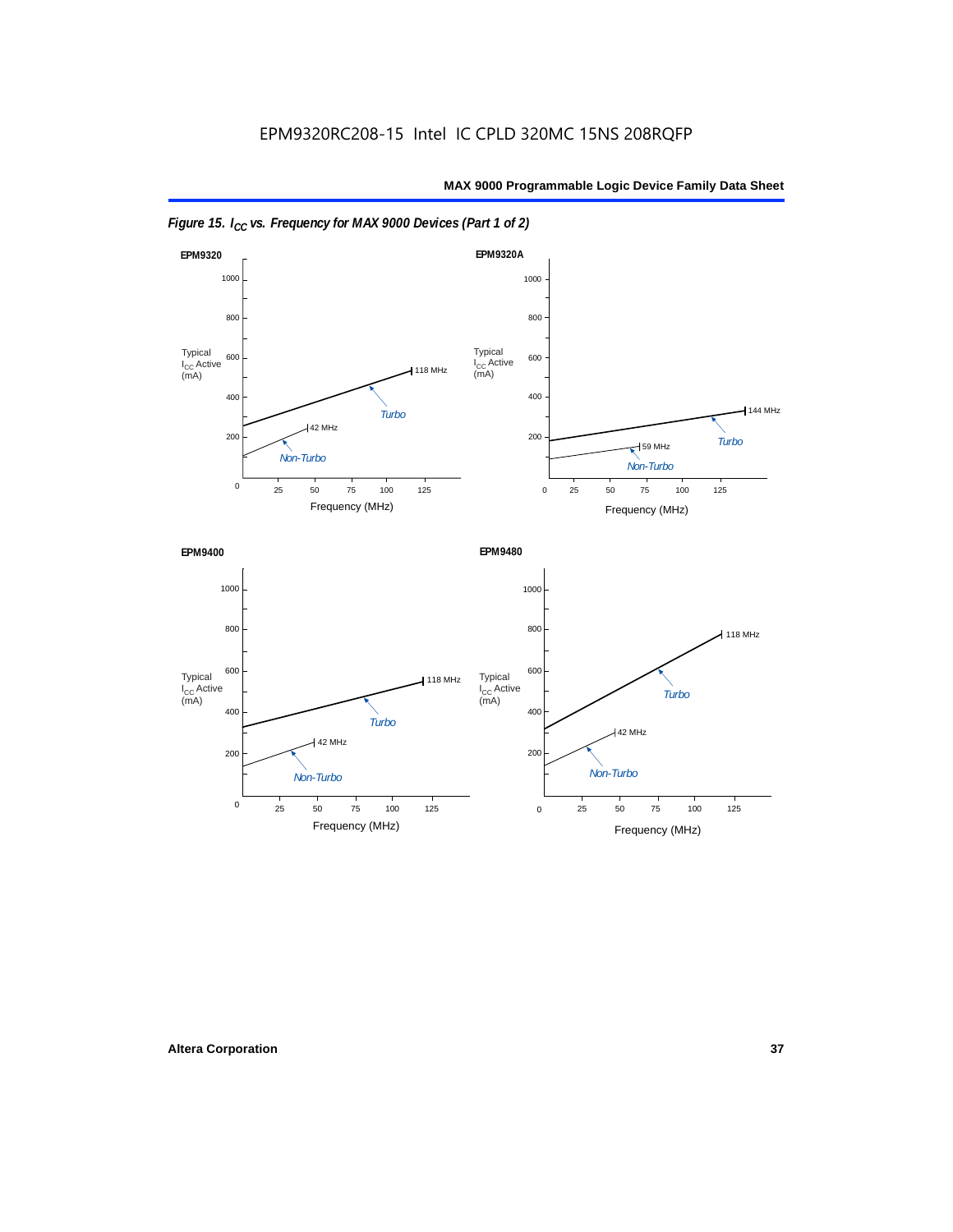



### **Device Pin-Outs**

Tables 26 through 29 show the dedicated pin names and numbers for each EPM9320, EPM9320A, EPM9400, EPM9480, EPM9560, and EPM9560A device package.

| Table 26. EPM9320 & EPM9320A Dedicated Pin-Outs (Part 1 of 2)<br>Note (1) |                 |              |                   |                 |  |  |
|---------------------------------------------------------------------------|-----------------|--------------|-------------------|-----------------|--|--|
| Pin Name                                                                  | 84-Pin PLCC (2) | 208-Pin RQFP | 280-Pin PGA $(3)$ | 356-Pin BGA     |  |  |
| DIN1<br>(GCLK1)                                                           |                 | 182          | V10               | AD13            |  |  |
| DIN2<br>(GCLK2)                                                           | 84              | 183          | U <sub>10</sub>   | AF14            |  |  |
| DIN3 (GCLR)                                                               | 13              | 153          | V <sub>17</sub>   | AD <sub>1</sub> |  |  |
| DIN4 (GOE)                                                                | 72              | 4            | W <sub>2</sub>    | AC24            |  |  |
| TCK                                                                       | 43              | 78           | A <sub>9</sub>    | A18             |  |  |
| TMS                                                                       | 55              | 49           | D <sub>6</sub>    | E23             |  |  |
| TDI                                                                       | 42              | 79           | C <sub>11</sub>   | A13             |  |  |
| TDO                                                                       | 30              | 108          | A18               | D <sub>3</sub>  |  |  |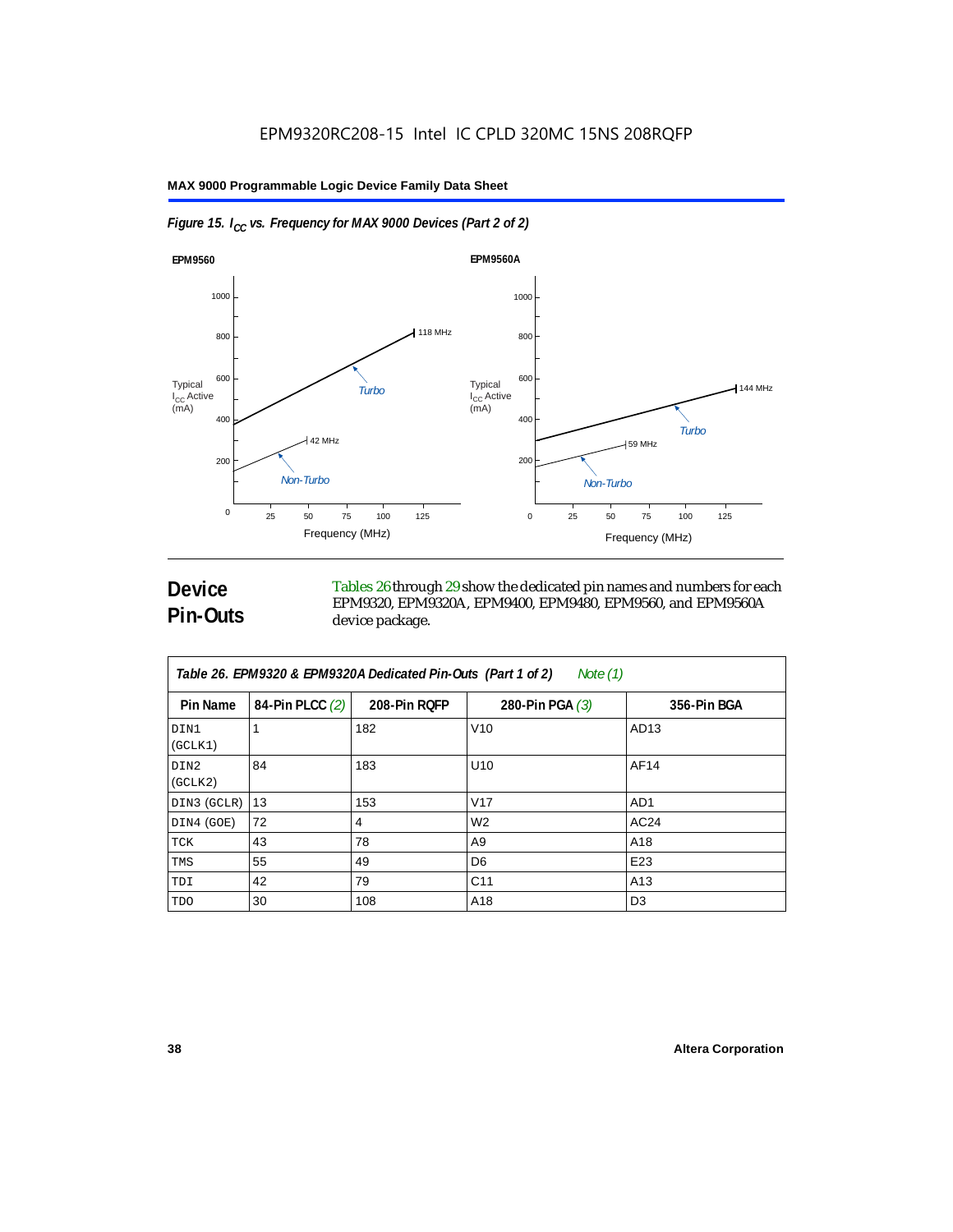| Table 26. EPM9320 & EPM9320A Dedicated Pin-Outs (Part 2 of 2)<br>Note $(1)$ |                                  |                                                                                                                                                      |                                                                                                                                                                                                                                                        |                                                                                                                                                                                                                                                                                                                                                                                                                                                                                                                                                                                                                                           |  |  |  |
|-----------------------------------------------------------------------------|----------------------------------|------------------------------------------------------------------------------------------------------------------------------------------------------|--------------------------------------------------------------------------------------------------------------------------------------------------------------------------------------------------------------------------------------------------------|-------------------------------------------------------------------------------------------------------------------------------------------------------------------------------------------------------------------------------------------------------------------------------------------------------------------------------------------------------------------------------------------------------------------------------------------------------------------------------------------------------------------------------------------------------------------------------------------------------------------------------------------|--|--|--|
| Pin Name                                                                    | 84-Pin PLCC (2)                  | 208-Pin RQFP                                                                                                                                         | 280-Pin PGA $(3)$                                                                                                                                                                                                                                      | 356-Pin BGA                                                                                                                                                                                                                                                                                                                                                                                                                                                                                                                                                                                                                               |  |  |  |
| <b>GND</b>                                                                  | 6, 18, 24, 25, 48,<br>61, 67, 70 | 14, 20, 24, 31, 35,<br>41, 42, 43, 44, 46,<br>47, 66, 85, 102,<br>110, 113, 114, 115,<br>116, 118, 121, 122,<br>132, 133, 143, 152,<br>170, 189, 206 | D4, D5, D16, E4, E5, E6,<br>E15, E16, F5, F15, G5,<br>G15, H5, H15, J5, J15, K5,<br>K15, L5, L15, M5, M15, N5,<br>N15, P4, P5, P15, P16, R4,<br>R5, R15, R16, T4, T5, T16                                                                              | A9, A22, A25, A26, B25,<br>B26, D2, E1, E26, F2, G1,<br>G25, G26, H2, J1, J25, J26,<br>K2, L26, M26, N1, N25,<br>P26, R2, T1, U2, U26, V1,<br>V25, W25, Y26, AA2, AB1,<br>AB26, AC26, AE1, AF1,<br>AF2, AF4, AF7, AF20                                                                                                                                                                                                                                                                                                                                                                                                                    |  |  |  |
| VCCINT<br>$(5.0 V \text{ only})$                                            | 14, 21, 28, 57,<br>64, 71        | 10, 19, 30, 45, 112,<br>128, 139, 148                                                                                                                | D15, E8, E10, E12, E14,<br>R7, R9, R11, R13, R14,<br>T14                                                                                                                                                                                               | D26, F1, H1, K26, N26, P1,<br>U1, W26, AE26, AF25,<br>AF26                                                                                                                                                                                                                                                                                                                                                                                                                                                                                                                                                                                |  |  |  |
| <b>VCCIO</b><br>$(3.3 \text{ or } 5.0 \text{ V})$                           | 15, 37, 60, 79                   | 5, 25, 36, 55, 72,<br>91, 111, 127, 138,<br>159, 176, 195                                                                                            | D14, E7, E9, E11, E13, R6,<br>R8, R10, R12, T13, T15                                                                                                                                                                                                   | A1, A2, A21, B1, B10, B24,<br>D1, H26, K1, M25, R1, V26,<br>AA1, AC25, AF5, AF8,<br>AF19                                                                                                                                                                                                                                                                                                                                                                                                                                                                                                                                                  |  |  |  |
| No Connect<br>(N.C.)                                                        | 29                               | 6, 7, 8, 9, 11, 12,<br>13, 15, 16, 17, 18,<br>109, 140, 141, 142,<br>144, 145, 146, 147,<br>149, 150, 151                                            | B6, K19, L2, L4, L18, L19,<br>M1, M2, M3, M4, M16, M17,<br>M18, M19, N1, N2, N3, N4,<br>N16, N17, N18, N19, P1,<br>P2, P3, P17, P18, P19, R1,<br>R2, R3, R17, R18, R19, T1,<br>T2, T3, T17, T18, T19, U1,<br>U2, U3, U17, U18, U19, V1,<br>V2, V19, W1 | B4, B5, B6, B7, B8, B9,<br>B11, B12, B13, B14, B15,<br>B16, B18, B19, B20, B21,<br>B22, B23, C4, C23, D4,<br>D23, E4, E22, F4, F23, G4,<br>H4, H23, J23, K4, L4, L23,<br>N4, P4, P23, R3, R26, T2,<br>T3, T4, T5, T22, T23, T24,<br>T25, T26, U3, U4, U5, U22,<br>U23, U24, U25, V2, V3, V4,<br>V5, V22, V23, V24, W1,<br>W2, W3, W4, W5, W22,<br>W23, W24, Y1, Y2, Y3, Y4,<br>Y5, Y22, Y23, Y24, Y25,<br>AA3, AA4, AA5, AA22,<br>AA23, AA24, AA25, AA26,<br>AB2, AB3, AB4, AB5,<br>AB23, AB24, AB25, AC1,<br>AC2, AC23, AD4, AD23,<br>AE4, AE5, AE6, AE7, AE9,<br>AE11, AE12, AE14, AE15,<br>AE16, AE18, AE19, AE20,<br>AE21, AE22, AE23 |  |  |  |
| VPP(4)                                                                      | 56                               | 48                                                                                                                                                   | C4                                                                                                                                                                                                                                                     | E <sub>25</sub>                                                                                                                                                                                                                                                                                                                                                                                                                                                                                                                                                                                                                           |  |  |  |
| <b>Total User</b><br>I/O Pins $(5)$                                         | 60                               | 132                                                                                                                                                  | 168                                                                                                                                                                                                                                                    | 168                                                                                                                                                                                                                                                                                                                                                                                                                                                                                                                                                                                                                                       |  |  |  |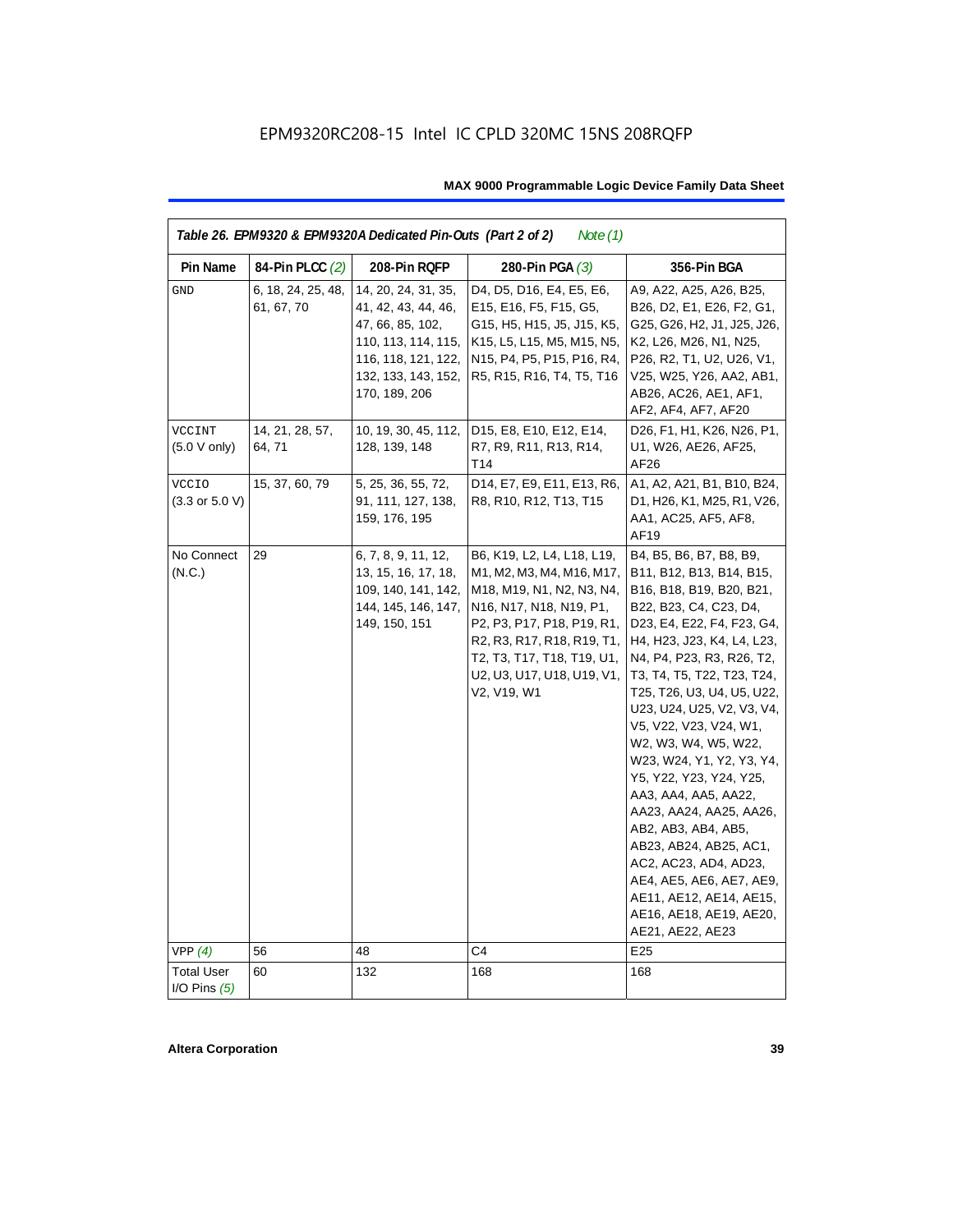## *Notes:*<br>(1) A

 $\overline{1}$ 

- (1) All pins not listed are user  $I/O$  pins.<br>(2) Perform a complete thermal analysis
- (2) Perform a complete thermal analysis before committing a design to this device package. See *Application Note 74 (Evaluating Power for Altera Devices)*.
- (3) EPM9320A devices are not offered in this package.
- (4) During in-system programming, each device's VPP pin must be connected to the 5.0-V power supply. During normal device operation, the VPP pin is pulled up internally and can be connected to the 5.0-V supply or left unconnected.
- (5) The user I/O pin count includes dedicated input pins and all I/O pins.

| Table 27. EPM9400 Dedicated Pin-Outs<br>Note $(1)$ |                                          |                                                                                                                                                |                                                                                                                                                             |  |  |  |  |
|----------------------------------------------------|------------------------------------------|------------------------------------------------------------------------------------------------------------------------------------------------|-------------------------------------------------------------------------------------------------------------------------------------------------------------|--|--|--|--|
| <b>Pin Name</b>                                    | 84-Pin PLCC (2)                          | 208-Pin RQFP                                                                                                                                   | 240-Pin RQFP                                                                                                                                                |  |  |  |  |
| DIN1 (GCLK1)                                       | $\overline{2}$                           | 182                                                                                                                                            | 210                                                                                                                                                         |  |  |  |  |
| DIN2 (GCLK2)                                       | 1                                        | 183                                                                                                                                            | 211                                                                                                                                                         |  |  |  |  |
| DIN3 (GCLR)                                        | 12                                       | 153                                                                                                                                            | 187                                                                                                                                                         |  |  |  |  |
| DIN4 (GOE)                                         | 74                                       | $\overline{4}$                                                                                                                                 | 234                                                                                                                                                         |  |  |  |  |
| TCK                                                | 43                                       | 78                                                                                                                                             | 91                                                                                                                                                          |  |  |  |  |
| TMS                                                | 54                                       | 49                                                                                                                                             | 68                                                                                                                                                          |  |  |  |  |
| TDI                                                | 42                                       | 79                                                                                                                                             | 92                                                                                                                                                          |  |  |  |  |
| TDO                                                | 31                                       | 108                                                                                                                                            | 114                                                                                                                                                         |  |  |  |  |
| <b>GND</b>                                         | 6, 13, 20, 26, 27, 47, 60,<br>66, 69, 73 | 14, 20, 24, 31, 35, 41, 42,<br>43, 44, 46, 47, 66, 85, 102,<br>110, 113, 114, 115, 116,<br>118, 121, 122, 132, 133,<br>143, 152, 170, 189, 206 | 5, 14, 25, 34, 45, 54, 65,<br>66, 81, 96, 110, 115, 126,<br>127, 146, 147, 166, 167,<br>186, 200, 216, 229                                                  |  |  |  |  |
| VCCINT (5.0 V only)                                | 16, 23, 30, 56, 63, 70                   | 10, 19, 30, 45, 112, 128,<br>139, 148                                                                                                          | 4, 24, 44, 64, 117, 137,<br>157, 177                                                                                                                        |  |  |  |  |
| VCCIO (3.3 or 5.0 V)                               | 17, 37, 59, 80                           | 5, 25, 36, 55, 72, 91, 111,<br>127, 138, 159, 176, 195                                                                                         | 15, 35, 55, 73, 86, 101,<br>116, 136, 156, 176, 192,<br>205, 220, 235                                                                                       |  |  |  |  |
| No Connect (N.C.)                                  |                                          | 6, 7, 8, 9, 11, 12, 13, 109,<br>144, 145, 146, 147, 149,<br>150, 151                                                                           | 1, 2, 3, 6, 7, 8, 9, 10, 11,<br>12, 13, 168, 169, 170,<br>171, 172, 173, 174, 175,<br>178, 179, 180, 181, 182,<br>183, 184, 185, 236, 237,<br>238, 239, 240 |  |  |  |  |
| VPP(3)                                             | 55                                       | 48                                                                                                                                             | 67                                                                                                                                                          |  |  |  |  |
| Total User I/O Pins (4)                            | 59                                       | 139                                                                                                                                            | 159                                                                                                                                                         |  |  |  |  |

### *Notes:*

(1) All pins not listed are user I/O pins.

<sup>(2)</sup> Perform a complete thermal analysis before committing a design to this device package. See *Application Note 74 (Evaluating Power for Altera Devices)* for more information.

<sup>(3)</sup> During in-system programming, each device's VPP pin must be connected to the 5.0-V power supply. During normal device operation, the VPP pin is pulled up internally and can be connected to the 5.0-V supply or left unconnected.

<sup>(4)</sup> The user I/O pin count includes dedicated input pins and all I/O pins.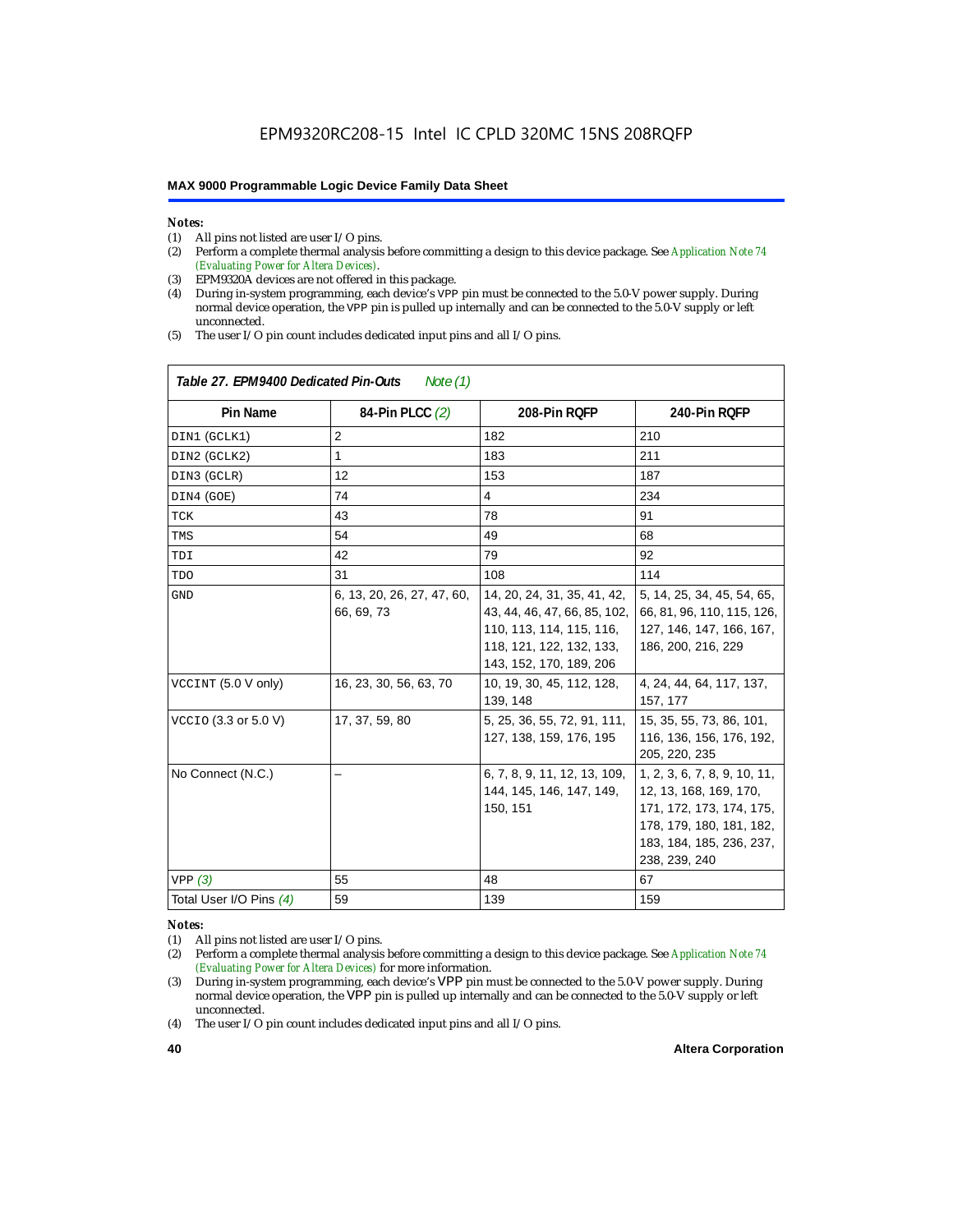| Table 28. EPM9480 Dedicated Pin-Outs<br>Note (1) |                                                                                                                                                   |                                                                                                            |  |  |  |
|--------------------------------------------------|---------------------------------------------------------------------------------------------------------------------------------------------------|------------------------------------------------------------------------------------------------------------|--|--|--|
| Pin Name                                         | 208-Pin ROFP                                                                                                                                      | 240-Pin RQFP                                                                                               |  |  |  |
| DIN1 (GCLK1)                                     | 182                                                                                                                                               | 210                                                                                                        |  |  |  |
| DIN2 (GCLK2)                                     | 183                                                                                                                                               | 211                                                                                                        |  |  |  |
| DIN3 (GCLR)                                      | 153                                                                                                                                               | 187                                                                                                        |  |  |  |
| DIN4 (GOE)                                       | 4                                                                                                                                                 | 234                                                                                                        |  |  |  |
| TCK                                              | 78                                                                                                                                                | 91                                                                                                         |  |  |  |
| TMS                                              | 49                                                                                                                                                | 68                                                                                                         |  |  |  |
| TDI                                              | 79                                                                                                                                                | 92                                                                                                         |  |  |  |
| TDO                                              | 108                                                                                                                                               | 114                                                                                                        |  |  |  |
| <b>GND</b>                                       | 14, 20, 24, 31, 35, 41, 42,<br>43, 44, 46, 47, 66, 85,<br>102, 110, 113, 114, 115,<br>116, 118, 121, 122, 132,<br>133, 143, 152, 170, 189,<br>206 | 5, 14, 25, 34, 45, 54, 65,<br>66, 81, 96, 110, 115, 126,<br>127, 146, 147, 166, 167,<br>186, 200, 216, 229 |  |  |  |
| VCCINT (5.0 V only)                              | 10, 19, 30, 45, 112, 128,<br>139, 148                                                                                                             | 4, 24, 44, 64, 117, 137,<br>157, 177                                                                       |  |  |  |
| VCCIO (3.3 or 5.0 V)                             | 5, 25, 36, 55, 72, 91, 111,<br>127, 138, 159, 176, 195                                                                                            | 15, 35, 55, 73, 86, 101,<br>116, 136, 156, 176, 192,<br>205, 220, 235                                      |  |  |  |
| No Connect (N.C.)                                | 6, 7, 8, 9, 109, 149, 150,<br>151                                                                                                                 | 1, 2, 3, 178, 179, 180,<br>181, 182, 183, 184, 185,<br>236, 237, 238, 239, 240                             |  |  |  |
| VPP(2)                                           | 48                                                                                                                                                | 67                                                                                                         |  |  |  |
| Total User I/O Pins (3)                          | 146                                                                                                                                               | 175                                                                                                        |  |  |  |

#### *Notes:*

- (1) All pins not listed are user I/O pins.
- (2) During in-system programming, each device's VPP pin must be connected to the 5.0-V power supply. During normal device operation, the VPP pin is pulled up internally and can be connected to the 5.0-V supply or left unconnected.
- (3) The user I/O pin count includes dedicated input pins and all I/O pins.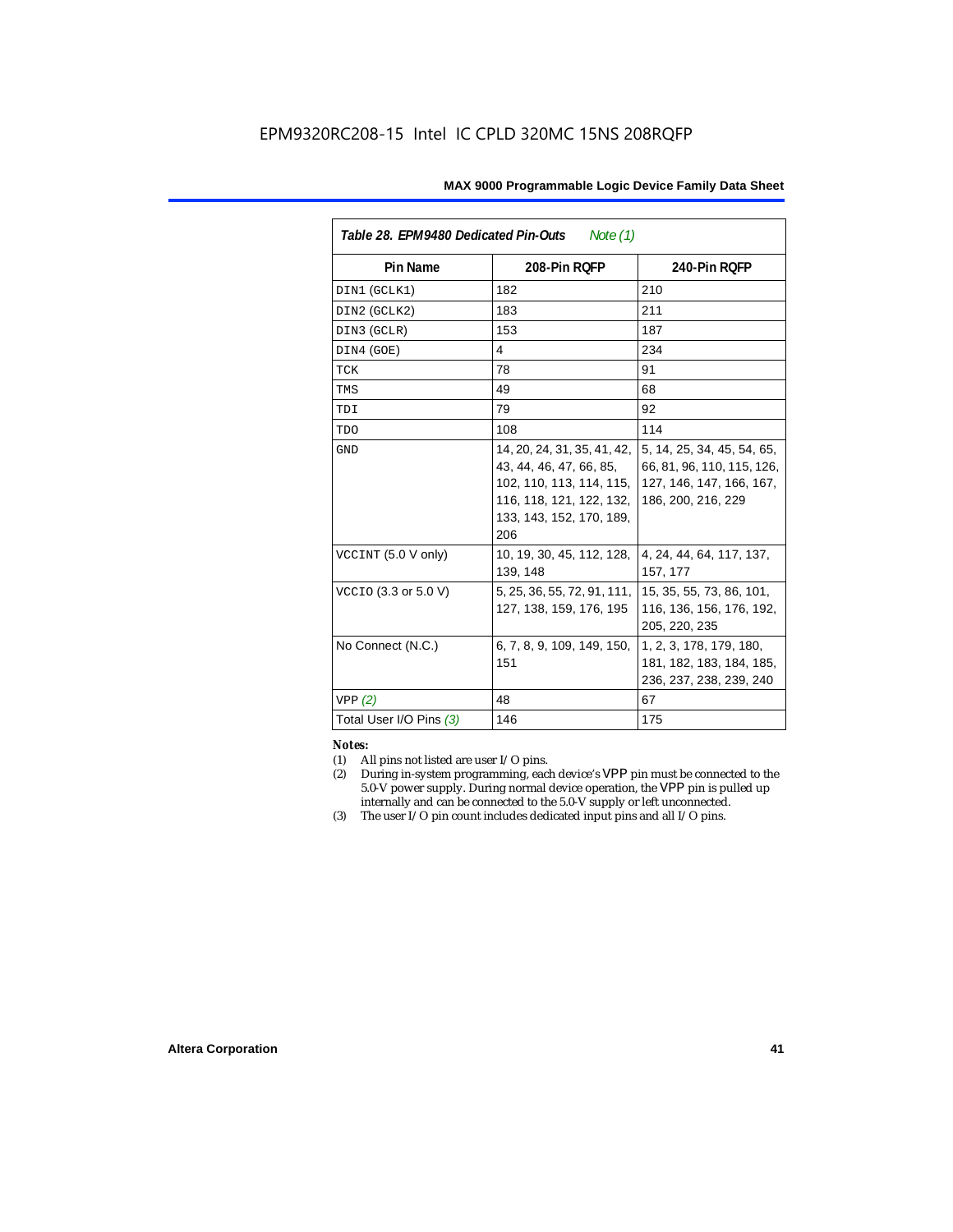|                                                   |                                                                                                                                                         | Table 29. EPM9560 & EPM9560A Dedicated Pin-Outs (Part 1 of 2)                                                    |                                                                                                                                                                                    | Note $(1)$                                                                                                             |                                                                                                                                                                                                                                       |
|---------------------------------------------------|---------------------------------------------------------------------------------------------------------------------------------------------------------|------------------------------------------------------------------------------------------------------------------|------------------------------------------------------------------------------------------------------------------------------------------------------------------------------------|------------------------------------------------------------------------------------------------------------------------|---------------------------------------------------------------------------------------------------------------------------------------------------------------------------------------------------------------------------------------|
| Pin Name                                          | 208-Pin RQFP                                                                                                                                            | 240-Pin RQFP                                                                                                     | 280-Pin PGA (2)                                                                                                                                                                    | 304-Pin RQFP (2)                                                                                                       | 356-Pin BGA                                                                                                                                                                                                                           |
| DIN1<br>(GCLK1)                                   | 182                                                                                                                                                     | 210                                                                                                              | V10                                                                                                                                                                                | 266                                                                                                                    | AD13                                                                                                                                                                                                                                  |
| DIN2<br>(GCLK2)                                   | 183                                                                                                                                                     | 211                                                                                                              | U <sub>10</sub>                                                                                                                                                                    | 267                                                                                                                    | AF14                                                                                                                                                                                                                                  |
| DIN3 (GCLR)                                       | 153                                                                                                                                                     | 187                                                                                                              | V17                                                                                                                                                                                | 237                                                                                                                    | AD1                                                                                                                                                                                                                                   |
| DIN4 (GOE)                                        | 4                                                                                                                                                       | 234                                                                                                              | W <sub>2</sub>                                                                                                                                                                     | 296                                                                                                                    | AC24                                                                                                                                                                                                                                  |
| TCK                                               | 78                                                                                                                                                      | 91                                                                                                               | A <sub>9</sub>                                                                                                                                                                     | 114                                                                                                                    | A18                                                                                                                                                                                                                                   |
| TMS                                               | 49                                                                                                                                                      | 68                                                                                                               | D <sub>6</sub>                                                                                                                                                                     | 85                                                                                                                     | E23                                                                                                                                                                                                                                   |
| TDI                                               | 79                                                                                                                                                      | 92                                                                                                               | C <sub>11</sub>                                                                                                                                                                    | 115                                                                                                                    | A <sub>13</sub>                                                                                                                                                                                                                       |
| <b>TDO</b>                                        | 108                                                                                                                                                     | 114                                                                                                              | A18                                                                                                                                                                                | 144                                                                                                                    | D <sub>3</sub>                                                                                                                                                                                                                        |
| $\operatorname{GND}$                              | 14, 20, 24, 31, 35,<br>41, 42, 43, 44, 46,<br>47, 66, 85, 102,<br>110, 113, 114,<br>115, 116, 118,<br>121, 122, 132,<br>133, 143, 152,<br>170, 189, 206 | 5, 14, 25, 34, 45,<br>54, 65, 66, 81, 96,<br>110, 115, 126,<br>127, 146, 147,<br>166, 167, 186,<br>200, 216, 229 | D4, D5, D16, E4,<br>E5, E6, E15, E16,<br>F5, F15, G5, G15,<br>H5, H15, J5, J15,<br>K5, K15, L5, L15,<br>M5, M15, N5,<br>N15, P4, P5, P15,<br>P16, R4, R5, R15,<br>R16, T4, T5, T16 | 13, 22, 33, 42, 53,<br>62, 73, 74, 102,<br>121, 138, 155,<br>166, 167, 186,<br>187, 206, 207,<br>226, 254, 273,<br>290 | A9, A22, A25,<br>A26, B25, B26,<br>D2, E1, E26, F2,<br>G1, G25, G26,<br>H2, J1, J25, J26,<br>K2, L26, M26, N1,<br>N25, P26, R2, T1,<br>U2, U26, V1, V25,<br>W25, Y26, AA2,<br>AB1, AB26,<br>AC26, AE1, AF1,<br>AF2, AF4, AF7,<br>AF20 |
| VCCINT<br>(5.0 V only)                            | 10, 19, 30, 45,<br>112, 128, 139,<br>148                                                                                                                | 4, 24, 44, 64, 117,<br>137, 157, 177                                                                             | D15, E8, E10,<br>E12, E14, R7, R9,<br>R11, R13, R14,<br>T <sub>14</sub>                                                                                                            | 12, 32, 52, 72,<br>157, 177, 197,<br>217                                                                               | D26, F1, H1, K26,<br>N26, P1, U1,<br>W26, AE26,<br>AF25, AF26                                                                                                                                                                         |
| <b>VCCIO</b><br>$(3.3 \text{ or } 5.0 \text{ V})$ | 5, 25, 36, 55, 72,<br>91, 111, 127, 138,<br>159, 176, 195                                                                                               | 15, 35, 55, 73, 86,<br>101, 116, 136,<br>156, 176, 192,<br>205, 220, 235                                         | D14, E7, E9, E11,<br>E13, R6, R8, R10,<br>R12, T13, T15                                                                                                                            | 3, 23, 43, 63, 91,<br>108, 127, 156,<br>176, 196, 216,<br>243, 260, 279                                                | A1, A2, A21, B1,<br>B10, B24, D1,<br>H26, K1, M25,<br>R1, V26, AA1,<br>AC25, AF5, AF8,<br>AF19                                                                                                                                        |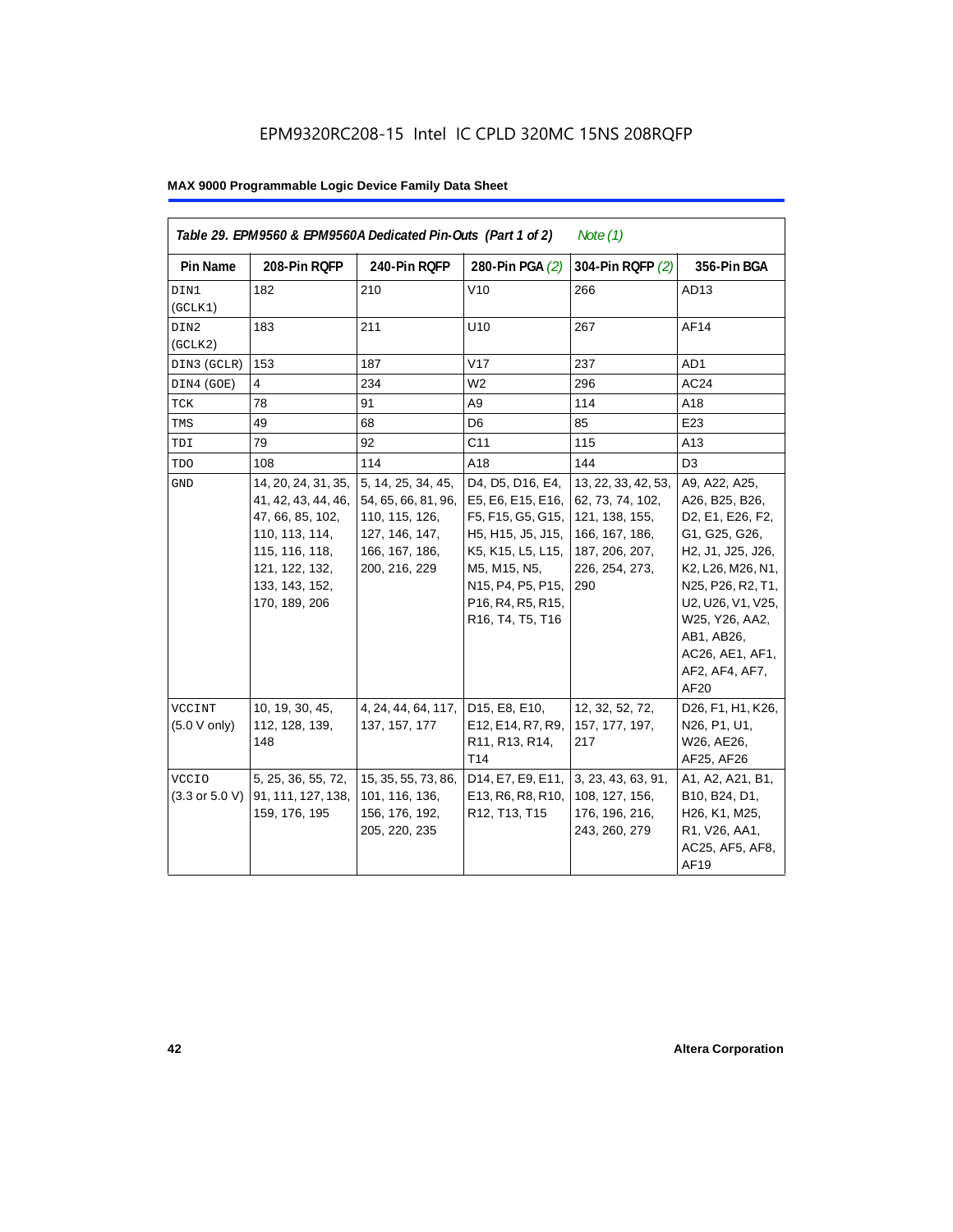| Note $(1)$<br>Table 29. EPM9560 & EPM9560A Dedicated Pin-Outs (Part 2 of 2) |              |              |                 |                                                                                                                                                                                                                       |                                                                                                                                                                                                                                                                                                                                                                                                   |  |
|-----------------------------------------------------------------------------|--------------|--------------|-----------------|-----------------------------------------------------------------------------------------------------------------------------------------------------------------------------------------------------------------------|---------------------------------------------------------------------------------------------------------------------------------------------------------------------------------------------------------------------------------------------------------------------------------------------------------------------------------------------------------------------------------------------------|--|
| <b>Pin Name</b>                                                             | 208-Pin RQFP | 240-Pin RQFP | 280-Pin PGA (2) | 304-Pin RQFP (2)                                                                                                                                                                                                      | 356-Pin BGA                                                                                                                                                                                                                                                                                                                                                                                       |  |
| No Connect<br>(N.C.)                                                        | 109          |              | B6, W1          | 1, 2, 76, 77, 78,<br>79, 80, 81, 82, 83,<br>84, 145, 146, 147,<br>148, 149, 150,<br>151, 152, 153,<br>154, 227, 228,<br>229, 230, 231,<br>232, 233, 234,<br>235, 236, 297,<br>298, 299, 300,<br>301, 302, 303,<br>304 | B4, B5, B6, B7,<br>B8, B9, B11, B12,<br>B13, B14, B15,<br>B16, B18, B19,<br>B20, B21, B22,<br>B23, C4, C23, D4,<br>D23, E4, E22, F4,<br>F23, G4, H4, H23,<br>J23, K4, L4, L23,<br>N4, P4, P23, T4,<br>T23, U4, V4, V23,<br>W4, Y4, AA4,<br>AA23, AB4,<br>AB23, AC23,<br>AD4, AD23, AE4,<br>AE5, AE6, AE7,<br>AE9, AE11,<br>AE12, AE14,<br>AE15, AE16,<br>AE18, AE19,<br>AE20, AE21,<br>AE22, AE23 |  |
| VPP(3)                                                                      | 48           | 67           | C <sub>4</sub>  | 75                                                                                                                                                                                                                    | E <sub>25</sub>                                                                                                                                                                                                                                                                                                                                                                                   |  |
| <b>Total User</b><br>I/O Pins $(4)$                                         | 153          | 191          | 216             | 216                                                                                                                                                                                                                   | 216                                                                                                                                                                                                                                                                                                                                                                                               |  |

#### *Notes:*

(1) All pins not listed are user I/O pins.

(2) EPM9560A devices are not offered in this package.

(3) During in-system programming, each device's VPP pin must be connected to the 5.0-V power supply. During normal device operation, the VPP pin is pulled up internally and can be connected to the 5.0-V supply or left unconnected.

(4) The user I/O pin count includes dedicated input pins and all I/O pins.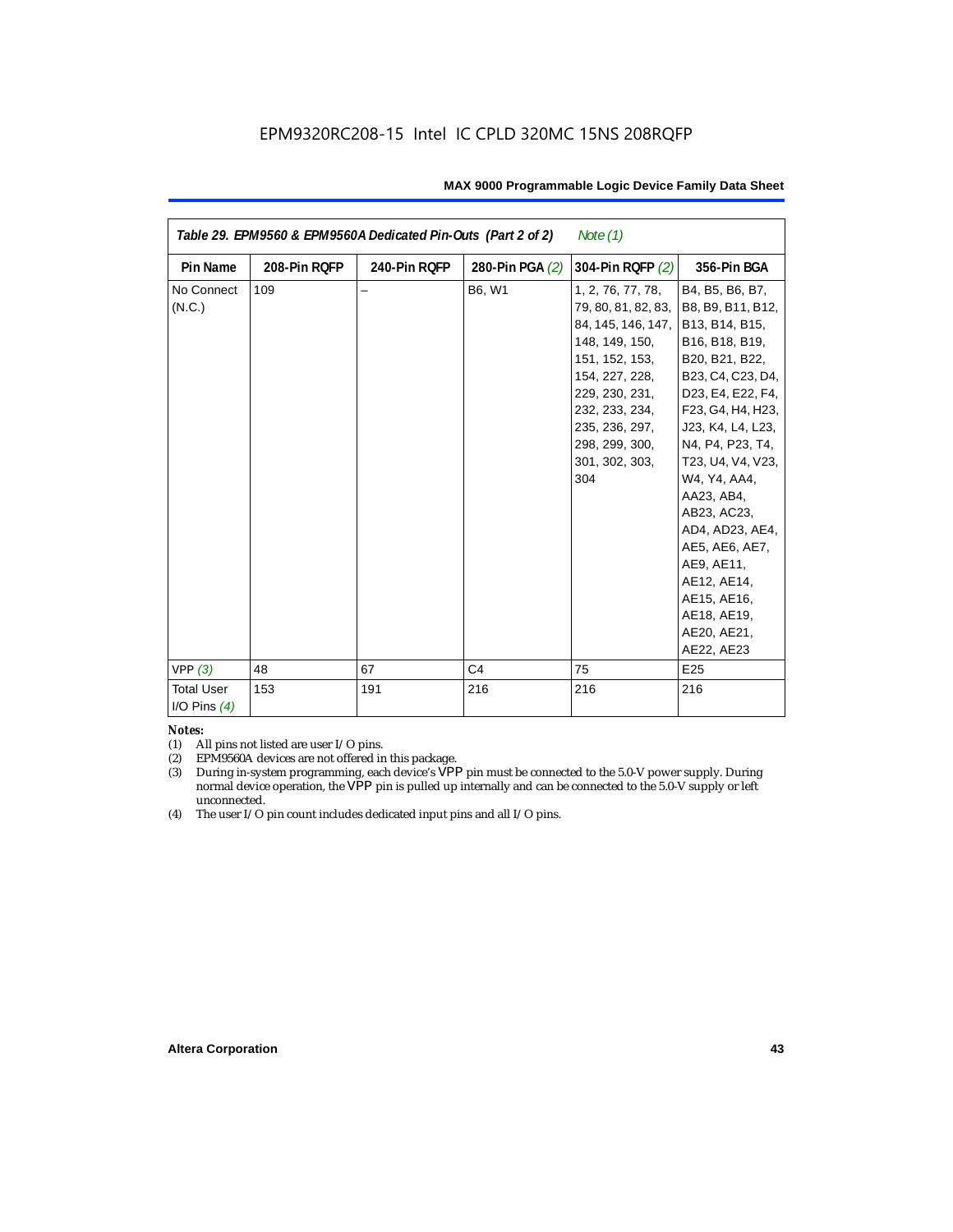**Revision History** Information contained in the *MAX 9000 Programmable Logic Device Family Data Sheet* version 6.5 supersedes information published in previous versions.

### **Version 6.5**

Version 6.6 of the *MAX 9000 Programmable Logic Device Family Data Sheet* contains the following change:

- Added Tables 7 through 9.
- Added "Programming Sequence" on page 20 and "Programming Times" on page 20

### **Version 6.4**

Version 6.4 of the *MAX 9000 Programmable Logic Device Family Data Sheet* contains the following change: Updated text on page 23.

### **Version 6.3**

Version 6.3 of the *MAX 9000 Programmable Logic Device Family Data Sheet* contains the following change: added Note (7) to Table 16.



101 Innovation Drive San Jose, CA 95134 (408) 544-7000 http://www.altera.com Applications Hotline: (800) 800-EPLD Customer Marketing: (408) 544-7104 Literature Services: lit\_req@altera.com

Copyright © 2003 Altera Corporation. All rights reserved. Altera, The Programmable Solutions Company, the stylized Altera logo, specific device designations, and all other words and logos that are identified as trademarks and/or service marks are, unless noted otherwise, the trademarks and service marks of Altera Corporation in the U.S. and other countries. All other product or service names are the property of their respective holders. Altera products are protected under numerous U.S. and foreign patents and pending applications, maskwork rights, and copyrights. Altera warrants performance of its semiconductor products to current specifications in accordance with Altera's standard warranty, but reserves the right to make changes

to any products and services at any time without notice. Altera assumes no responsibility or liability arising out of the application or use of any information, product, or service described herein except as expressly agreed to in writing by Altera Corporation. Altera customers are advised to obtain the latest version of device specifications before relying on any published information and before placing orders for products or services.



**44 Altera Corporation**